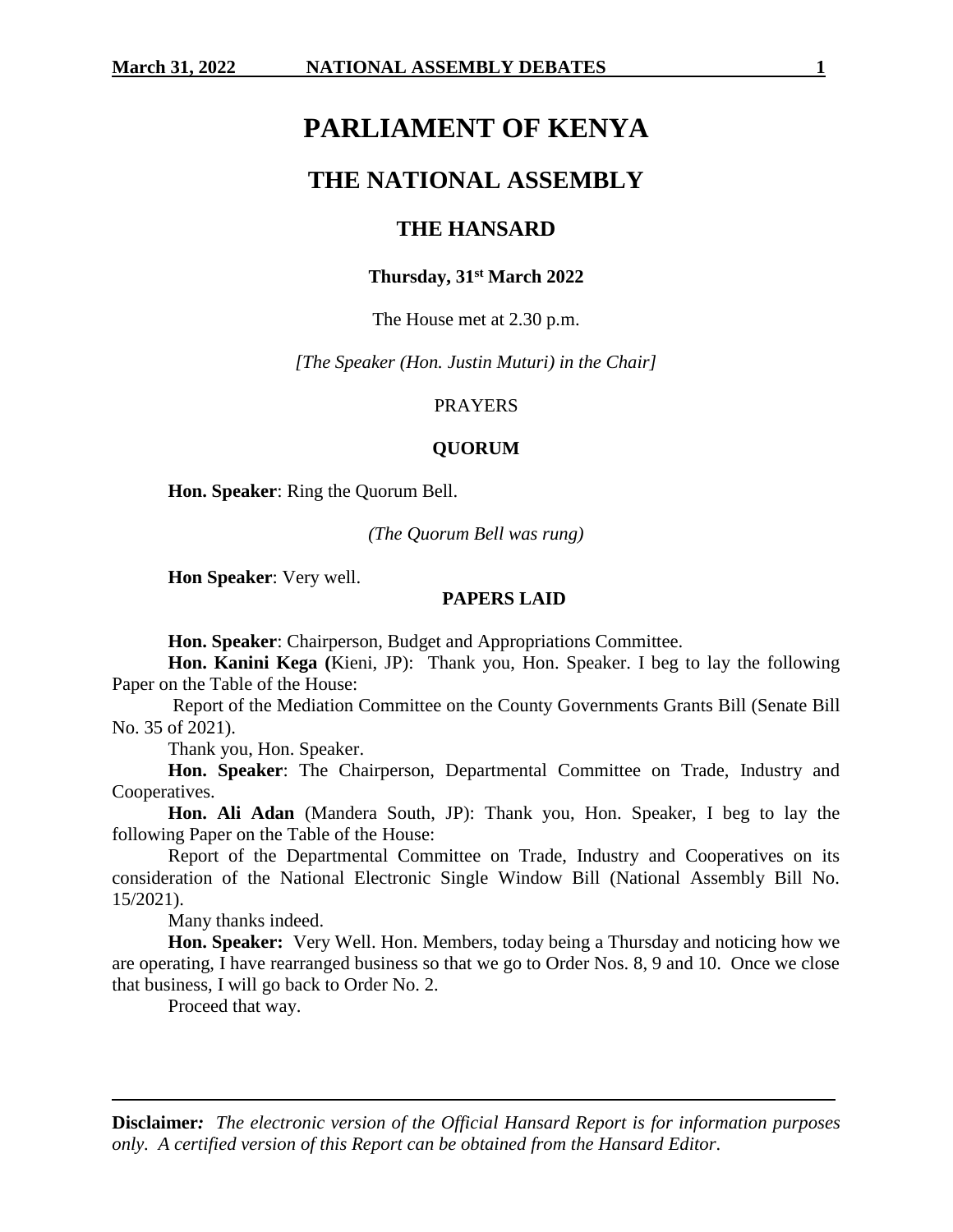### **PROCEDURAL MOTION**

REDUCTION OF PUBLICATION PERIOD FOR A SPECIFIED BILL

**Hon. Speaker**: Chairperson, Budget and Appropriations Committee.

**Hon. Kanini Kega** (Kieni, JP): Thank you, Hon. Speaker. As earlier said, this is a Procedural Motion to reduce...

**An Hon. Member**: You have to move it first.

**Hon. Kanini Kega** (Kieni, JP): Sorry Hon. Speaker, I think I am handling many things at once.

Hon. Speaker, I beg to move the following Procedural Motion:

THAT, notwithstanding the provisions of Standing Order No. 120, this House resolves to reduce the publication period of the Supplementary

Appropriation Bill (National Assembly Bill No. 14 of 2022) from 7 days to 1 day.

Hon. Speaker, this House is aware that we did the Report on the Supplementary Budget on Tuesday and owing to the urgency of resources needed to be disbursed including the National Government Constituencies Development Fund, Government intervention on fuel and the drought experienced in the country, I beseech this House that we reduce the publication period from seven days to one day.

I beg to move and request the Leader of the Majority Party to second.

**Hon. Speaker:** Hon. Kimunya.

**Hon. Amos Kimunya** (Kipipiri, JP): Hon. Speaker, I think the facts speak for themselves. I rise to second and ask the House that we support this initiative and indeed go through all the processes today so that we can unlock the resources that are required for taking our country forward.

I beg to second.

*(Question proposed)*

**Hon. Members:** Put the Question. **Hon. Speaker:** Very well. As the House desires.

*(Several Hon. Members withdrew from the Chamber)*

Member for Mumias East, please, let us just finish this business.

*(Question put and agreed to)*

#### **BILLS**

#### *First Reading*

#### THE SUPPLEMENTARY APPROPRIATION BILL

*(Order for First Reading read - Read the First Time and ordered to be referred to the relevant Departmental Committee)*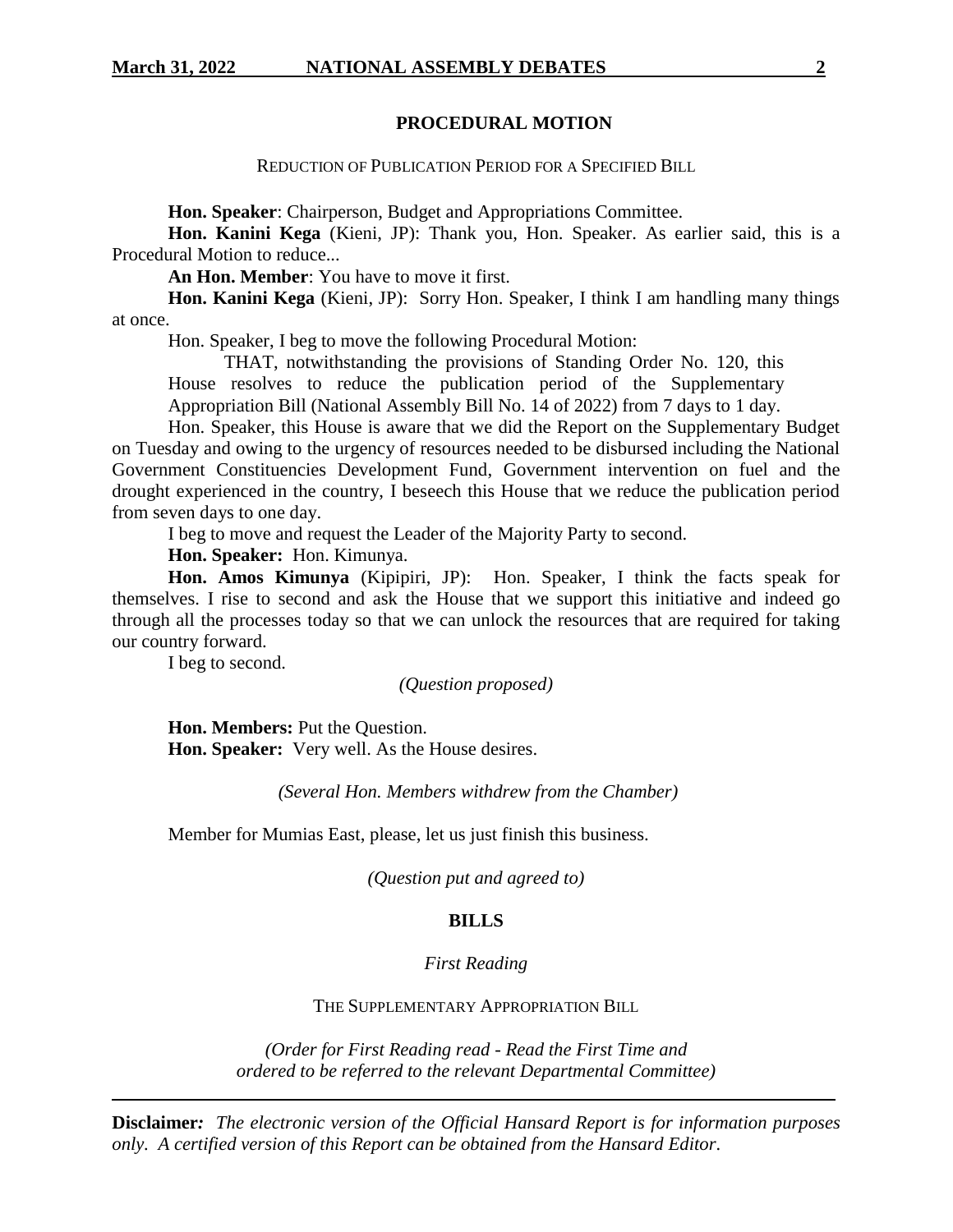#### *(Several Hon. Members withdrew from the Chamber)*

**Hon. Speaker:** Hon. Members, even those who are coming in for two minutes, I thought that what the Leader of the Majority Party said a while ago should be reason enough for us to sit through this session. All of you are talking about things to do with constituencies and the like but the Leader of the Majority Party appealed to us to sit through this session. I know that there are some of you who do not have the capacity to sit in the House for more than 10 minutes, but they will be out there shouting that they have passed this and that law. I can now see them on their way out. Please, we know that you have commitments in the constituencies, but this is very important to all of you and to the institution of Parliament. So, please, just spare some little time today and stay for at least one hour.

### *(Loud consultations)*

Exactly, as Hon. Pukose says, stay until we finish with Order No.12. Now those ones have left? Member for Malava, please, do not leave. The Constitution states that we cannot pass some of these Bills unless we have quorum. Tell your colleagues to just stay *kidogo.* 

### **CONSIDERATION OF REPORT AND THIRD READING**

THE HEALTH LAWS (AMENDMENT) BILL

**Hon. Speaker:** Hon. Members, debate on this Motion was concluded in the Committee of the whole House and what remained was for the Question to be put about agreement with the **Committee** 

#### *(Question put and agreed to)*

**Hon. Speaker:** Where is the Mover?

**Hon. Amos Kimunya** (Kipipiri, JP): Hon. Speaker, I beg to move that the Health Laws (Amendment) Bill (National Assembly Bill No. 2 of 2021) be now read a Third Time.

I want to thank the many Members who have contributed to this Bill. It has gone through three public participation sessions and it is just over one-year-old. At last, we are just about to conclude with it so that it can find its way to the Senate. I also want to thank the Departmental Committee on Health and all the people who appeared before it to make this Bill what it is today.

I beg to move and request Hon. Wangwe to second.

**Hon. Speaker:** Let us have Hon. Wangwe**.**

**Hon. Emmanuel Wangwe** (Navakholo, JP): Thank you, Hon Speaker. I second.

*(Question proposed)*

**Hon. Members:** Put the Question! **Hon. Speaker:** Is it the desire of the House that I put the Question? **Hon. Members:** Yes.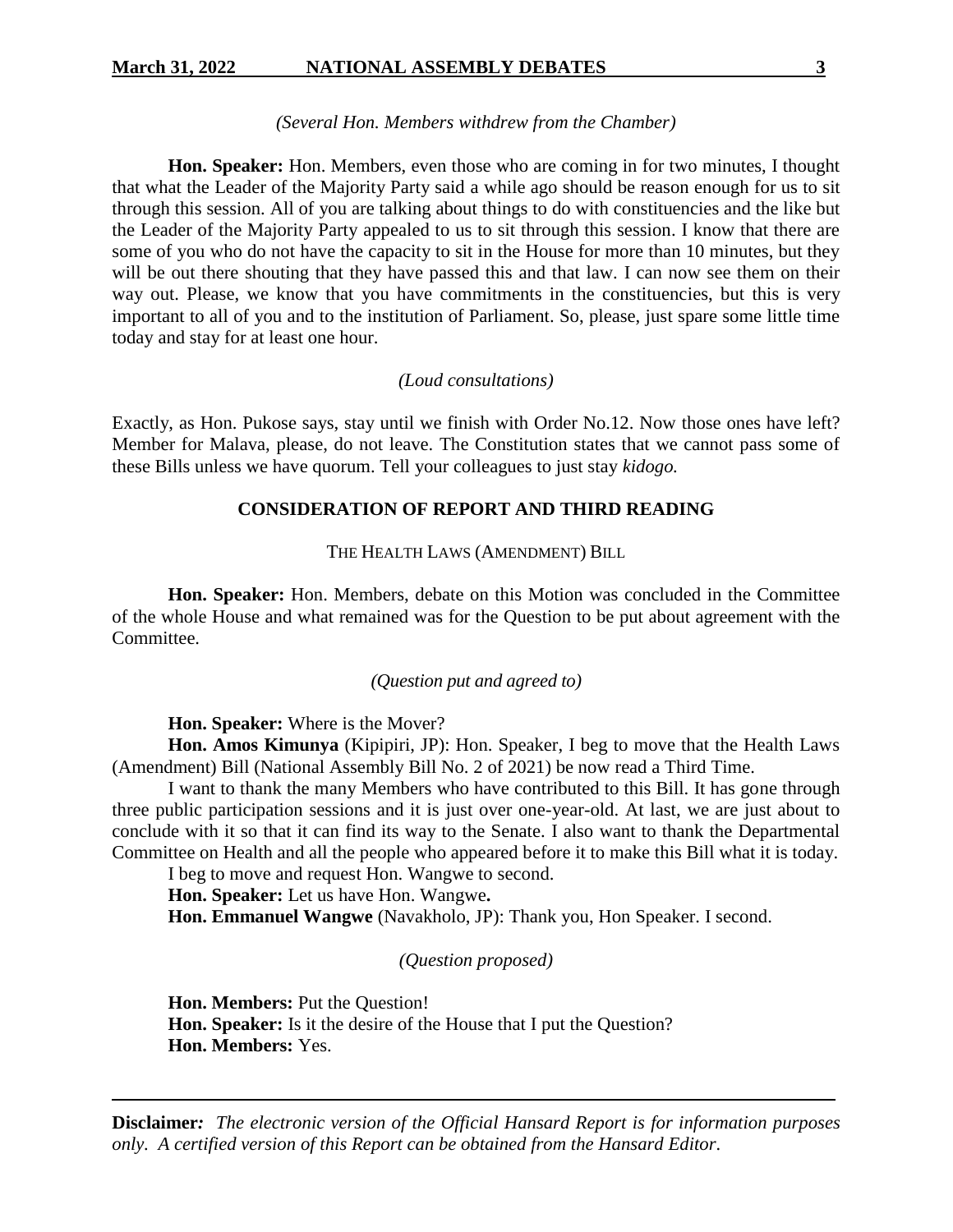**Hon. Speaker:** Hon. Members, having confirmed that the House is still quorate, I proceed to put the Question.

*(Question put and agreed to)*

*(The Bill was accordingly read the Third Time and passed)*

**Hon. Speaker:** Hon. Members, we will go back to Order No. 2 before we proceed with Order No. 7.

### **COMMUNICATION FROM THE CHAIR**

### CONSTITUTIONALITY OF THE FIRST SUPPLEMENTARY ESTIMATES FOR FY 2021/2022

**Hon. Speaker:** Hon. Members, you will recall that during the afternoon Sitting of the House on Tuesday, 29<sup>th</sup> March 2022, the Member for Garissa Town, Hon. Aden Duale rose on a point of order and raised a number of questions of constitutional propriety of the First Supplementary Estimates for 2021/2022 Financial Year as presented to the House for approval by the Cabinet Secretary for the National Treasury and Planning. Hon. Duale noted that, whereas Article 223 of the Constitution allows the Executive to utilise monies that are yet to be appropriated by the House, the same is subject to a maximum of 10 per cent of the approved Estimates of the particular financial year on each Vote and strict conditions on the timelines within which the Cabinet Secretary must seek the approval of the House. It was Hon. Duale's submission that the Supplementary Estimates presented by the Cabinet Secretary did not adhere to the strict timelines imposed under Article 223 of the Constitution.

Hon. Members, to buttress his claim, he contended that no approval of the monies used was sought either within two months of their first disbursement, or at least two weeks after the resumption of the House from a recess as contemplated under Article 223 of the Constitution. Hon. Duale also asked the House to note that Article 223(4) of the Constitution only allows the introduction of an Appropriation Bill for monies spent yet the request for approval from the Cabinet Secretary for the First Supplementary Estimates for 2021/2022 Financial Year includes the potential appropriation of monies yet to be spent. These, he disputed, essentially constitute new undertakings by the National Executive at an advanced stage of the financial year. The Member also contended that these actions of the Cabinet Secretary, and by extension, the National Executive did not accord to the letter and the spirit of the Constitution, Sections 43 and 44 of the Public Finance Management Act, 2012, which impose limitations on accounting officers to reallocate appropriated funds and the responsibilities of the national government in submitting a Supplementary Budget, respectively; and Regulation 40 of the Public Finance Management (National Government) Regulations, 2015 on the responsibilities of each Accounting Officer of the national Government when submitting items related to Supplementary Budget Estimates.

Hon. Members, in the ensuing debate, several Members were in support of the point raised by Hon. Duale including Hon. David Sankok, Hon. Ndindi Nyoro, Hon. Kimani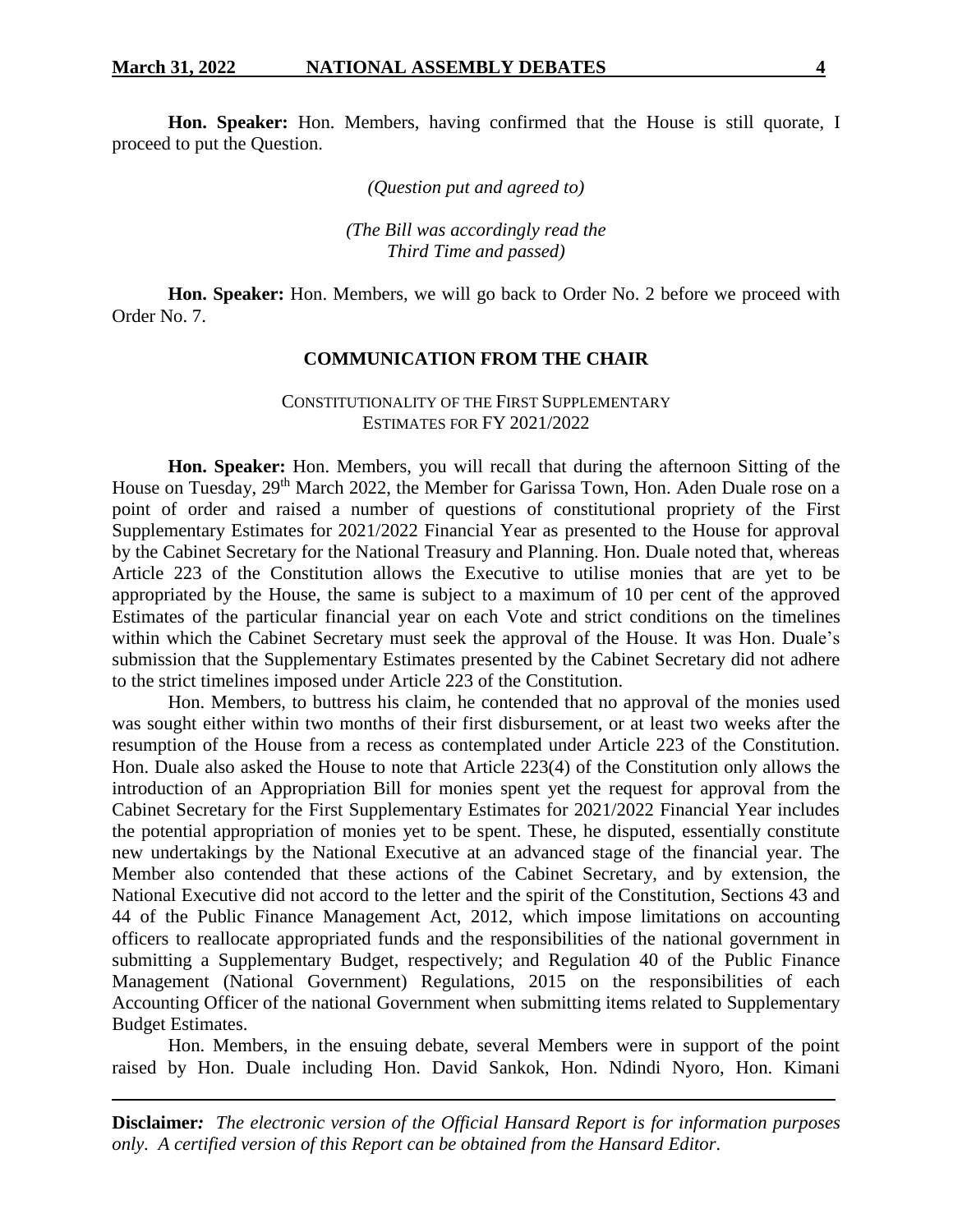Ichung'wah and Hon. George Murugara, who beseeched the Speaker to make a ruling on the matters before proceeding with debate on the Estimates.

On their part, the Leader of the Majority Party, the Chairperson of the Budget and Appropriations Committee and Hon. Mark Nyamita, MP, Member for Uriri, urged the Speaker to allow debate on the Motion for Approval of the First Supplementary Estimates for 2021/2022 Financial Year on the basis of the past practice and precedent of the House in dealing with Supplementary Estimates submitted to the House, noting that issues such as those raised by the Member for Garissa Township have either not been previously raised or have been unanimously overruled by the House when raised. Further, the Leader of the Majority Party offered an interpretation of Article 223(5) of the Constitution with respect to the scope and what constitutes the "10 per cent" limit imposed on the sum of expenditure under Supplementary Appropriation, an interpretation which I must admit is most persuasive, as opposed to the claim that the constitutional limit is imposed on each Vote.

Hon. Members, as I have previously held, and upheld the rulings of my able predecessors, a question of the constitutionality or otherwise of any matter under consideration by the House may be raised at any stage of its consideration as the Constitution obliges the Speaker to respect, uphold and defend the Constitution.

This obligation is further expressly outlined in Standing Order 47(3) relating to instances which the Speaker may declare a Motion inadmissible for being unconstitutional. While allowing resumption of debate on the First Supplementary Estimates for the Financial Year 2021/2022, I did reserve the delivery of a ruling on the matter until today on account of the urgency of the business in question and bearing in mind that the approval of the Motion on Supplementary Estimates is not the end of the process. Indeed, as the House is aware, the approval of such a Motion is followed by consideration of the necessary Supplementary Appropriation Bill.

Hon. Members, I note, from the outset, that I have previously guided that, with regard to the constitutional propriety of matters before the House, the obligation of the Speaker is circumscribed to procedural aspects and facilitation of the proceedings of the House. Any attempts by a Speaker to address the substantive legal aspects of such business would, at the very least, be usurpation of a role reserved for the High Court under Article 165(3) of the Constitution.

Therefore, Hon. Members, in addressing the point raised by the Hon. Duale, I shall limit myself to the procedural aspects relating to the First Supplementary Estimates for the Financial Year 2021/2022 as presented by the National Treasury and the need to guide the House in its consideration of the Business relating to Supplementary Estimates.

Hon. Members, Article 223 of the Constitution provides as follows with regard to a Supplementary Appropriation, and I quote:

"(1) Subject to clauses (2) to (4), the national Government may spend money that has not been appropriated if—

- (a) the amount appropriated for any purpose under the Appropriation Act is insufficient or a need has arisen for expenditure for a purpose for which no amount has been appropriated by that Act; or
- (b) money has been withdrawn from the Contingencies Fund.
- (1) The approval of Parliament for any spending under this Article shall be sought within two months after the first withdrawal of the money, subject to clause (3).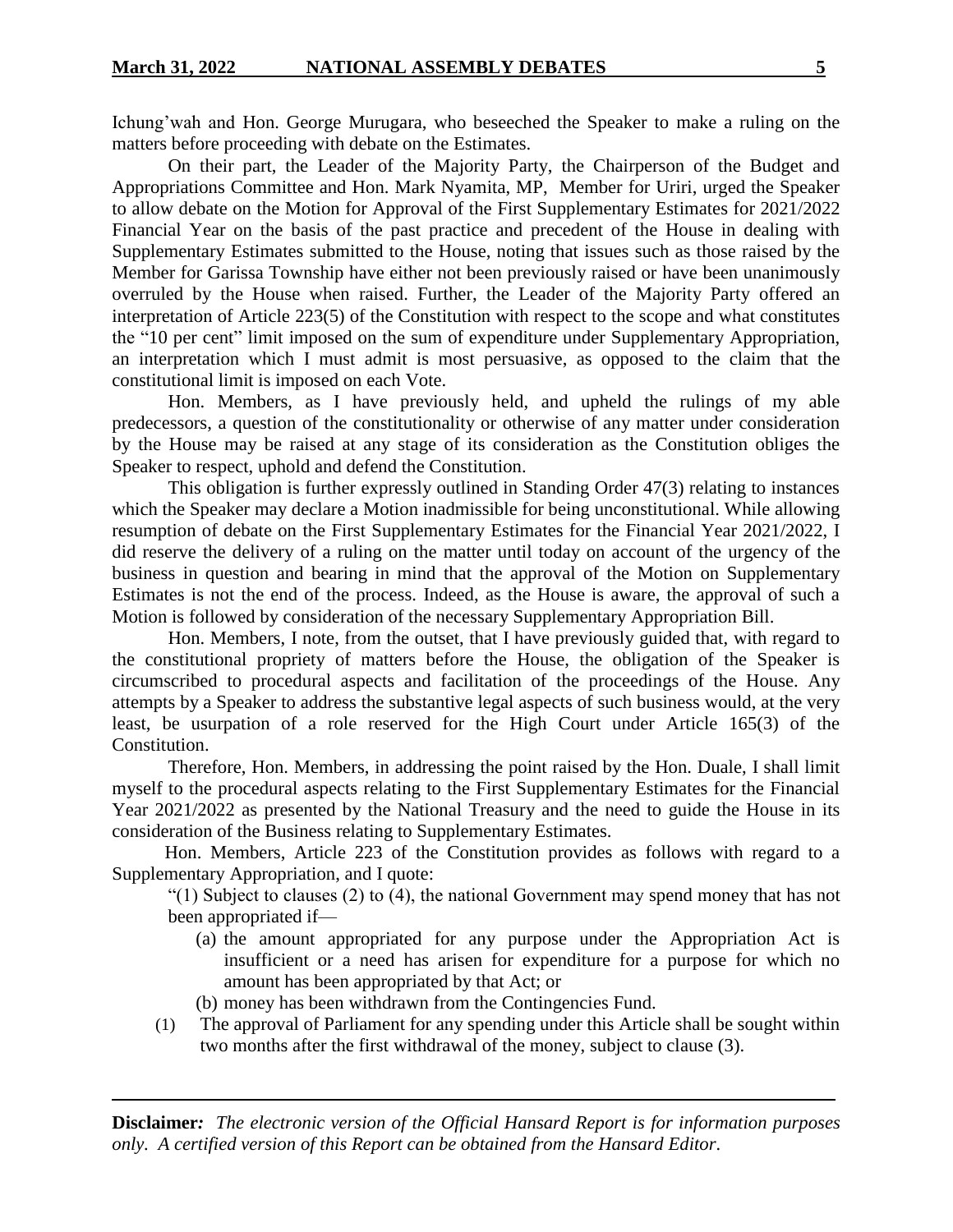- (2) If Parliament is not sitting during the time contemplated in clause (2), or is sitting but adjourns before the approval has been sought, the approval shall be sought within two weeks after it next sits.
- (3) When the National Assembly has approved spending under clause (2), an appropriation Bill shall be introduced for the appropriation of the money spent.
- (4) In any particular financial year, the national government may not spend under this Article more than ten per cent of the sum appropriated by Parliament for that financial year unless, in special circumstances, Parliament has approved a higher percentage."

Hon. Members, you will agree with the Member for Garissa Township, that the provision is quite clear on the threshold to be met by the Cabinet Secretary for the National Treasury in making any submissions to the House, that may require the approval of a supplementary appropriation, over and above the sum appropriated by the House arising from the annual estimates.

However, whereas Article 223 of the Constitution imposes strict conditions on how the national Government may spend money that has not been appropriated, it also prescribes timelines within which the approval of the House should be sought and caps the maximum amount that may be spent. It does not make any further provision with regard to what is expected of Parliament thereafter apart from noting that the House may, by resolution, increase the limit of additional spending allowed. The Article does not also set a limit within which the House is to grant or deny the approval.

Hon. Members, I further note that, in line with settled House practice, the First Supplementary Estimates for the Financial Year 2021/2022 were tabled in the House by the Leader of the Majority Party on 1<sup>st</sup> February 2022. In keeping with the requirements of the Standing Orders, they were referred to the Budget and Appropriations Committee.

The Committee was expected to conduct public participation and engage the Departmental Committees and the National Treasury in order to make relevant recommendations to the House. A perusal of the Schedule to the First Supplementary Estimates for the 2021/2022 Financial Year incorporating the recommendations of the Committee indicate that the net sum contained is a request to the House to approve the expenditure of Kshs139,752,936,287. When compared to the sum of Kshs1.942 trillion approved in the Budget Estimates for the 2021/2022 Financial Year, the supplementary figure constitutes approximately seven per cent of the approved Estimates. At face value, this seems well within the 10 per cent threshold set by Article 223(5) of the Constitution.

Let me resume my seat to allow Members to make their way in. I took my seat to allow you to come in. Have you done so?

#### *(Several Hon. Members walked into the Chamber)*

Very well. I will continue.

Hon. Members, what, therefore, remains in contention is whether the submissions from the National Treasury adhered to the constitutional timelines relating to Supplementary Estimates, and whether the House should approve additional expenditure of monies on projects and undertakings not contained in the approved Estimates for the 2021/2022 Financial Year.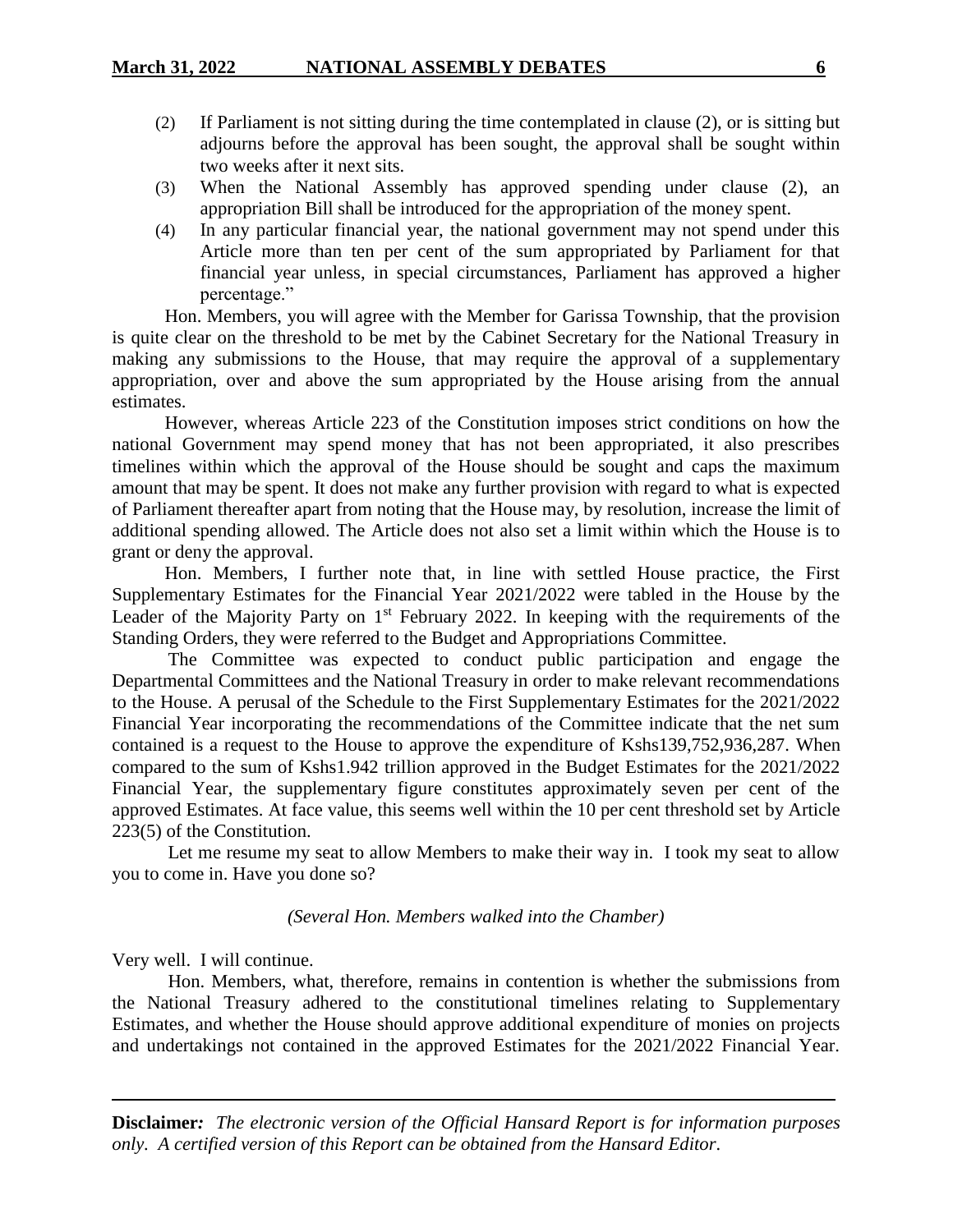While recommending approval of revised proposals by the National Treasury, the Report of the Committee does not delve into the issue of the contested timelines.

Though I note that with regard to previous Supplementary Estimates the National Treasury has invariably submitted most requests for approval of spending of monies not appropriated by the House pursuant to the limits under Article 223 of the Constitution, I have perused the records of the House and confirm that my office is not in receipt of any such request with regard to the First Supplementary Estimates for the 2021/2022 Financial Year.

The question before the Speaker at this stage is whether this anomaly should now vitiate the process already undertaken by the Budget and Appropriations Committee, the Departmental Committees and indeed change the entire course of the First Supplementary Estimates for the 2021/2022 Financial Year, which now awaits consideration of the Supplementary Appropriation Bill.

I am of the considered view that, whereas the Cabinet Secretary for the National Treasury has evidently failed to meet the prescribed timelines with respect to seeking approvals for the first and subsequent withdrawals, consideration of the propriety of the Supplementary items as submitted and the attendant legislation remains a task that this House cannot escape. Presently, the Standing Orders of this House do not guide on the form and manner in which the National Treasury seeks approval of expenditure in excess of the approved estimates and how several of such requests should be processed by the House, pending the submission of the consolidated Supplementary Estimates. Additionally, no procedure is currently in place on how a request made outside the timelines prescribed under Article 223 of the Constitution should be treated.

Noting the lack of an express procedure it would, therefore, be unfair for the Speaker to abrogate to himself the sole responsibility over a matter that is legislative in nature. You will recall that Article 124 of the Constitution requires the House to make rules for the orderly conduct of its proceedings. The Speaker may only refer to Standing Order No.1 relating to matters not provided for, to provide guidance where no procedure is prescribed by the House.

Pursuant to Standing Order No.1 I am, therefore, persuaded to allow the House to conclude the process of approval of the First Supplementary Estimates for the 2021/2022 Financial Year by way of consideration of the Supplementary Appropriation Bill, 2022, which is now before the House. I have chosen this option largely for three critical reasons. First, Article 259 (1)(d) of the Constitution requires any person to interpret the provisions of the Constitution in a manner that contributes to good governance. Any determination made with regard to the matter before this House ought not to terminally imperil the financing of Government on account of administrative laxity or inaction.

Secondly, I am not aware whether the Cabinet Secretary has indeed been interrogated by the Committee on the failure to adhere to the timelines relating to the requests made to this House and whether the restricted timelines for considering the Estimates allow the House adequate opportunity to obtain the required information.

Thirdly, as a non-voting Member of this House, it would be imprudent on the Speaker to solely allow what is essentially a procedural technicality to override the important objectives intended to be achieved through consideration and approval of the Supplementary Estimates. The horse seems to have bolted at this stage and the House must resolve this matter, one way or the other. The ultimate authority on the matter lies with this House.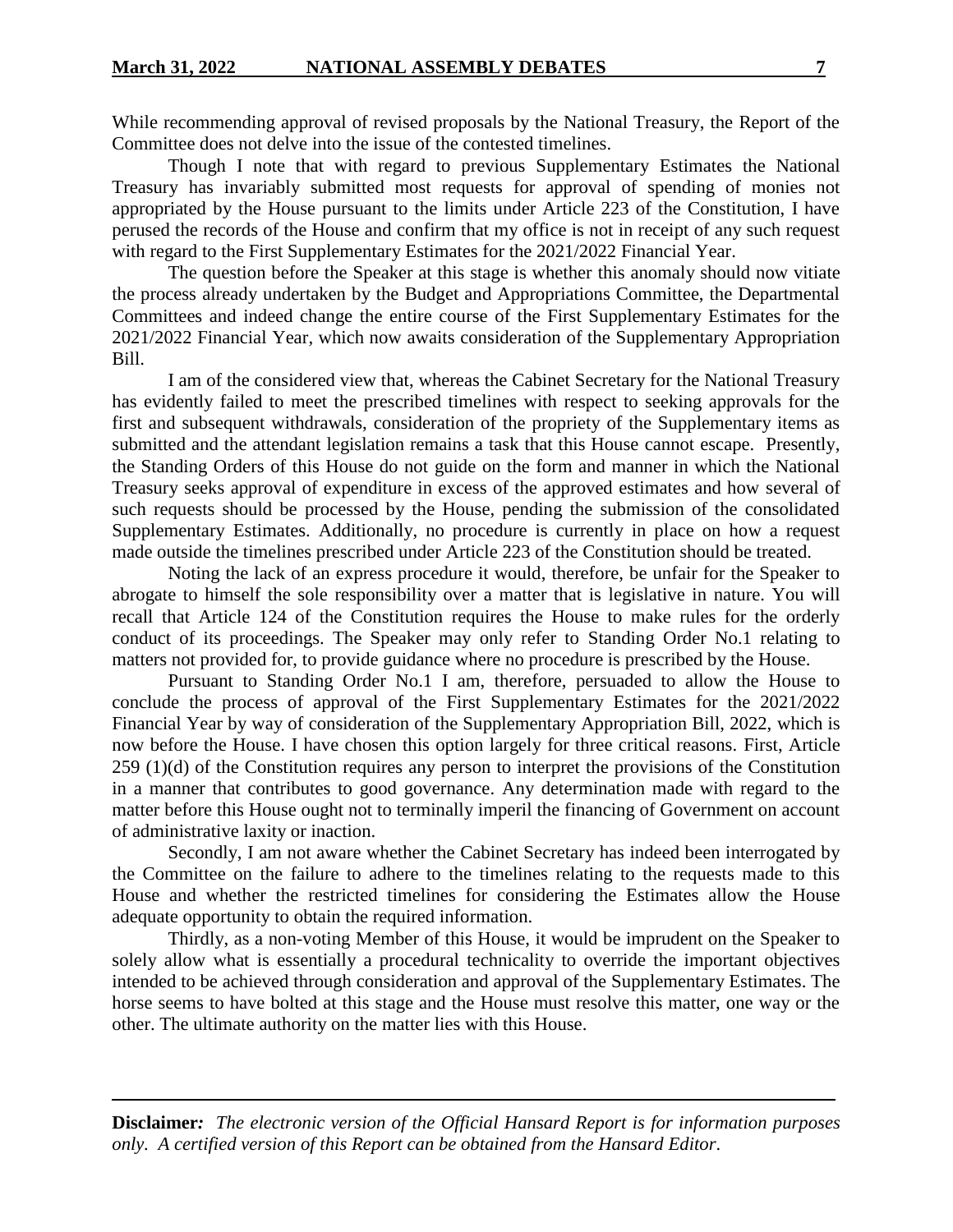Hon. Members, my reading of Article 223 of the Constitution requires this House to make a decision on any requests made by the national Government that are outside the Estimates approved by the House and the monies appropriated to finance the operation of Government.

Hon. Members, you will recall that Article 206(2) of the Constitution grants the House the primary role of authorising the withdrawal of any monies from the Consolidated Fund through legislation. Any request for withdrawal of monies from the Consolidated Fund or approval of monies spent from the Fund without prior authorisation may also only be done by the House. Similarly, any authorisation given to the national Government or the manner it may request authorisation for spending squarely lies with the House.

I will once again stop to allow those Members to make their way in.

### *(Several Members walked into the Chamber)*

I allowed Members to make their way in but I can see that others are taking off. It seems that the Member for Kakamega has finished today's legislative work.

Hon. Members, please make your way in. You will deal with attendance matters later. Please come to the front. It is not injurious. The Members seated at the front are not harmful to you.

#### *(Hon. George Sunkuyia walked into the Chamber)*

Is that Hon. Sunkuyia? There are Members who like to sit near the toilets so that they can sneak out.

#### *(Laughter)*

As you can see, there are quite a number of spaces at the front and you do not have to hide at the back.

*(Hon. Daniel Wanyama walked into the Chamber)*

I am sure that is the Member for Webuye West.

### *(Laughter)*

#### **An Hon. Member:** How did you know?

**Hon. Speaker:** Surely, how can you fail to identify Hon. Wanyama with his height? Hon. Kamoti is just making his way in but a villager has called him and he has now stopped to pick the call.

Let us proceed.

Hon. Members, my direction that consideration of the Supplementary Estimates and the Supplementary Appropriation Bill continues does not excuse the failings noted with regard to the Supplementary Estimates presented to this House. The obligations imposed on the Cabinet Secretary in their interactions with the House should not be taken lightly. I do remind the Cabinet Secretary for the National Treasury to strictly adhere to the timelines affecting any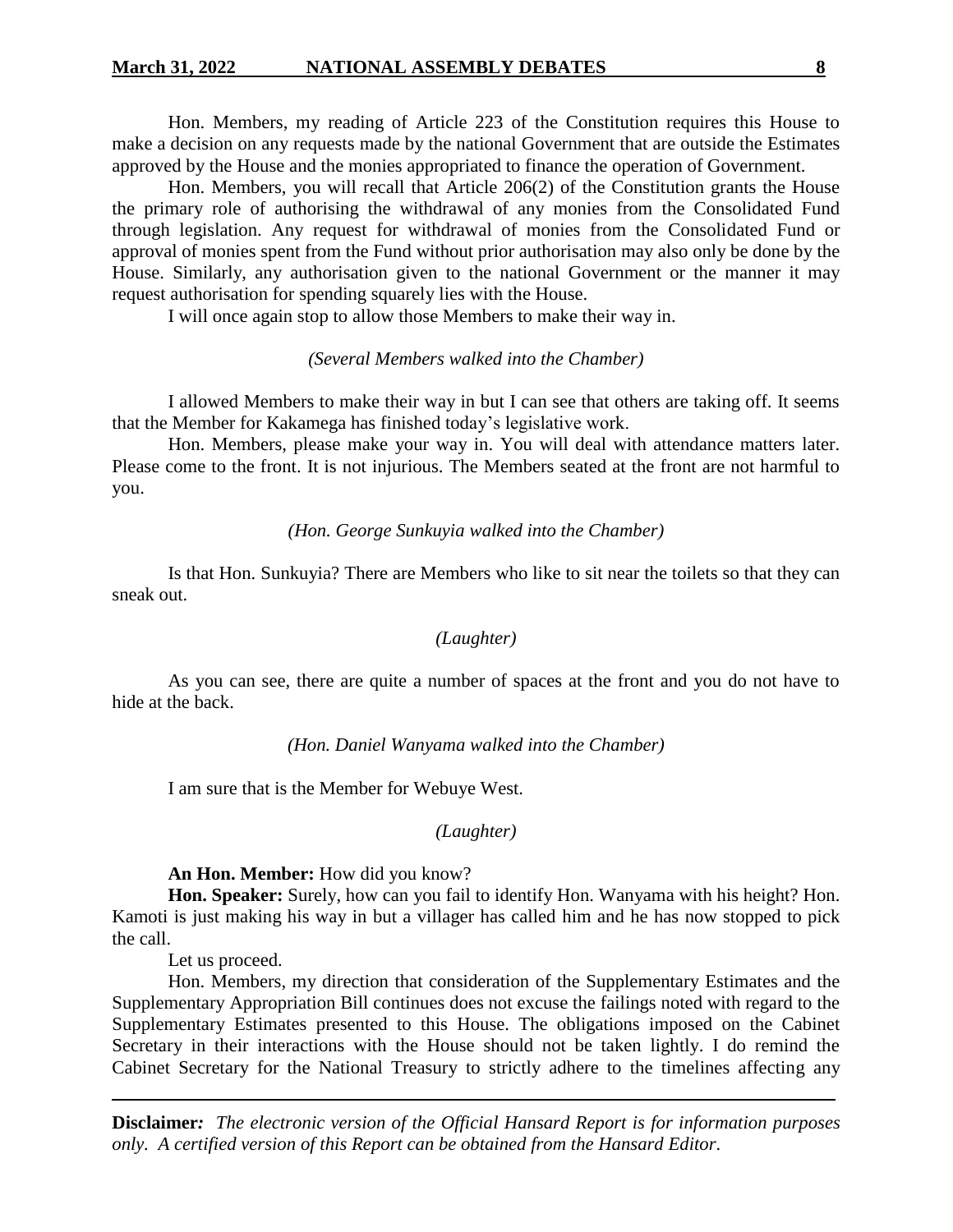Supplementary Estimates presented to this House. Administratively, and to prevent any future non-compliance, I direct that the Clerk maintains a specific register for noting any requests for approval made by the Cabinet Secretary for the National Treasury pursuant to Article 223 of the Constitution and facilitate the timely tabling of all such requests before the House. Each request must be reported to the House by the Budget and Appropriations Committee which must confirm compliance of such requests with the timelines prescribed under Article 223 of the Constitution. This administrative direction is to be referred to the Procedure and House Rules Committee to consider its inclusion during the revision of the Standing Orders.

Hon. Members, decisions of the House granting or denying approval sought under Article 223 should be specific and unequivocal. To aid the House to make such a decision, the National Treasury should separate expenditures under Article 223 of the Constitution from any ordinary reallocations and/or additions for each Vote, under separate Schedules.

With respect to spending under Article 223, the Schedules should also indicate the amount and the purpose under each Vote and Item. The Report of the Budget and Appropriations Committee on the examination of the same should also separate these two, in addition to the Schedules of Financial and Policy Resolutions.

Further, since the Constitution expects the National Treasury to seek approval of the House within two months after the first approval, in future, the House will be at liberty to consider the approval ahead of the Supplementary Estimates for the particular year and consolidate the two at the relevant legislative stage, including at the stage of publication of the attendant Supplementary Appropriation Bill.

Hon. Members, with regard to the lacuna that is evident in the procedures of the House, as directed, I refer this matter to the Procedure and House Rules Committee. The Committee should recommend suitable text to codify the aforementioned procedure for processing requests from the National Treasury, including the registration, noting and reporting of the requests to the House and the scrutiny of the compliance of the requests with prescribed timelines by the Budget and Appropriations Committee.

I also thank the Member for Garissa Township for raising this matter and the Members who contributed to the ensuing debate for their valuable insights that undoubtedly shall enrich future interactions between the House and the Executive with regard to budgetary matters.

Hon. Members, in summary it is therefore my considered finding—

- 1. THAT, the request to the House to approve the additional expenditure of Kshs139,752,936,287.00 when compared to the sum of Kshs1.942 trillion approved in the Budget Estimates for Financial Year 2021/2022, constitutes approximately seven per cent of the approved Estimates which, at face value, is well within the 10 per cent threshold set by Article 223 (5) of the Constitution;
- 2. THAT, since Article 259(1)(d) of the Constitution requires any person interpreting the provisions of the Constitution to do so in a manner that contributes to good governance, it would be imprudent on the part of the Speaker to allow a procedural technicality to override the important objectives sought to be achieved through Supplementary Estimates. In this regard, pursuant to the provisions of Standing Order No. 1, the House shall continue with the process of approval of the First Supplementary Estimates for FY 2021/2022 by way of consideration of the Supplementary Appropriation Bill, 2022, which is now in its Second Reading;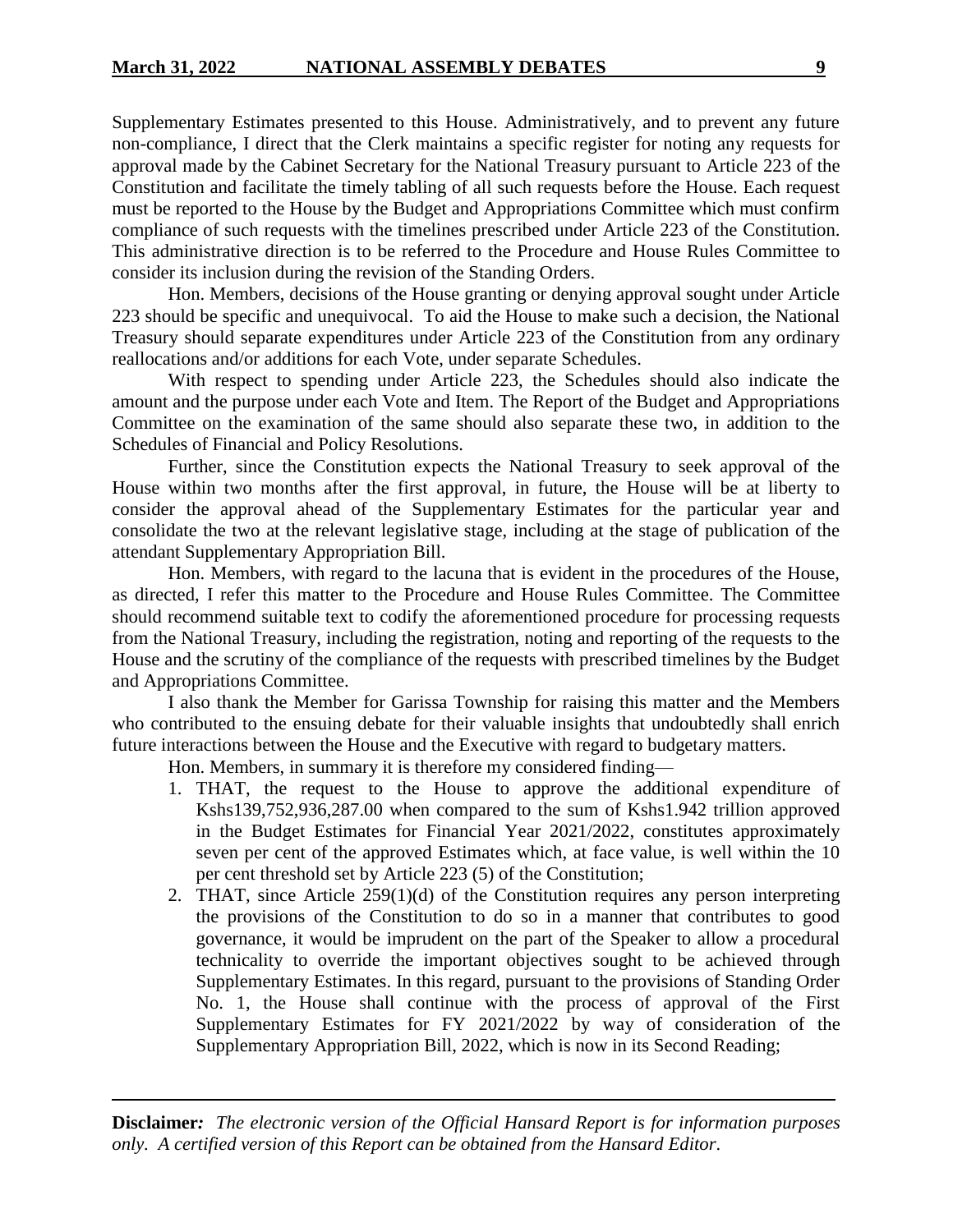- 3. THAT, the Cabinet Secretary for the National Treasury must, going forward, strictly adhere to the timelines required with respect to any future Supplementary Estimates submitted to the House;
- 4. THAT, in future, the decision of the House granting or denying approval sought under Article 223 must be specific and unequivocal. To aid the House to make such a decision, the National Treasury must separate expenditures under Article 223 of the Constitution from any ordinary reallocations and/or additions for each Vote, under separate Schedules. With respect to expenditures under Article 223, the Schedules must also indicate the amount and the purpose under each Vote and Item; and when the first withdrawal of the said money was made. The Report of the Budget and Appropriations Committee on the examination of the same must also separate these two, in addition to the Schedules of Financial and Policy Resolutions;
- 5. THAT, since the Constitution expects the National Treasury to seek approval of the House within two months after the first approval, in future, the House will be at liberty to consider the approval way ahead of the Supplementary Estimates for the particular year and thereafter consolidate the two at the relevant legislative stage, including at the stage of publication of the attendant Supplementary Appropriation Bill;
- 6. THAT, to avoid any future non-compliance, the Clerk shall maintain a specific register for noting any requests for approvals made by the Cabinet Secretary for the National Treasury, pursuant to the provisions of Article 223 of the Constitution, and facilitate the timely tabling of all such requests;
- 7. THAT, each request must be reported to the House by the Budget and Appropriations Committee which must confirm compliance of such requests within the timelines prescribed under Article 223 of the Constitution; and,
- 8. THAT, to address the lacuna in the procedures of the House, in its ongoing review of the Rules of Procedure of the House, the Procedure and House Rules Committee urgently interrogates the provisions of Article 223 of the Constitution and proposes relevant text for inclusion in the Standing Orders to codify the aforementioned procedure for processing requests from the National Treasury for approval of additional expenditure.

The House is accordingly guided.

# **QUESTIONS AND STATEMENTS**

# **ORDINARY QUESTIONS**

The first Question is by the Member for Luanda, Hon. Omulele.

# *Question No.093/2022*

FACILITATING THE RETURN OF MS. BEATRICE AYORO FROM SAUDI ARABIA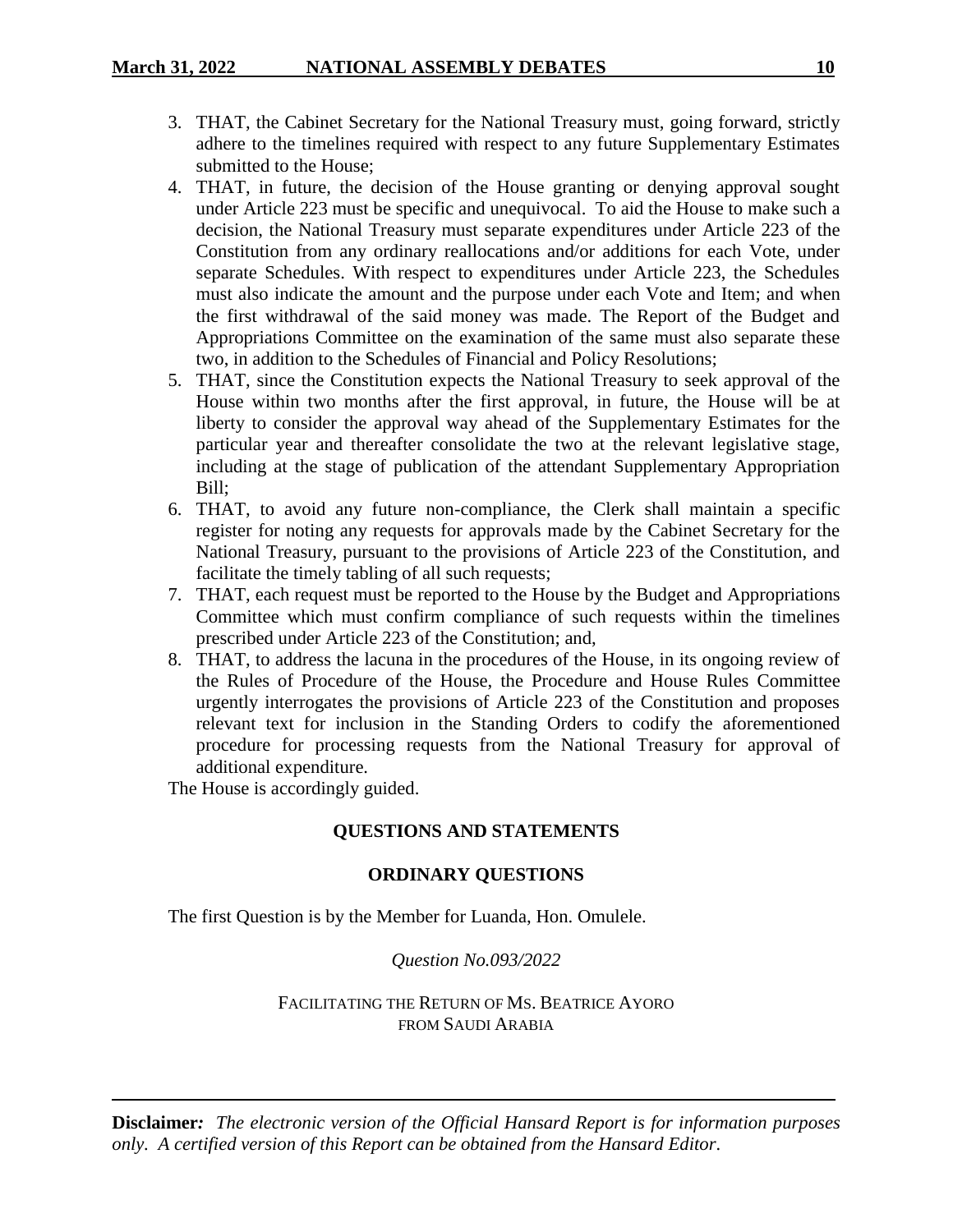**Hon. Christopher Omulele** (Luanda, ODM): Thank you, Hon. Speaker, for that wonderful ruling. I rise to ask Question No.093 of 2022 to the Cabinet Secretary for Foreign Affairs:

- (i) Could the Cabinet Secretary state the steps the Ministry is taking to facilitate the return to Kenya of Ms. Beatrice Ayoro, holder of Passport No.BK198627 who was working as a domestic worker in Najran City in Saudi Arabia but is currently sick and confined in a house with no means of communication with her family members?
- (ii) Could the Cabinet Secretary also explain the action being taken against the Directors of M/S Two Stars Safaris Limited located on sixth floor, Pioneer Plaza, Kenyatta Avenue in Nairobi, the agency responsible for the recruitment and placement of Ms. Ayoro to Saudi Arabia for failing to facilitate her return to Kenya?
- (iii) What steps is the Ministry taking to provide a lasting solution to the rampant cases of violence and inhumane treatment of Kenyans working in the Middle East, particularly in the Kingdom of Saudi Arabia?

Thank you, Hon. Speaker

**Hon. Speaker:** The Question will be duly replied to before the Departmental Committee on Defence and Foreign Relations. Next is the Member for Taita Taveta, Hon. Lydia Mizighi.

# *Question No.094/2022*

# REGISTRATION OF ELDERLY PERSONS FOR THE CASH TRANSFER FUND PROGRAMME IN TAITA TAVETA COUNTY

**Hon. (Ms.) Haika Mizighi** (Taita Taveta CWR, JP): Thank you, Hon. Speaker, I rise to ask Question No.094 of 2022 to the Cabinet Secretary for Labour and Social Protection:

- (i) Could the Cabinet Secretary state the criterion used in the identification and registration of elderly persons to benefit from the Older Persons Cash Transfer Fund Programme in Taita Taveta County?
- (ii) Could the Cabinet Secretary explain why data for a large number of older persons registered under the programme in the county since 2017 is yet to be captured in the system, therefore, denying them the benefits from the said programme?
- (iii) Could the Cabinet Secretary undertake to ensure that all the elderly persons in Taita Taveta County, registered under the programme, are duly enrolled and paid accordingly including arrears accrued since their registration, without undue delays?
- (iv) What measures has the Ministry put in place to ensure that all the eligible elderly persons aged 70 years and above in Taita Taveta County are duly registered and receive their payments accordingly?

Thank you, Hon. Speaker.

**Hon Speaker:** The Question will be replied to before the Departmental Committee on Labour and Social Welfare. The next Question is by the Nominated Member, Hon. David ole Sankok.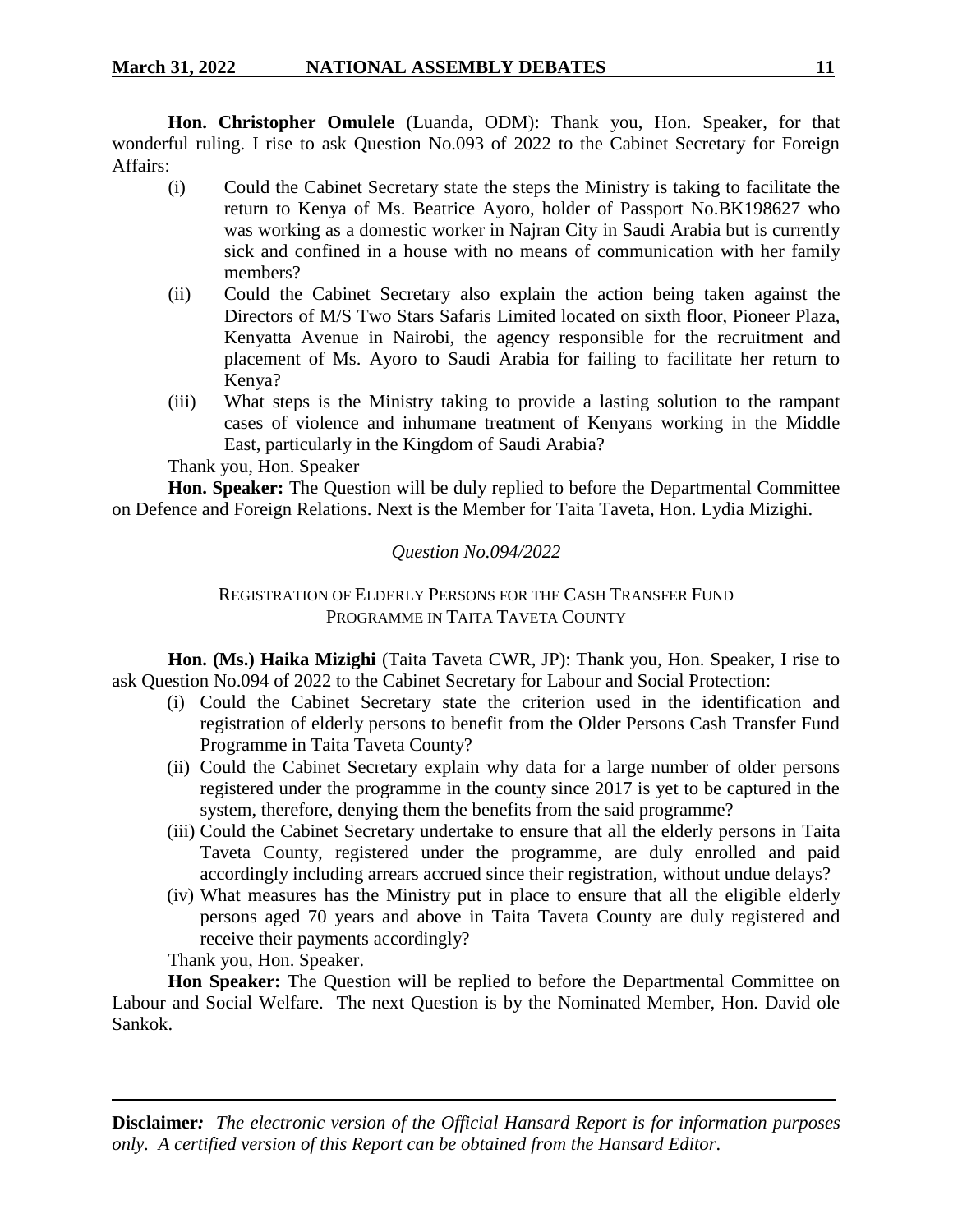### *Question No.095/2022*

### AMOUNT OF FINES COLLECTED FROM *BODA BODA* OPERATORS

**Hon. David ole Sankok** (Nominated, JP): Thank you, Hon. Speaker. I would like to thank you for the wise and well researched ruling that you have given, which can only be equated to the Solomonic ruling of the Supreme Court delivered today that declared BBI as dead as a *dodo.*

Hon. Speaker, I arise to ask Question No. 095/2022 to the Cabinet Secretary for Interior and Coordination of National Government:

- (i) Could the Cabinet Secretary state the total amount of money collected per county as fine from the motorcycle (*boda boda*) riders crackdown carried out across the country during the month of March 2022 and particularly starting from Tuesday,  $8<sup>th</sup>$  March 2022?
- (ii) Considering that there are over two million motorcycles registered and operating in Kenya, which does translate to over KShs35 billion if half of them paid the KShs35,000.00 fine, could the Cabinet Secretary indicate the specific Government agency or department to which the said monies were sent including precise Appropriations-in-Aid? KShs35 billion was enough to buy "Watermelon" into *Azimio la Utapeli*.
- (iii) Could the Cabinet Secretary confirm that indeed the said monies have since been reflected in the National Treasury? And if yes, indicate under which Vote and how they have been utilised.

Thank you, Hon. Speaker.

it?

**Hon Speaker:** Hon. Sankok, you said that the fines were imposed by the courts of law. Is

**Hon. David ole Sankok** (Nominated, JP): Yes.

**Hon Speaker:** It is in very rare circumstances that fines would be treated as A-in-A. But you are asking for specifics, precise Appropriations-in-Aid. Do you want this Question to be answered by the Departmental Committee on Administration and National Security?

Anyway, it is your choice.

### *(Loud consultations)*

**Hon. David ole Sankok** (Nominated, JP): Ministry of Interior and Coordination of National Government.

**Hon. Speaker:** Very well. The Question will be replied to before the Departmental Committee on Administration and National Security. The next Question is by the Member for Emuhaya, Hon. Omboko Milemba.

### *Question No.096/2022*

### ESTABLISHMENT OF A CIVIL REGISTRATION CENTRE IN EMUHAYA

**Hon. Omboko Milemba** (Emuhaya, ANC): Thank you, Hon. Speaker, for giving me this chance. I wish to also make a quick comment: Your decision was very wise especially because it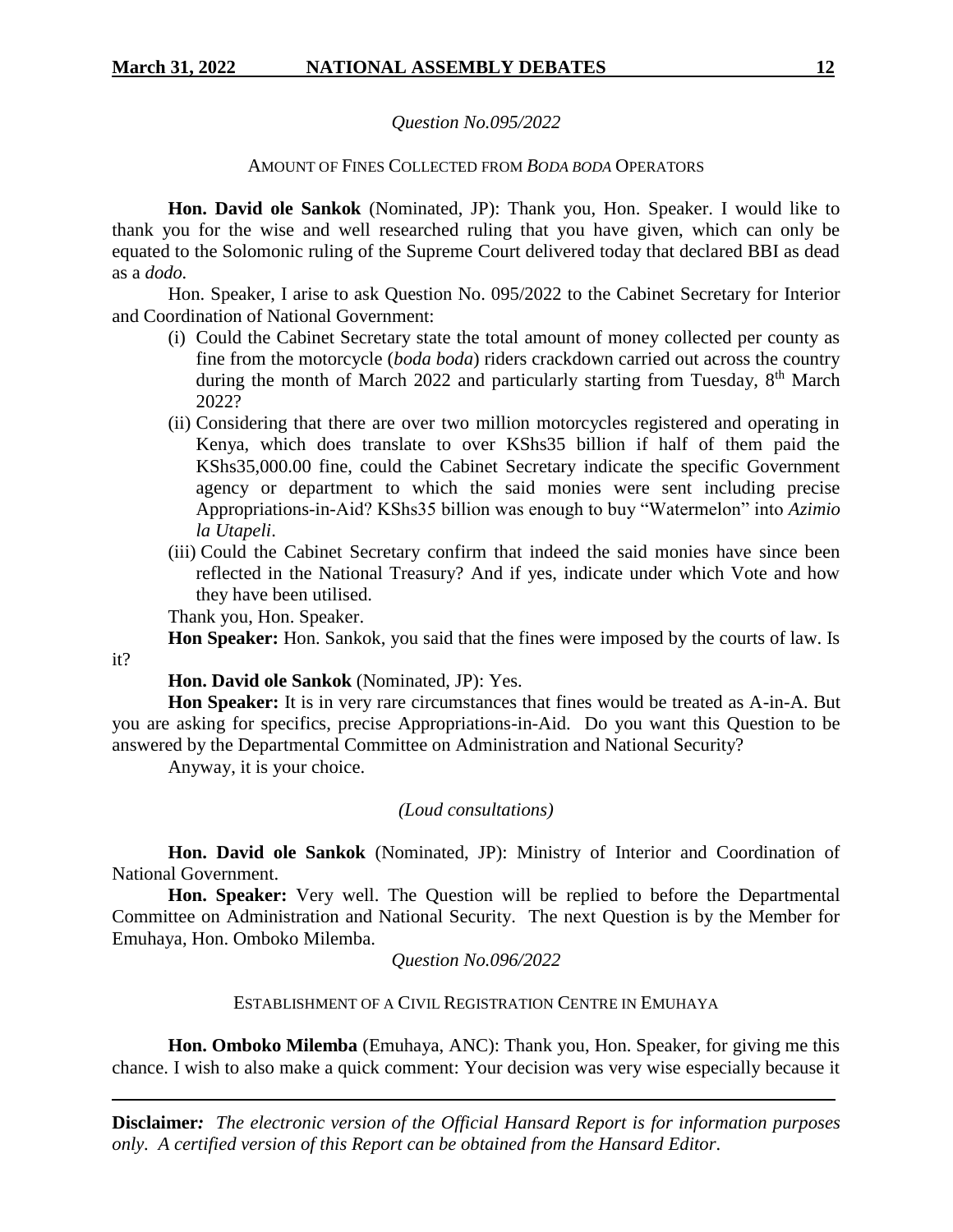went for the holistic good of everyone and the country given that we need that Supplementary Budget.

Hon. Speaker, I rise to ask Question No. 096/2022 to the Cabinet Secretary for Interior and Coordination of National Government:

- (i) What measures is the Ministry putting in place to ensure that a civil registration centre is established in Emuhaya Constituency to facilitate service provision to the large population in need of registration services in the area, considering that the only registration centre that serves the area is located over 35 kilometres away in Mbale Town and is overwhelmed, as it also serves the residents of Hamisi, Sabatia, Vihiga and Luanda constituencies?
- (ii) Could the Ministry consider ensuring that each sub-county in Kenya has a civil registration centre with adequate staffing? I thank you Hon. Speaker.

**Hon. Speaker:** Very well, the Question will be replied to before the Departmental Committee on Administration and National Security.

The last Question is by the Member for Mwatate. Hon. Mwadime

# *Question No 097/2022*

# CONSTRUCTION STATUS OF THE MTWAMWAGODI - WUNDANYI - BURA ROAD

**Hon. Andrew Mwadime** (Mwatate, ODM: Thank you Hon. Speaker, I wish to ask the following Question to the Cabinet Secretary for Transport, Infrastructure, Housing, Urban Development and Public Works:

- (i) What is the status of construction of the Mtwamwagodi-Wundanyi-Bura Road in Taita Taveta County?
- (ii) Could the Cabinet Secretary explain why the construction of the road has stalled and yet, funds had been allocated, and indicate when the construction works will resume?
- (iii) Could the Cabinet Secretary state the expected completion time for the said project?

I thank you, Hon. Speaker.

**Hon. Speaker:** Question to be replied to before the Departmental Committee on Transport, Public Works and Housing.

Let us have the Statement by the Hon. Leader of the Majority Party.

### **STATEMENT**

BUSINESS FOR THE WEEK COMMENCING 5TH TO 7TH APRIL, 2022

**Hon. Amos Kimunya** (Kipipiri, JP): Hon. Speaker, pursuant to the provisions of Standing Order 44(2)(a), I rise to give the following Statement on behalf of the House Business Committee (HBC) which met on Tuesday,  $29<sup>th</sup>$  March 2022 to prioritise the business for consideration.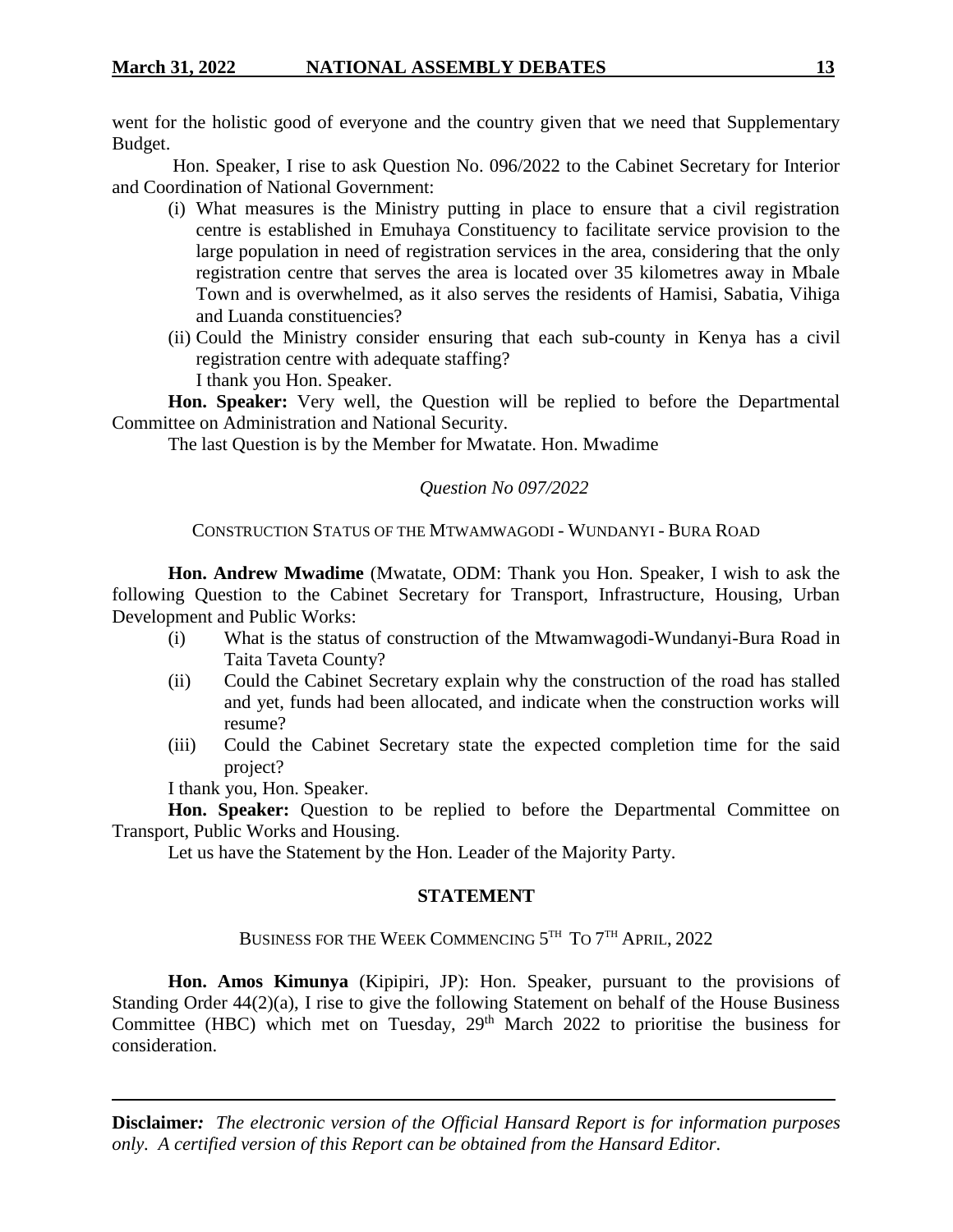Hon Speaker, as Members are aware, we have had a very protracted process in the consideration and approval of the report of the Budget and Appropriations Committee (BAC) on the Supplementary Estimates for the FY 2021/2022. I am happy that we were able to move this process forward. I thank you for your considered communication on this and enable the publication of the Supplementary Appropriation Bill, 2022 to actualise the financial provisions made. I urge the House to expedite this process to finality today through the passage of the said Bill.

Hon Speaker, I, however, wish to underscore that this is a very busy season for the House, in addition to the on-going activities outside Parliament. As Members will appreciate, we still have conclusion of the Division of Revenue Bill, 2022 and County Allocation of Revenue Bill, 2022, consideration and approval of the Budget Estimates for the Fiscal Year 2022/2023 and the Finance Bill, 2022 ahead of us. There may also be other Bills that need to be expedited before the *Sine Die* Recess, which is slightly more than two months from today.

In this regard, I wish to encourage Members and Committees to expedite any urgent business to give the House adequate time to consider and process it.

Hon. Speaker, on Tuesday next week, the following business has been scheduled for consideration:

1. Committee of the Whole House for the Universities (Amendment) Bill, 2021, if the Coffee Bill is not completed today.

2. Second Reading of the following Bills:

- (i) The National Electronic Single Window System Bill, 2021;
- (ii) The Huduma Bill, 2021;
- (iii)The Children Bill, 2021; and,
- (iv)The Advocates (Amendment) Bill, 2021.

Hon. Speaker, I am reliably informed that there are no questions scheduled to be answered by Cabinet Secretaries in the coming week. Once the Chairpersons finish consolidating the Questions, I shall report on that next week.

Hon. Speaker, the House Business Committee will reconvene on Tuesday, 5<sup>th</sup> April 2022 to schedule the business for the rest of the week.

I now wish to lay this Statement on the Table of the House.

I thank You, Hon. Speaker.

#### *(Hon. Kimunya laid the Statement on the Table of the House)*

**Hon. Speaker:** I see there are some Members who are putting in some interventions. However, I want to plead with ourselves that if we know the processes and if the House approves the Supplementary Appropriations Bill, both in Second Reading and the Committee of the whole House, then it will be read a Third Time and that will conclude its consideration.

Remember it has to be taken to the Government Printer for printing and thereafter the warrants. People think that you just pass the Bill and the money starts flowing. There will be warrants which will be drawn by the National Treasury so that some of the issues that you have been raising; it is those warrants which will authorise the withdrawals.

However, they also have to be based on the authority of the Supplementary Appropriations Bill, which is the reason why we were appealing to as many of you as possible to, at least, remain around so that you can finish this. If you push it to next week, it also delays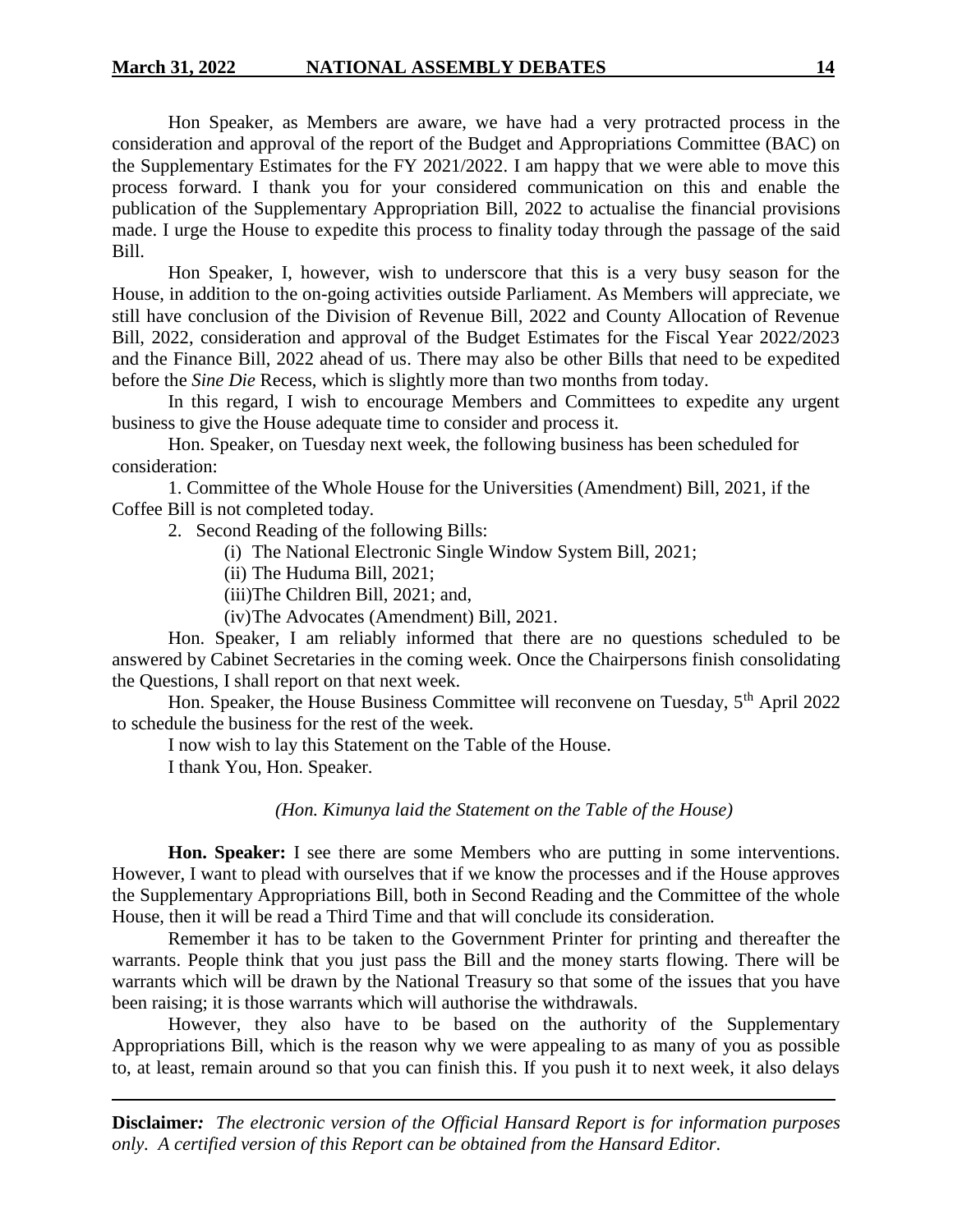some of the things that you may want to have. If we conclude by tomorrow, the process of assent and signing of the warrants can be completed, so that you can begin doing your other things; including sorting out your constituencies as soon as possible.

Though I see a few of you have put intervention requests, please ensure that your intervention does not go beyond two minutes. We will ask the Clerk to ensure that it remains so.

I see the Member for Nyando has an intervention.

**Hon. Jared Okelo** (Nyando, ODM): Hon. Speaker, I thank you for giving me the opportunity, and I regret taking you back.

As you were reading the ruling, I was pricked to say something; and that is by applauding you for such a very important ruling that you have come up with. We had found ourselves in a ditch going by the Question raised by Hon. Aden Duale, but I thank you for wiggling out. It had the potential to create a gridlock for the entire country.

Hon. Speaker, one thing that I appreciate is your recognition of Article 159 of the Constitution that, Justice shall be administered without undue regard to procedural technicalities. I thank you for bringing that forth and for creating a pathway going forward that we shall not be in such a similar ditch. However, I also reckon that Corona virus may have also interfered with our Calendar to a large extend and that calls for extraneous circumstances hence extraneous interventions. Therefore, we may have overlooked certain things not because we wanted to, but circumstances dictated so.

I thank you, Hon. Speaker.

**Hon. Speaker:** Very well. Member for Endebess.

**Hon. (Dr.) Robert Pukose** (Endebess, JP): Thank you Hon. Speaker. As the House Business Committee reconvenes next week on Tuesday, my prayer is that I have a Bill which has taken long - the Kenya Food and Trucks Authority - which is a very important Bill. It will be an injustice to this nation if that Bill is not sorted out. It is now at the Committee of the whole House, and I would wish that it be scheduled.

Secondly, based on today's Supreme Court Ruling; I also had a referendum Bill which has gone through the Budget and Appropriations Committee and it has been approved. I would wish that also the Referendum Bill be scheduled by the House Business Committee because it is a very important Bill. This is so that in future when we decide to do a referendum, then we will have a law that can guide the process.

I thank you Hon. Speaker.

**Hon. Speaker:** Hon. Sankok, you also have an intervention or that was the original one?

**Hon. David ole Sankok** (Nominated, JP): Yes, Hon. Speaker. I just wanted to congratulate you for that wise ruling. I will love it as a Kenyan. We respect the ruling, but the HBC should expedite most of the Bills.

Hon. Speaker, the ruling in the Supreme Court also concurs well with yours. It is a good ruling and we thank the Judges. The "Handshake brothers" love you Building Bridges Initiative, but Kenyans hated you more. Rest in peace, Building Bridges Initiative (BBI)!

**Hon. Ndindi Nyoro** (Kiharu, JP): On a point of order, Hon. Speaker.

### *(Loud consultations)*

**Hon. Speaker**: Hon. Members, this is not the right forum for this debate. Hon. Ndindi Nyoro.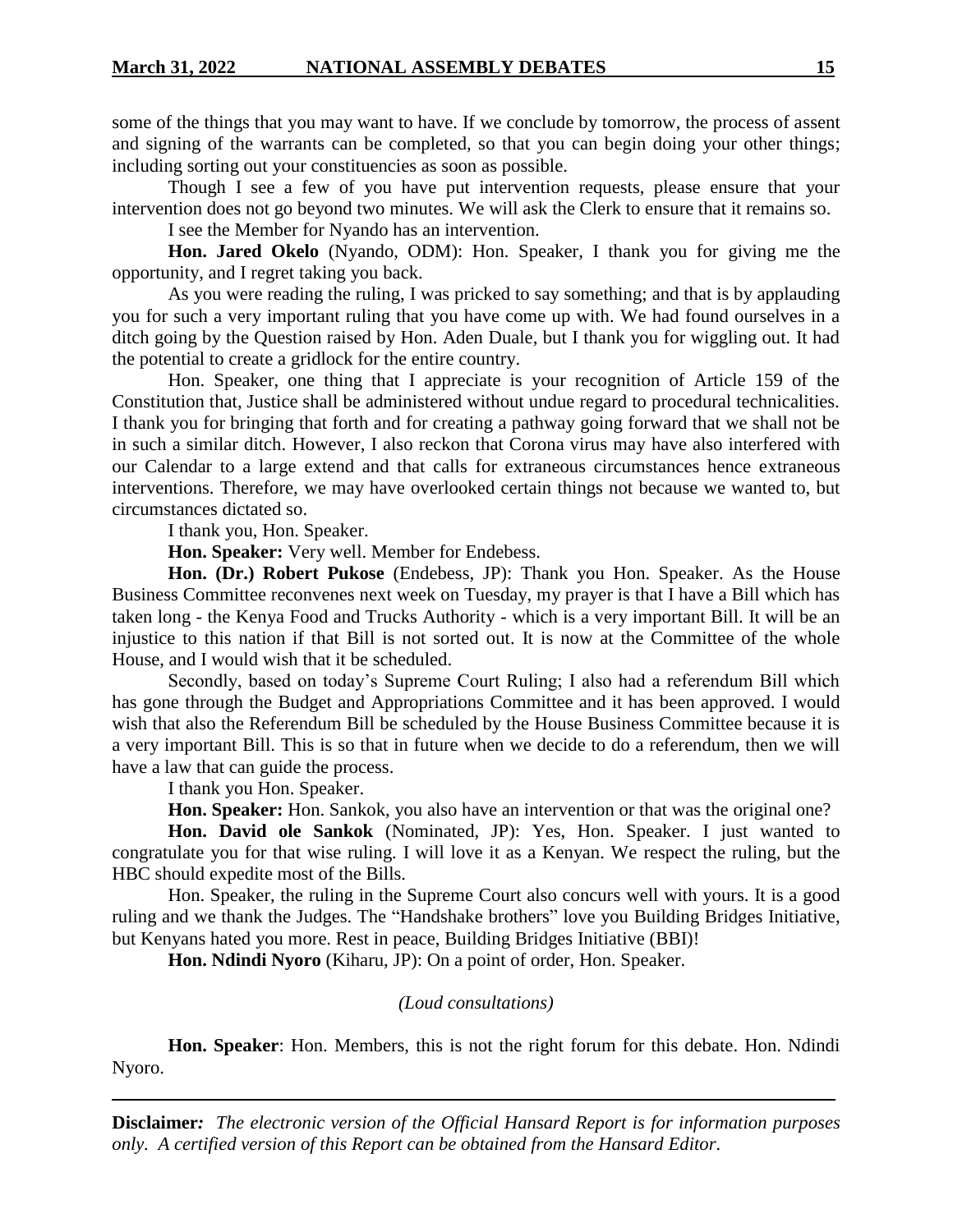### **POINT OF ORDER**

#### SUPREME COURT RULING ON BBI

**Hon. Ndindi Nyoro** (Kiharu, JP): Thank you very much, Hon. Speaker. I rise on a point of order to seek your indulgence. I know that this is not procedural. That is why I seek for your indulgence through Standing Order No. 1. We had a monumental ruling today by the Supreme Court of Kenya. This is a process that came to this House.

I seek your indulgence. We need a Motion for Adjournment for a few minutes to ventilate and congratulate our Judiciary, following the very good ruling that they gave today. As citizens of Kenya, you are aware that this process was marred with a lot of unconstitutionality. A lot of public funds were spent in this process. The ruling today was that the President is immune. That does not also confer immunity to the many public servants who were engaged in this illegal and unconstitutional process like the Principal Secretary for Interior and Coordination of National Government. He told Kenyans that they would swallow that process like malariaquine. That is why I seek your indulgence for us to ventilate and congratulate our Judiciary for this very good ruling that they gave today. It has stopped the BBI reggae shenanigans and the conman-ship that wrapped the entire process.

Hon. Speaker, I seek your indulgence under Standing Order No. 1 that we ventilate and add our voices on this very important ruling.

**Hon. (Ms.) Odhiambo-Mabona** (Suba North, ODM): Yes. **Hon. Members**: Yes.

*(Several Hon. Members spoke off-record)*

**Hon. Speaker**: Hon. Members, Standing Order No. 1 only applies where there are no specific provisions. If you had intentions of moving a Motion for Adjournment, you could have brought it to me and you know within which timelines. I am surprised because the Member for Suba North is saying, "yes" all of a sudden. I know her to be a strict observer of the rules. Hon. Ndindi, unfortunately, it cannot happen now. Nothing stops any of you, even outside on the streets, to go and congratulate the Judiciary. We also have a media centre here.

Hon. Otiende Amollo.

**An Hon. Member**: Hon. Speaker, my system is not working.

**Hon. Speaker**: Even Hon. Otiende Amollo's system is not working.

**Hon. (Dr.) Otiende Amollo** (Rarieda, ODM): Thank you, Hon. Speaker. The Supreme Court decision excites a number of Members, especially those who do not understand the law like Hon. Sankok.

#### *(Laughter)*

Allow me to inform Hon. Sankok that, contrary to his celebration, he should be mourning. Out of seven fundamental points, the Supreme Court allowed five grounds.

*(Applause)*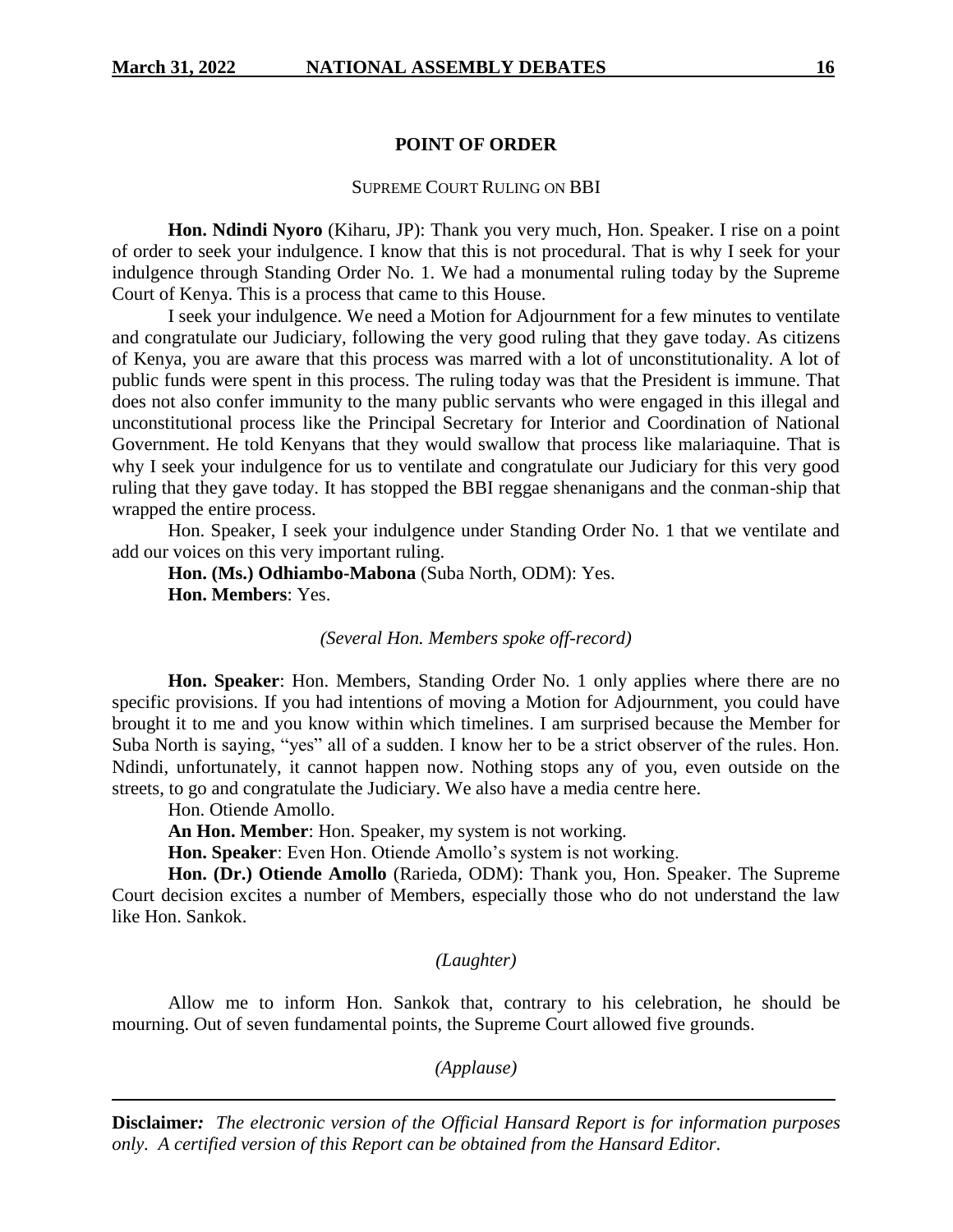The fundamental importance is that it has set the stage for reggae to resume immediately after the elections.

Thank you.

### *(Applause)*

### *(Loud consultations)*

### *(Hon. (Ms.) Odhiambo-Mabona danced in the Chamber)*

**Hon. Speaker**: Hon. Members, you are introducing a language that is not applicable in the House; reggae.

**Hon. (Ms.) Odhiambo-Mabona** (Suba North, ODM): Reggae *bado iko.*

**Hon. Speaker**: Hon. Millie Odhiambo, you are already doing a jig.

**Hon. (Ms.) Odhiambo-Mabona** (Suba North, ODM): Thank you, Hon. Speaker. Let me also add my voice to this issue. When people do not understand the import of a ruling, it is sad sometimes. The most dangerous concept that was raised in that process was the basic structure doctrine. If the courts had allowed it, reggae would be as dead as a dodo. The basic structure concept equates the Constitution to a Bible or Koran that cannot be amended at all. The judges have said that we should do it in the right way. Reggae is back. All we need to do is go on in August and reggae will be back.

#### *(Laughter)*

**Hon. Speaker**: I will hear the last comment from the Member for Kitui South.

**An Hon. Member**: On a point of information, Hon. Speaker.

**Hon. Speaker**: Whom are you informing? You cannot inform somebody who does not want to be informed.

**An Hon. Member**: He wants to be informed.

**Hon. (Ms.) Rachael Nyamai** (Kitui South, JP): Thank you very much, Hon. Speaker for giving me a chance to also make a comment. I was not as excited as Hon. Sankok and Hon. Ndindi. As much as I am not a lawyer, by sitting in this House, I understand processes, procedures and products. I believe that they should not celebrate. Five fundamental points out of seven is wonderful.

Kindly, give me a chance to make a comment on your ruling which was very good. We have understood it. You have taken us through the process of the Supplementary Estimates which was good. We have identified the areas of weakness. You have given us a very good way forward. The Cabinet Secretary for the National Treasury must adhere to timeline in the future. You have given us areas where there is lacuna in law which needs to be handled.

As the Member for Kitui South, I was shocked because Members were shouting loudly that the national Government can spend, under Article 223 of the Constitution, more than 10 per cent of the sum appropriated by Parliament for a particular financial year. That is what they kept on saying. It is only 7 per cent. We would like to thank you very much. Continue guiding this House. May God give you many more days, so that you continue giving us guidance.

Thank you, Hon. Speaker.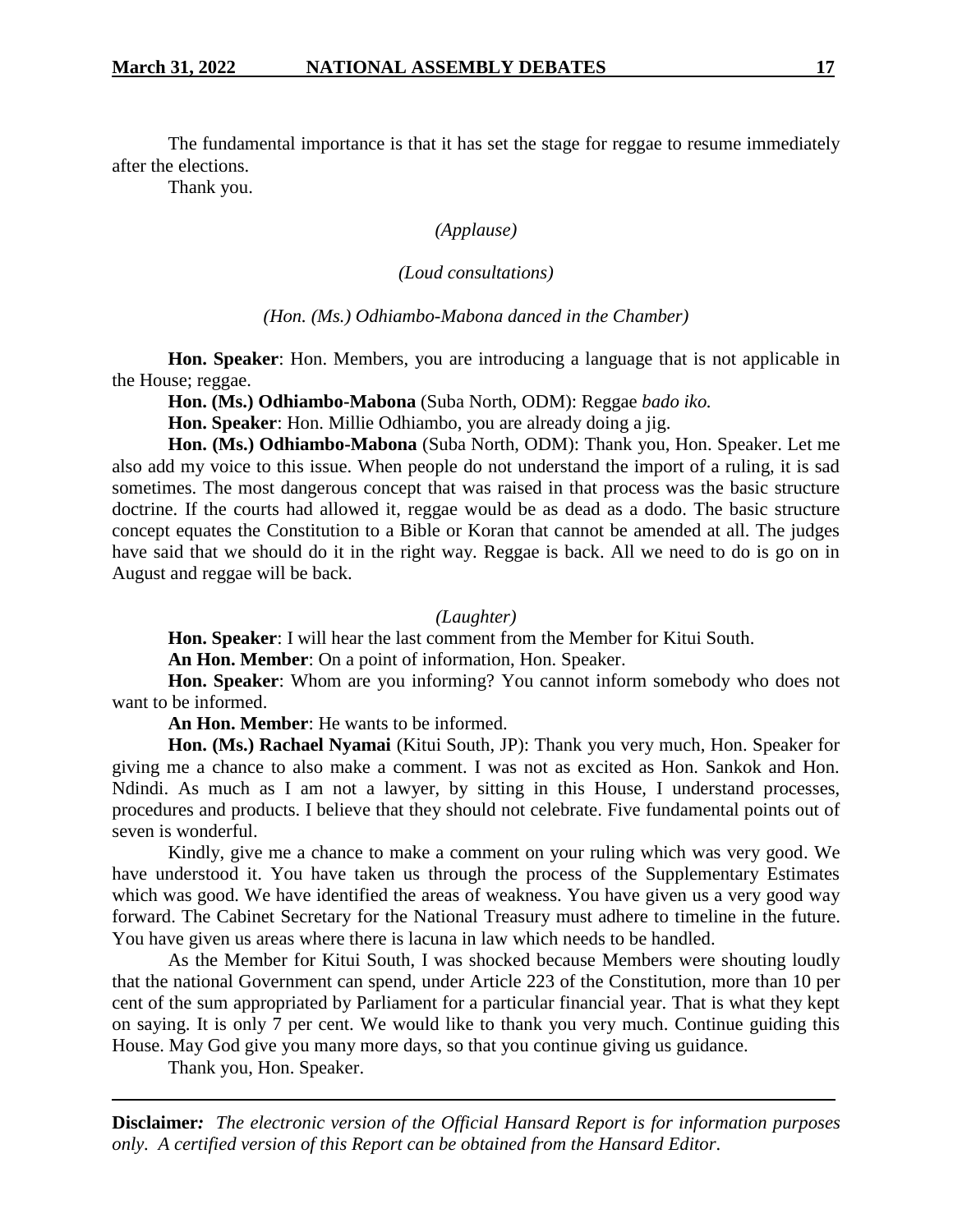### **Hon. Speaker**: Member for Samburu County.

**Hon. (Ms.) Maison Leshoomo** (Samburu (CWR), KANU): Ahsante sana, Mhe. Spika. Wanasheria wamefanya kazi katika BBI. Naunga wenzangu mkono. Kulingana na vile Mahakama imesema kuhusu sheria ya BBI, hakuna mtu anaweza sema tumeshinda ama tumeshindwa. Wanasheria wamefanya kazi yao. Maoni ni ya wananchi. Bado tunatarajia BBI itarudi na itakuwa sawa. Wale ambao wanataka kusherehekea, wafanye hivyo kama kawaida. Wanasherehekea kitu ambacho hakina mguu, mbele na nyuma. Washerehekee, lakini BBI bado iko kwa laini.

Ahsante, Mhe. Spika.

**Hon. Speaker**: The Member for Alego-Usonga also wants to weigh in.

**Hon. Samuel Atandi** (Alego-Usonga, ODM): Thank you, Hon. Speaker. I want to applaud your ruling on the issues which were raised by Hon. Duale on the constitutionality of the Supplementary Estimates. After Baba serves for 10 years, you can take over.

#### *(Laughter)*

There is the issue of Article 223 of the Constitution which we all agree that it has been abused by the National Treasury in the past. They spend resources which should not be applied in Article 223 of the Constitution. This is something which this House must take note of. More fundamentally is that the National Treasury must abide by the constitutional regulations on when to notify Parliament when they spend resources under Article 223 of the Constitution. This is very substantial. I urge the various Departmental Committees to ensure that the National Treasury applies your ruling. There was a time the Salaries and Remuneration Commission (SRC) spent resources according to Article 223 of the Constitution. When the matter was brought before the Departmental Committee on Finance and National Planning, we refused to approve it. But the National Treasury refused to punish them. What we want to do is that we must ensure that this House applies the Ruling you have given.

Secondly, on Building Bridges Initiative (BBI), I echo the sentiments of my sister, Hon. Millie Odhiambo that, indeed, we are very happy. *Baba* has said that BBI will be back. "Reggae" will be back as soon as *Baba* is sworn in as the 5<sup>th</sup> President of the Republic of Kenya.

### Thank you.

**Hon. Speaker:** Hon. Members, that should suffice so that we go back to business. Many of you are walking out. They have forgotten the issue about the Supplementary.

I am sure, many of you would applaud the fact that it has now been settled and it is now trite law; that what is contained in Article 255 of the Constitution with regard to which Articles may be amended in which way and what is contained in Articles 256 and 257 of the Constitution. It has been settled by the highest court on the land. Therefore, finding the basic structure principle is not universally acceptable and that it is only applied in a few jurisdictions is important.

### *(Applause)*

Indeed, that Ruling agrees with some of the Rulings we have made here. If you recall, Members raised issues here when the Bill was here, our own Ruling here with regard to the power of the House and the power of any Member to move amendments has been restated. It is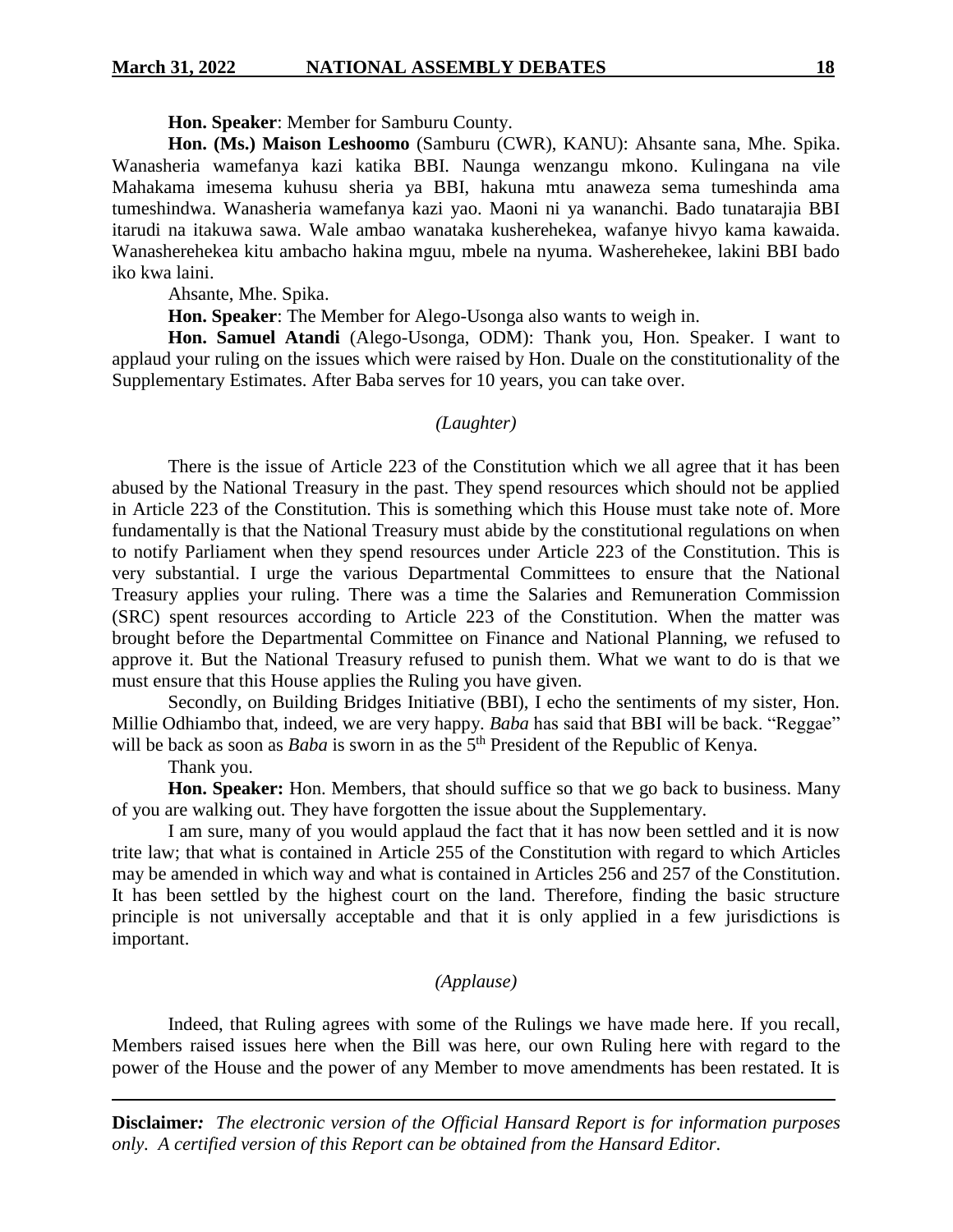good for the country. For me, that is important. The issue of immunity, too! Those two issues we very crucial for me. The rest are the usual things that we can do and the Member for Suba North said they can be dealt with at an appropriate time. That is important.

Let us go to the next Order, the critical business of the day.

### **BILL**

### *Second Reading*

#### THE SUPPLEMENTARY APPROPRIATION BILL

**Hon. Speaker:** Chairman, Budget and Appropriations Committee.

**Hon. Kanini Kega** (Kieni, JP): Thank you, Hon. Speaker. I start by thanking you for the Ruling you have given. It is timely, Solomonic and something that I have been grappling with. But as you know, this is a House of precedence and procedures. We found it happening, we tried to help the situation, but we are happy, Hon. Speaker, that you have been firm. I want to assure you because I believe that there would be other supplementary budgets that will be becoming our way. We will make sure that the rules and procedures are followed to the letter. I want to inform Members that last week, we concluded the debate on the Supplementary Budget.

Hon. Speaker, I beg to move that the Supplementary Appropriation Bill (National Assembly Bill No.14 of 2022), be now read a Second Time.

As I move, the critical issues that are highlighted in the Supplementary Budget 1, is that we have put the Kshs4.9 billion that were in arrears for the National Government Constituencies Development Fund (NG-CDF). We have made the funds available and we will, with the conclusion of this debate and the assent of the Bill, definitely mean the funds should be disbursed to respective constituencies. I understand each constituency is supposed to get about Kshs12 million.

The fuel crisis that has hit the world has not spared Kenya. If we compare the fuel prices between Kenya and our neighbouring countries, we find that our fuel prices are a bit lower. For example, vehicles from Uganda fuel in Kenya. That tells us that fuel prices in Kenya are far much lower. I have already confirmed that in Uganda, it costs about Kshs160 whilst in Kenya, it is about Kshs130. That is courtesy of the fuel stabilisation which from the calculations we got from last week, we spend about Kshs8 billion going to Kshs10 billion. Those are some of the funds we have made sure we allocate.

There is the issue of pending bills. Pending bills have been a cancer in this country which has brought many companies down; companies that supplied Government and government agencies, but have not been paid. We have tried as much as possible to push for those payments. It is not good enough but, at least, we have tried in this Supplementary Budget.

The COVID-19 pandemic is still with us. Many people may have forgotten that. There are so many interventions which are being done to address COVID-19 related interventions.

In this Supplementary Budget, the Government will construct 50 new Level 3 hospitals. The 50 new Level 3 hospitals will be constructed in each of the 47 counties. This is after the very successful implementation of the same in our informal sector. If you go to Kibra, Mukuru kwa Njenga and all the informal settlements here in Nairobi, you will find a Level 3 hospital. Patients who were going to Kenyatta National Hospital no longer go there and it is no longer congested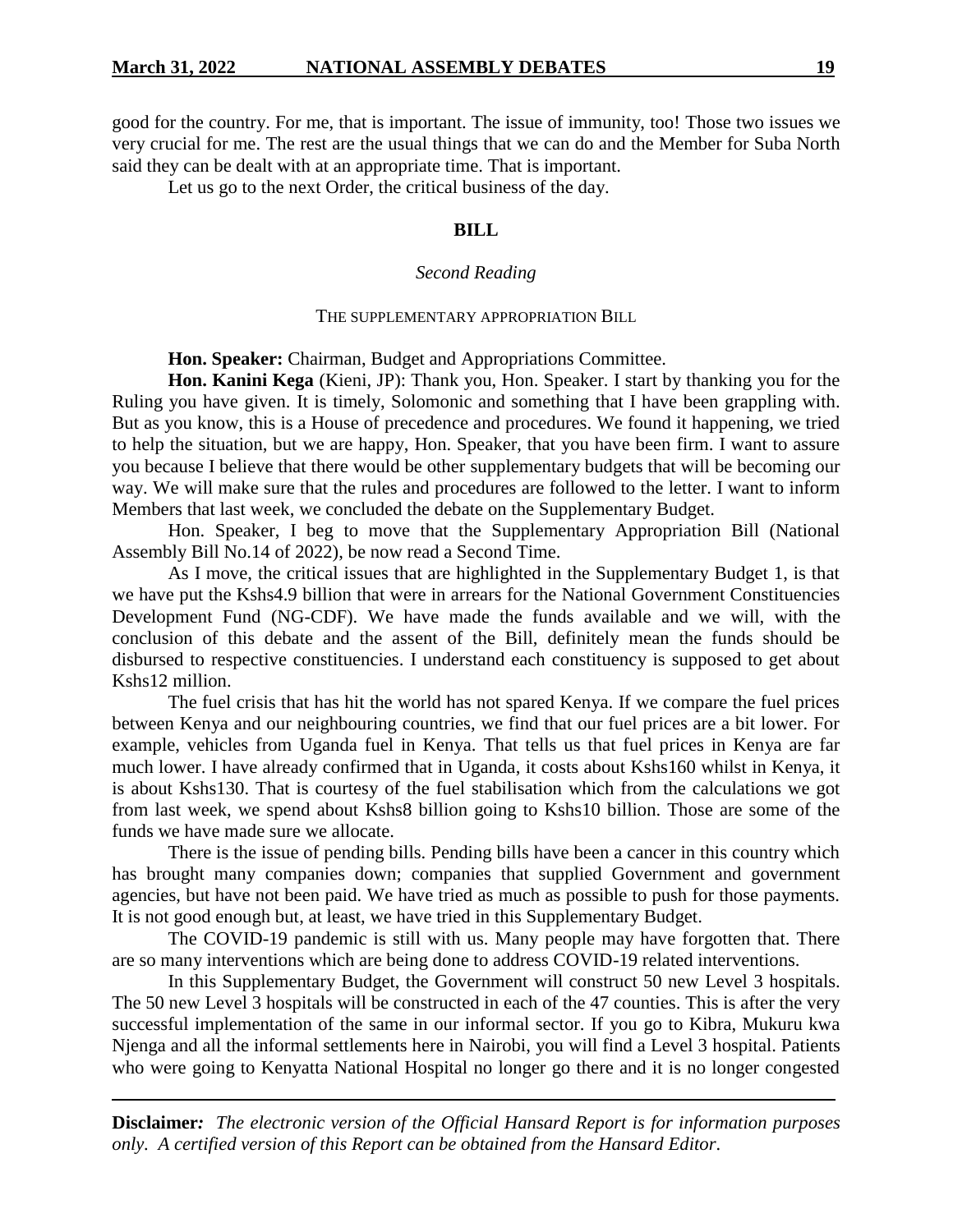because the new Level 3 hospitals that have been done in Nairobi through the Nairobi Metropolitan Service (NMS) have offloaded the many patients that were going to Kenyatta National Hospital. The Government has seen it fit to replicate the same in all the 47 counties and three in some of the informal settlements.

I also inform this House that we have also put provision for alleviating the famine and hunger in the country. There have been failed rains for the last one year. We have appropriated funds to make sure that we alleviate that situation.

This is just a repetition of what we discussed last week.

Without saying much, I beg move. I request the Majority Whip, Hon. Wangwe, to second.

### **Hon. Speaker:** Hon. Wangwe.

**Hon. Emmanuel Wangwe** (Navakholo, JP): Hon. Speaker, I beg to second the Supplementary Appropriation Bill (National Assembly Bill No.14 of 2022).

This Bill is going to lessen the heavy shocks that exist in the country today. Most of us are experiencing constraints in what we consume because the production or suppliers to the Ministries have not been paid because there is no money. Therefore, I urge my colleagues that we pass this Supplementary Appropriation Bill very fast this afternoon so that money trickles down quickly and we stabilise the challenges existing in the country. Those trading with Ministries and Semi-Autonomous Government Agencies (SAGAs) say there is no money. Once there is no money in Government, it means generally that the private sector does not have money at all. Therefore, it is important that we push this Supplementary Appropriation Bill so that we get everything stabilised in the country.

The amount that is being proposed in this Bill is the Kshs4.9 billion that is going to the NG-CDF. We are towards the end of our term and it is important that all the pledges made are achieved by all our colleagues notwithstanding those who will come back and those who will not. It is important that they fulfil what they pledged to the constituents and it is good that the amount is put in the Budget.

I would not want to take most of the time as my Chair has said.

I now wish to second. Thank you.

**Hon. Speaker**: Member for Samburu North. No! I am not giving you a chance to speak. I am sure the Member for Samburu must have been conversing in the local *lingua* where he was and so he did not hear what was being…

### *(Question proposed)*

**Hon. Members**: Put the Question.

**Hon. Speaker**: I hear that there is a proposal I give two Members the opportunity to speak. Very well! Where are the two members? Hon. Shamalla, do you want to contribute?

**Hon. (Ms.) Shamalla Jennifer** (Nominated, JP): Thank you, Hon. Speaker. I have listened carefully to the Chairperson of the Budget and Appropriation Committee. I recognise and appreciate that pending bills must be settled. This is important because we will have money circulating within the economy.

However, there is one thing that deeply concerns me and my heart was aching when Hon. Florence Mutua, the woman Representative for Busia County, was discussing the slashing of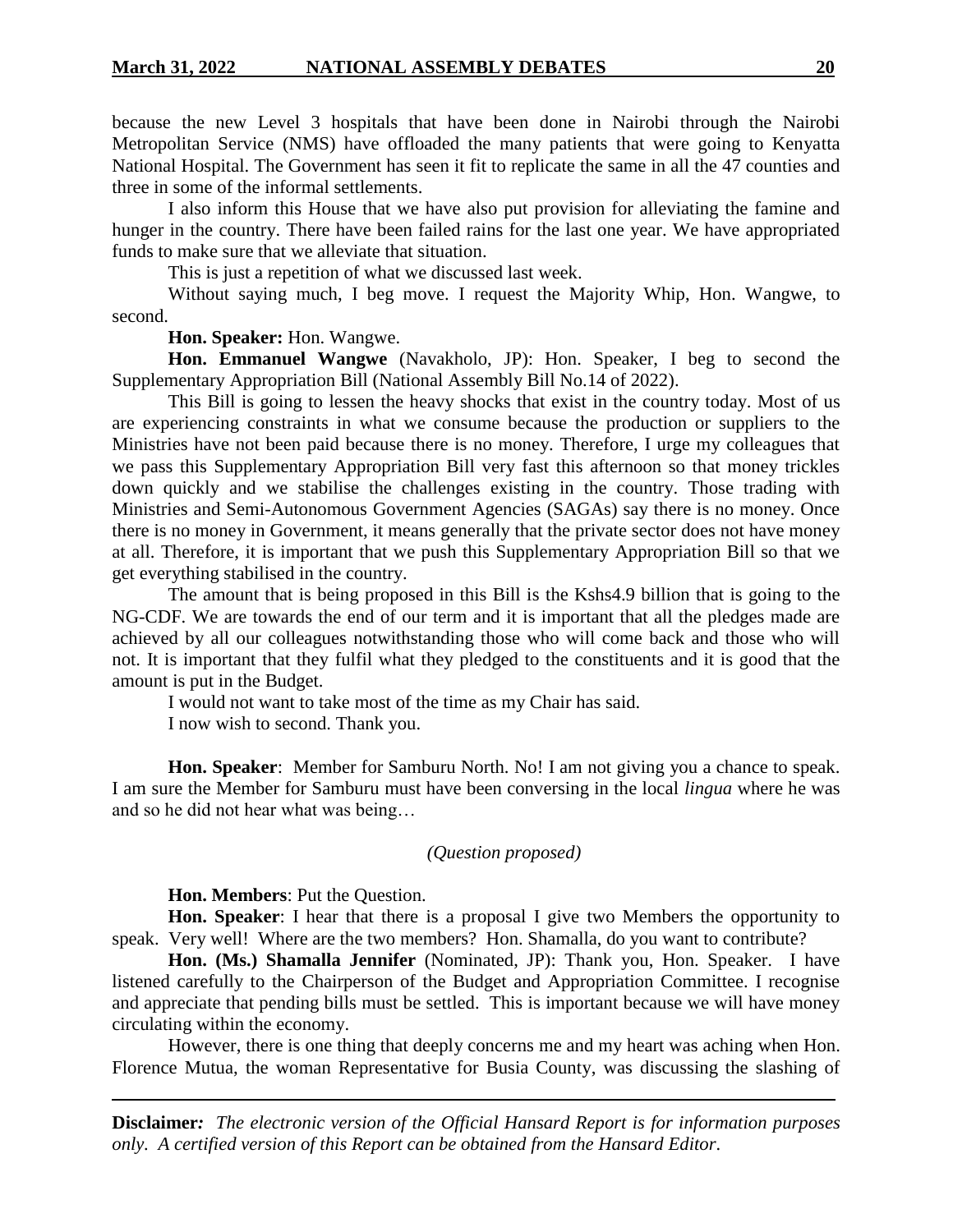funds from the schools feeding program. This concerns me because it is about children. Children need to be nourished; they must be healthy and developed in order for them to learn. Then I saw online a recurrent expenditure of Kshs500 million under the National Land Commission (NLC). I even brought an amendment to the effect that this amount be removed and taken to the schools feeding program. It was on this premise and under the access to information because food is a basic human right. What was this recurrent expenditure which has now been reduced from Kshs500 million to Kshs250 million and why was it such a bigger priority than feeding the children of Kenya?

**Hon. Speaker**: Member for Samburu North.

**Hon. Alois Lentoimaga** (Samburu North, JP): Thank you, Hon. Speaker. I support this Supplementary Appropriation Bill. It is important to fast-track it because where I come from, we are facing serious drought. There is no water or food for our people. The Government had stopped the supply of relief food to pay for cash-transfer which is also not available because registration has not been done. I hope this Bill will go ahead and fasten the supply of cash instead of food stuff, and to also alleviate the hunger that our people are facing. Parents do not have school fee and we are re-opening schools in the next one month. This money should be refocused to cash-transfer so that parents can get fees for children.

Hon. Speaker, the other thing is about the Equalisation Fund. It is almost four years now and we have not received the funds. Yet, there were some projects which were awarded already. The works have not started because the contractors are not sure whether they are going to get the money or not. This Bill will assist in disbursing money for the Equalisation Fund.

On the issue with the Constituency Development Fund (CDF), I want to thank the Chairman and the Committee for remembering the outstanding and pending bills that were done by CDF committees in the previous years. This will assist in availing money to the local people for circulation among the communities within our areas.

The last issue is on insecurity. We are still facing a lot of problems. If you watch news, we have been having problems in Northern Kenya, especially where I come from and even in our neighbouring counties of Baringo, Elgeyo Marakwet and West Pokot. I hope that this money will help in beefing up security in those areas. We still feel that the Government is not providing enough especially in terms of police in that region. We still feel that the police are not able to contain the insecurity in Northern Kenya, especially in the Rift Valley areas like Suguta Valley and its environs. As leaders from that region, we feel like the National Police Reserve (NPR) can back up the local police. If they can recruit, vet, train and support them with some allowance like what they have been doing before, then the issue of insecurity in those areas can be addressed. I see that this Supplementary Appropriation Bill has allocated money to the Ministry of Interior and Coordination of National Government. I hope that money will assist in providing and supporting policing in that area and in assisting *nyumba kumi* and all the stakeholders helping the Government to reduce insecurity.

Otherwise, we need to urgently address the supply of water and food for our people. Thank you, Hon, Speaker.

**Hon. Speaker**: There was an indication that… **An Hon. Member**: There was nobody on the left.

*(Hon. Ferdinand Wanyonyi raised his hand)*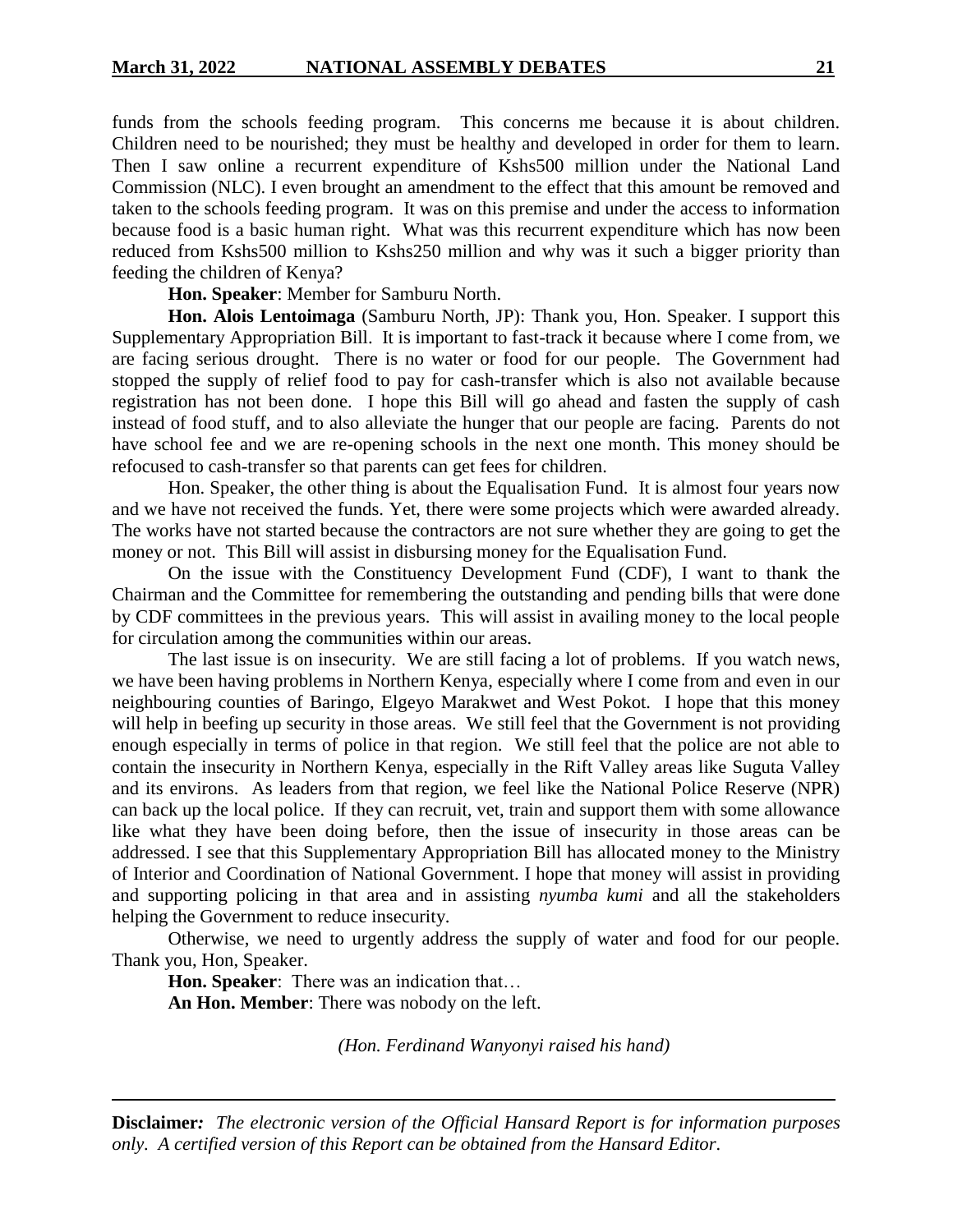**Hon. Speaker**: I can see the Member for Kwanza. It is only that he is raising his hand very half-heartedly. Hon. Kevin Wanyonyi, are you sure you want to contribute?

**Hon. Ferdinand Wanyonyi** (Kwanza, FORD-K): Thank you very much, Hon. Speaker for the opportunity to contribute to this Supplementary Appropriation Bill. As mentioned by the Chairperson, we have a serious problem of fuel in this country. Coming to Nairobi from Western was an issue for me. I had to fuel my vehicle thrice at a very high price. I do not agree with the Chairman saying that our fuel prices are lower than those in Uganda. He should ask me because we have people going to Uganda to fuel. The Chairman was wrong because fuel prices in Uganda are lower than in Kenya. I say this because I come from the border and I know what is happening. It is good that you have allocated money to that sector.

The other thing is that, it is a bit unfortunate that in this Appropriation Bill, we do not have money for the seeds and fertilisers for the farmers in western Kenya. The rains have delayed and we have a problem as far as farming is concerned because the prices of fertiliser are very high. I have not read this Bill in detail and I hope that there is some subsidy money for the farmers.

All in all, I support this Bill and I hope it will trace some of the issues affecting Kenyans. For example, issues to do with fertiliser, fuel and CDF. He has mentioned that they have allocated money for the incomplete CDF projects. I think this Supplementary Appropriation Bill has addressed that. I hope that helps those who are depending on completion of projects of the National Government Constituencies Development Fund (NG-CDF), and that the projects will be completed in good time. As we know, the election period is just around the corner.

I support.

**Hon. Speaker:** Hon. Members, we need many of you here. I can see everybody is just walking away. Let me hear the Member for Othaya.

**Hon. Gichuki Mugambi** (Othaya, JP): Thank you, Hon. Speaker. I stand to support the Bill, more so the critical areas the Bill has addressed and, particularly the NG-CDF - the Kshs4.9 billion. This is the time we need those funds to support parents who are about to take children back to school. I am sure our Hon. Members will appropriate enough money for bursaries because we know that there are difficulties down there. The cost of living is for sure high. The only way to support our population is through interventions like bursaries and the other areas.

I also appreciate the inclusion of over Kshs400 million to pay pending bills. This will go a long way in ensuring that there is money in circulation. It will also support contractors who are certainly suffering a lot when they are not paid on time.

I also applaud your solomonic Ruling on the issue of Article 223. Going forward, it is very important that Article is fully observed by the National Treasury. It will go a long way in ensuring that we consider all matters during budgeting. It is during budgeting that we do real planning so that we do not leave many critical projects unfinanced or do them haphazardly. It is very important you have given that Ruling, particularly the procedure of accommodating requests from the National Treasury. For sure, there was no procedure on ensuring that every request comes to this House for approval within the two-month period. I think we will take advantage of your Ruling today to ensure that this House, which is a budget-making House, is fully involved in all that goes on in the budget-making process. It is a Ruling that we all need to applaud.

I support.

**Hon. Speaker:** On public demand, let us have the Member for Kiharu.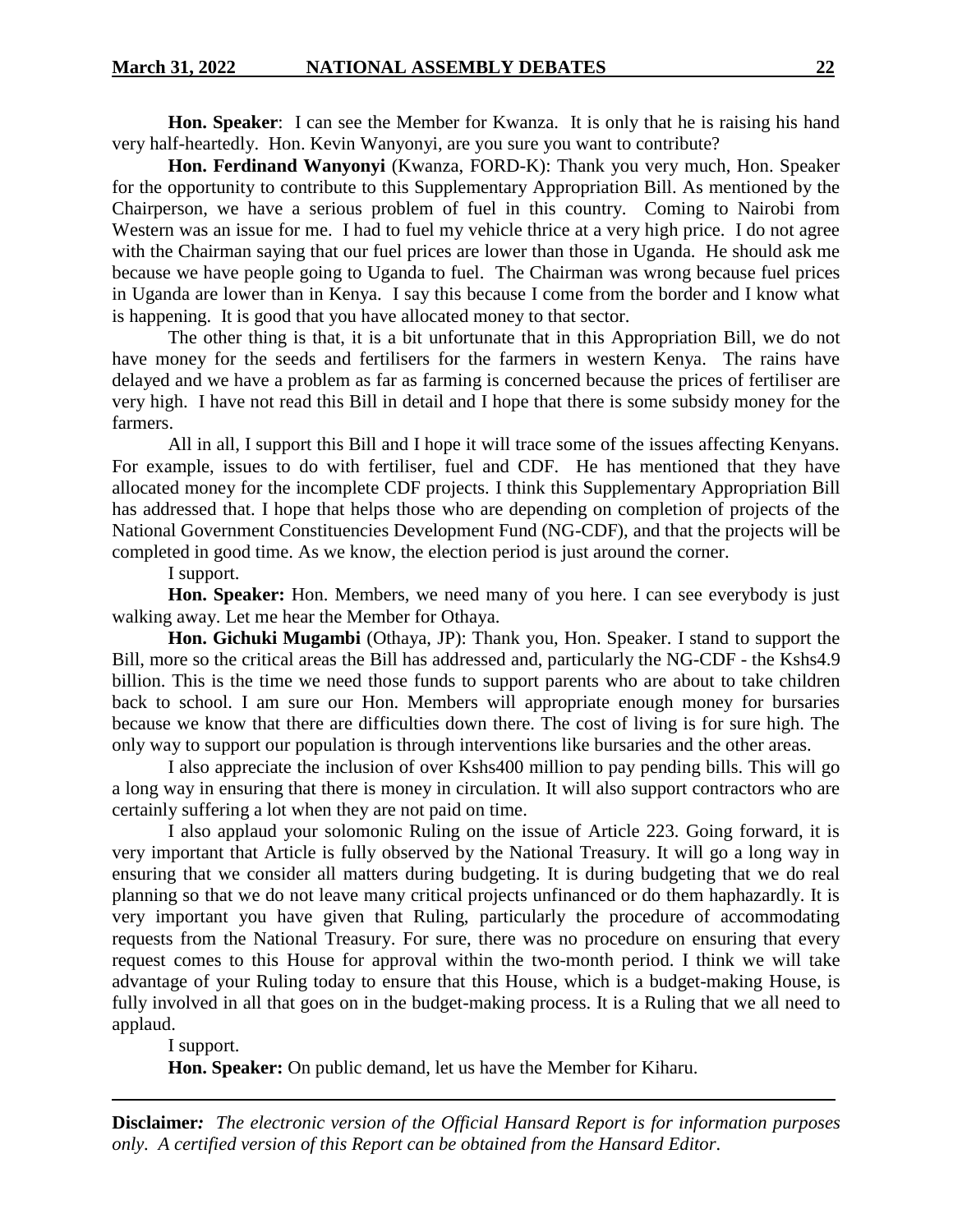**Hon. Ndindi Nyoro** (Kiharu, JP): Thank you very much, Hon. Speaker. I understand most of my colleagues contributed last week. I thank you for giving me this opportunity because, maybe, I was attending to other issues last week.

At the onset, supplementary appropriation across the world should be for the unseen. But in Kenya, it has become perpetual there has to be a Supplementary Budget every time we need the main Budget, most of whose breadth covers just the normal things. We should uphold what the supplementary appropriation across the world should cater for. That is for the unseen and some things that could not be put in the main Budget. Going through the many Supplementary Budgets, we have passed in this House in the recent past, there is always an increment of funds to the security sector. Even in the last like three years, there has been perpetually increment of funds to the Nairobi Metropolitan Services (NMS).

If you look at the main Budget, we have always increased our budgeting in these two main areas. The reason I am speaking about these two areas is that, in this time, we slashed some of the money meant for the School Feeding Programme and increased money to the security docket. Looking through what we are increasing, we increased around Kshs500 million to Huduma Namba, a project that does not necessarily benefit the Kenyan people.

Also, it would have been my wish that we looked at our farmers in terms of lowering the prices of fertiliser. As I said, when I was moving my amendment to this Supplementary Budget, we needed to lower the prices of inputs for agriculture, mainly fertiliser. We need to be seen as people who understand what Kenyans are going through. Coming here to increase money for Huduma Namba and at the same time not think about our farmers, especially by lowering the prices of fertiliser, is very insensitive.

We as a country need to bite the bullet when it comes to pending bills. It has become a chorus that every time we are talking about the budget-making process and every time the President addresses the nation, we keep referencing pending bills. I do not think our words match our actions. It is because there are many vendors out there and people who have done business with Government who are wallowing in poverty because they are everywhere chasing their payments after doing business with Government. We need to look at this issue of pending bills with finality. I wonder why we are introducing new projects which are not of an emergency nature, yet there are so many people who have done business with Government and they are owed colossal amounts of money by the Government. The issue of pending bills is very important to the velocity and circulation of money in our economy. In the long run, this hurts our economy even at the bottom.

The issue of debt that I keep talking about here is very important when you are talking about budget-making and even as we talk about supplementary appropriation. Generally speaking, the amount of money our country is using and we are appropriating just to pay interest rates on our loans has exceeded the amount of money we pay for salaries to our civil servants.

As a House and nation, we need to be very mindful of fiscal prudence. We have over borrowed. I have said in this House that even after we input the cap of Kshs9 trillion, if we tabulate the amount of money that has been borrowed directly by the National Treasury, including the other monies like the fall-back position of the PPP and the guarantees, we are exceeding the Kshs11.9 trillion. This is unsustainable in the long run. As I said, we cannot be a borrowing nation. Many people in this House always argue that most economies actually borrow. Most of us cite the USA and even Japan. But, our conditions are different. In a country like Japan that has over borrowed by beyond 200 per cent of their GDP, they lend to other countries.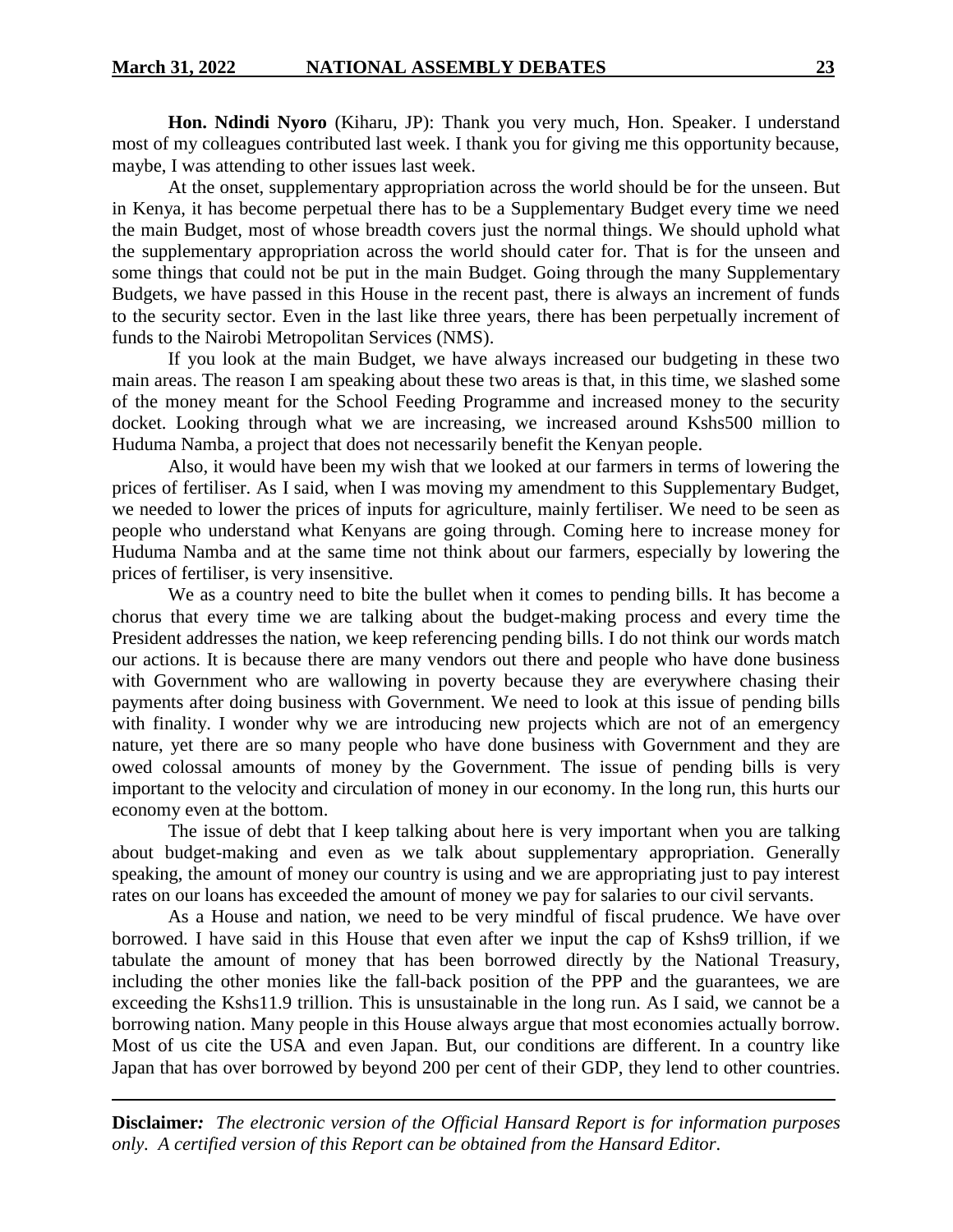But our borrowing is one way. We only borrow. We do not lend. I think we need to be very mindful of fiscal prudence in this nation. We should borrow what is sustainable. We should try to budget within the limits of our revenues.

With that, I submit.

**Hon. (Dr.) Robert Pukose** (Endebess, JP): Thank you, Hon. Speaker. I rise under Standing Order No.95 and request that the Mover be now called upon to reply. We had agreed that we shall have two Members from that side and two Members from this side contributing. Since most of the contributors are in agreement with the Supplementary Budget Estimates, we can proceed to the Committee of the whole House to do the necessary tidying up.

**Hon. Speaker**: Before I put the Question on Standing Order No.95, I want to go back to Order No.6 because of certain businesses that are bearing between the two Houses to allow the Chairman of the Budget and Appropriations Committee to give notice so that the business can be put on the Order Paper for Tuesday.

### **NOTICE OF MOTION**

### REPORT OF MEDIATION COMMITTEE ON COUNTY GOVERNMENT GRANDS BILL (SENATE BILL NO.35 OF 2021)

**Hon. Kanini Kega** (Kieni, JP): Thank you, Hon. Speaker. I beg to give notice of the following Motion:

Report on the Mediation version of the County Government Grand Bill, Senate Bill No.35…

**Hon. Speaker**: The notice is that this House adopts the Report. If it goes to that *Hansard*  as is, it will look like…

*(Laughter)*

**Hon. Kanini Kega** (Kieni, JP): Thank you, Hon. Speaker. I take it back. I beg to move that this House adopts the following Motion.

**Hon. Speaker**: You are giving notice. You are not moving.

**Hon. Kanini Kega** (Kieni, JP): Sorry. Report of the mediated version of the…

**Hon. Speaker**: No! Hon. Kanini. Please, is it that it is not written? It is so simple. That, you wish to give notice of the following Motion:

That, this House adopts the Report of the… It is so simple.

**Hon. Kanini Kega** (Kieni, JP): Hon. Speaker, as you know, today we are handling so many things.

**Hon. Speaker**: I know but we do not want people to look at our Hansard Records and find something funny.

**Hon. Kanini Kega** (Kieni, JP): Thank you, Hon. Speaker, for your indulgence. I beg to give notice of the following Motion:

THAT, pursuant to the provisions of Article 113(2) of the Constitution and Standing Order 150, this House adopts the Report of the Mediation Committee on the County Government Grands Bill, Senate Bill No.35 of 2021 laid on the Table of the House today and approves the mediated version of the County Government Grands Bill (Senate Bill No.35 of 2021).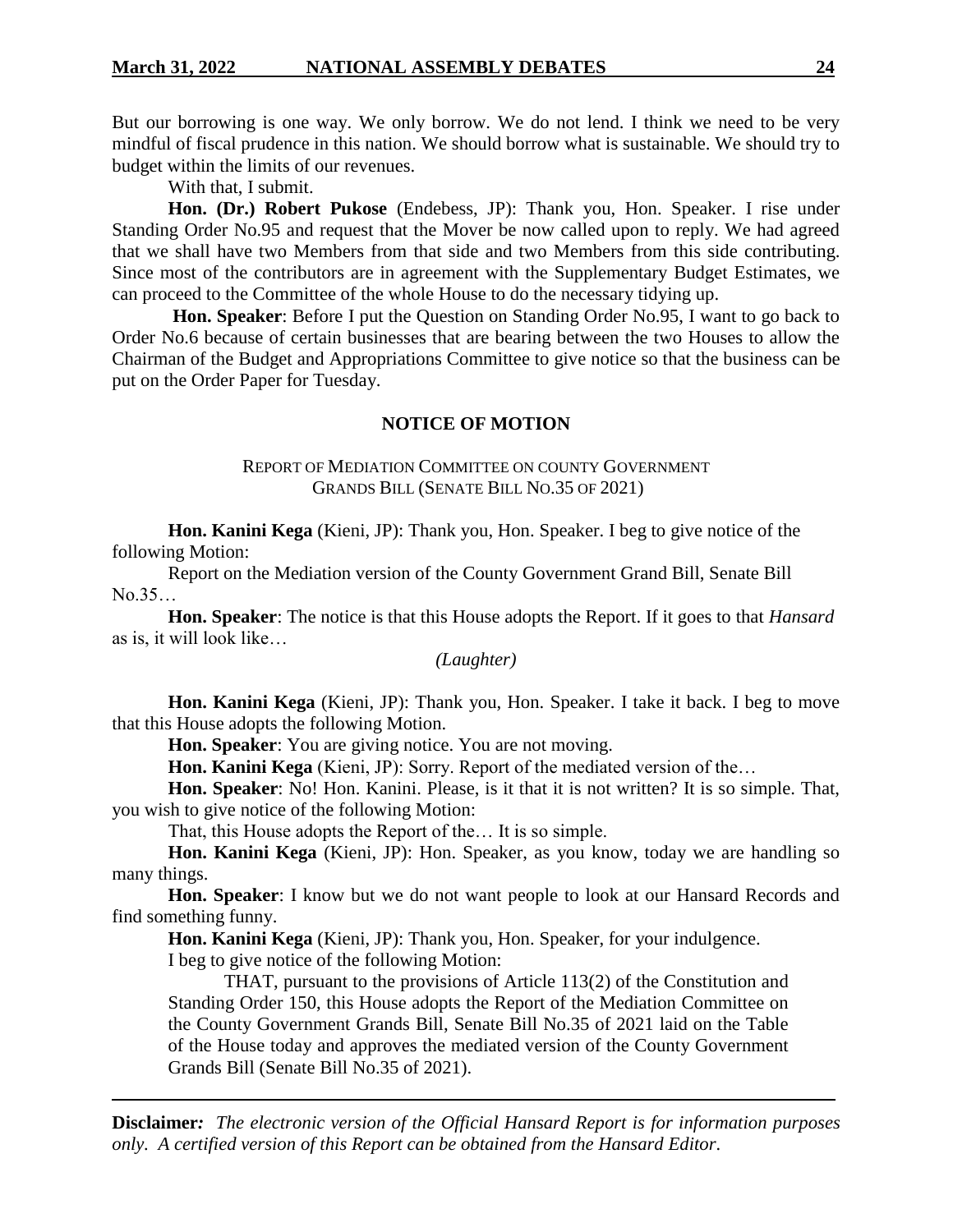Sorry for the mix up.

**Hon. Speaker**: Very well. We go back to the current Motion. The Member for Endebess rose in his place and claimed to move under Standing Order No.95 that the Mover be called upon to reply. I want to find out the mood of the House.

*(Hon. Jimmy Angwenyi spoke off record)*

That mood of the House is not found in Kitutu Chache North. It is found in the chamber here.

# *(Laughter)*

### *(Question, that the Mover be now called upon to reply, put and agreed to)*

**Hon. Speaker**: As you can see, it is not in Kitutu Chache North. Hon. Kanini Kega.

**Hon. Kanini Kega** (Kieni, JP): Thank you, Hon. Speaker. I want to thank everyone who has contributed. I have heard their concerns and I will make sure that they are addressed either in Supplementary II or the Estimates that we will be considering in a few days to come. I also want to notify the House that I will be moving some amendments on the First Schedule in the Committee of the whole House.

I beg to reply.

**Hon. Speaker**: Very well. Hon. Members, I have been informed that we still have quorum. Thank you for staying this far.

*(Applause)*

I beg you to, please, continue both in the Committee of the whole House and during the Third Reading.

*(Question put and agreed to)*

*(The Bill was read a Second Time and committed to a Committee of the whole House today by leave of the House)*

**Hon. Speaker**: Before we move to the next Order, the Chairman of the Departmental Committee on Agriculture and Livestock had an intervention. Where is the Chairman of the Departmental Committee on Agriculture and Livestock? He has placed an intervention. Member for Moiben.

**Hon. Silas Tiren** (Moiben, JP): Thank you, Hon. Speaker. I was caught unaware. My request is on the issue of coffee amendments. We signed them yesterday and we are not ready. I am requesting for deferment until next week.

**Hon. Speaker**: You are not ready?

**Hon. Silas Tiren** (Moiben, JP): Yes, Hon. Speaker. We signed it yesterday and I am surprised that it is on the Order Paper.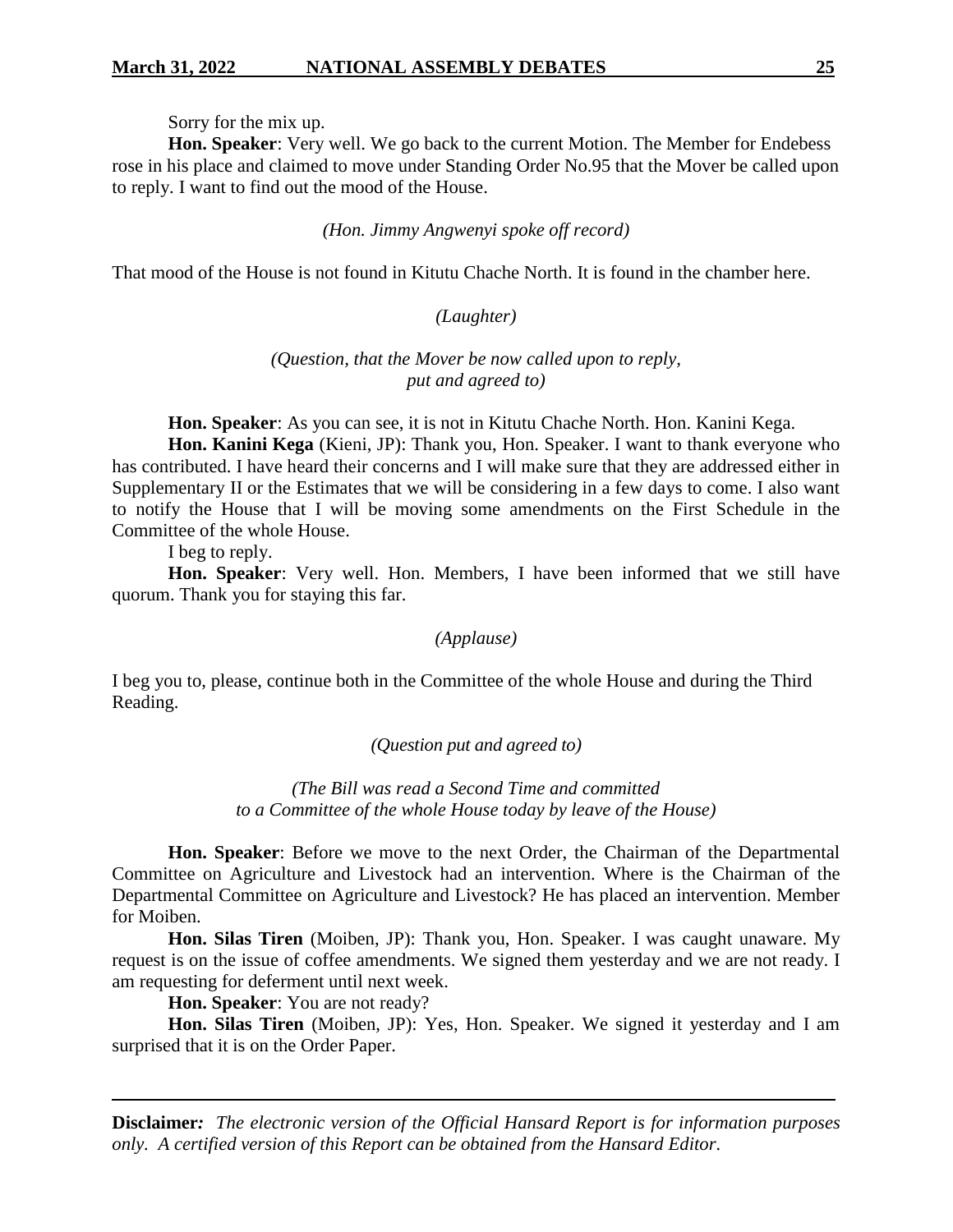**Hon. Speaker**: Very well. The Chairman had contacted me earlier, before lunch, and indicated that he may be unable to move the amendments in the Committee of the whole House on this Bill. Hon. Tiren, be ready then on Tuesday next week. The Bill must come. We need to clear as many of these Bills as possible, so that they can go to the other House to conclude the bicameral consideration of Bills.

Hon. Members, when we go to Order No.12, the business appearing as (ii) has been deferred to Tuesday next week. It will not be considered in the Committee of the whole House. The Committee of the whole House will only consider what appears as (i).

> *(Consideration of Coffee Bill (Senate Bill No.22 of 2020) in Committee of the whole House deferred)*

Next Order.

#### **COMMITTEE OF THE WHOLE HOUSE**

*[The Speaker (Hon. Justin Muturi) left the Chair]*

#### **IN THE COMMITTEE**

*[The Temporary Deputy Chairman (Hon. Christopher Omulele) took the Chair]*

THE SUPPLEMENTARY APPROPRIATION BILL

**The Temporary Deputy Chairman** (Hon. Christopher Omulele): Order, Hon. Members! We are now in the Committee of the whole House to consider the Supplementary Appropriation Bill (National Assembly Bill No.14 of 2022).

*(Clauses 2, 3, 4 and 5 agreed to)*

*First Schedule*

**The Temporary Deputy Chairman** (Hon. Christopher Omulele): Chair, there is an amendment to this. Proceed.

**Hon. Kanini Kega** (Kieni, JP): Thank you. Hon. Temporary Deputy Chairman, from the onset, I would like to mention that under Vote D1091-0202000 - Road Transport Programme. There is a proposed reduction of Kshs1 billion from the resources in the annuity road programme and an increase of the same Kshs1 Billion to low volume seal roads and critical roads interventions. This was inadvertently left out as we were concluding the amendments to the Motion on the Report of the Supplementary Estimates. It has nil effect because basically it is moving from within the same Vote.

Hon. Temporary Deputy Chairman, I beg to move:

THAT, the First Schedule be amended—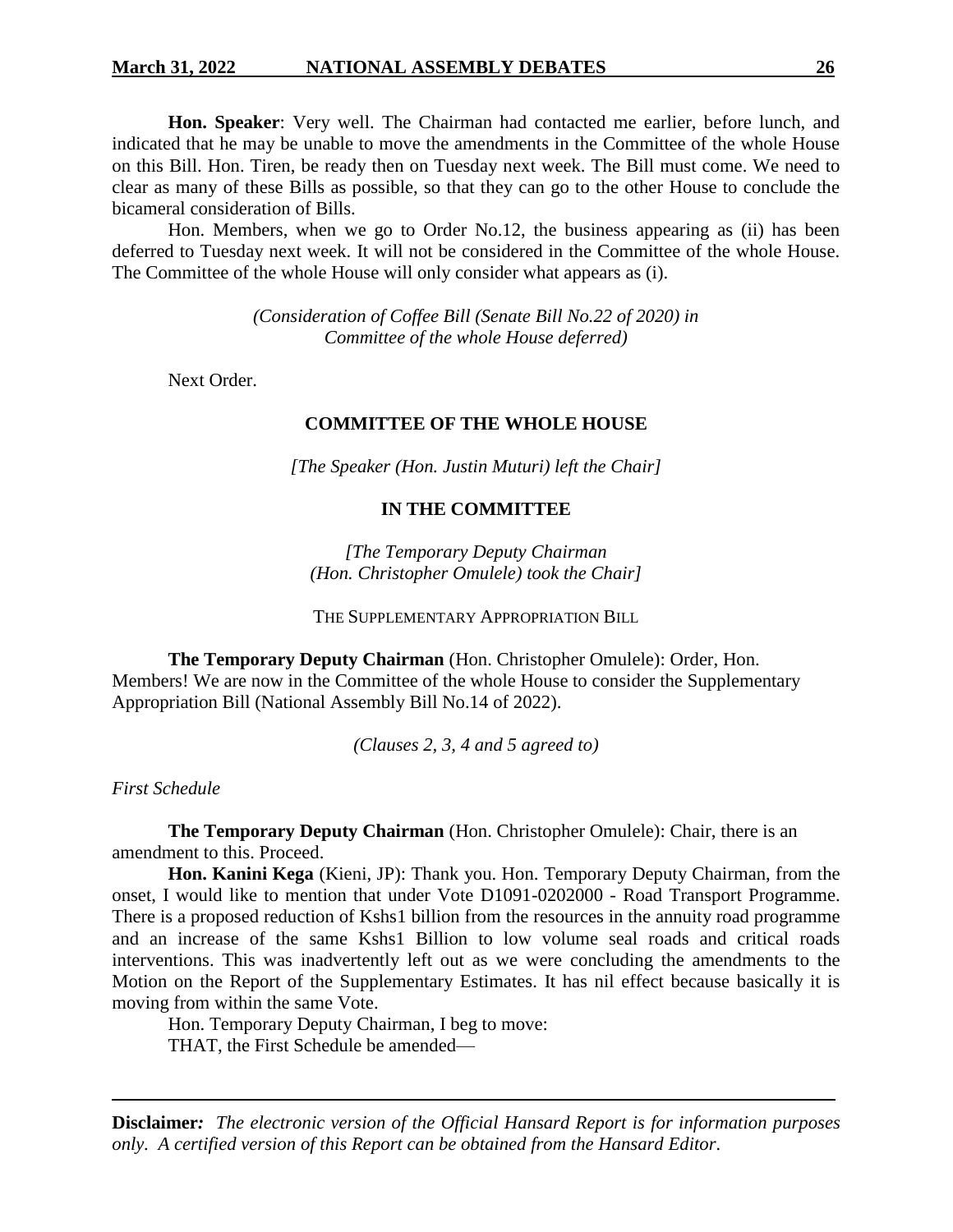(a) in respect of Vote D1091 (State Department of Infrastructure) under Programme 0202000 (Road Transport) by deleting the expression "Kshs3,438,000,000" and substituting therefor the expression "Kshs3,138,000,000".

The justification is to cater for budget realignment on account of allocation that was wrongly added as we concluded the consideration of the Supplementary Estimates. Do I do all or one by one?

*(Loud consultations)*

**The Temporary Deputy Chairman** (Hon. Christopher Omulele): It is in the same Schedule, and so, you can proceed with all of them.

**Hon. Kanini Kega** (Kieni, JP): Thank you.

(b) in respect of Vote D1109 (Ministry of Water, Sanitation and Irrigation) under Programme 1017000 (Water and Sewerage Infrastructure Development) by deleting the expression "Kshs956,500,000" and substituting therefor the expression "Kshs1,206,500,000".

The Justification is to cater for the realignment on the account of an allocation that was wrongly left out and included in the transport budget as we concluded the consideration of the Supplementary Estimates. The figures that have moved from roads are the actual figures that came to water.

### *(Loud consultations)*

(c) in respect of Vote D1222 (State Department for Regional and Northern Corridor Development) Infrastructure) under Programme 10130000 (Integrated Regional Development Program) by deleting the expression "Kshs850,000,000" and substituting therefor the expression "Kshs900,000,000".

The purpose of this amendment is to cater for the budgetary realignment on account of an allocation that was wrongly left out and included in the transport budget as we concluded the consideration of the Supplementary Estimates.

(d) in respect of Vote R1214 (State Department for Youth Affairs) under Program 0711000 (Youth Empowerment) by deleting the expression "Kshs29,628,874" and substituting therefor the expression "(Kshs8,437,371)".

The purpose in on account of the need to realign the Vote Head in the correct categorisation from recurrent to development.

(e) in respect of Vote D1214 (State Department for Youth Affairs) under Program 0711000 (Youth Empowerment) by deleting the expression "Kshs2,129,268,901" and substituting therefor the expression "Kshs2,167,335,146".

The justification of the amendment is on account of the need to realign the Vote ahead in correcting the categorisation of development to recurrent. Those are the amendments.

Thank you, Hon. Temporary Deputy Chairman.

*(Question of the amendment proposed)*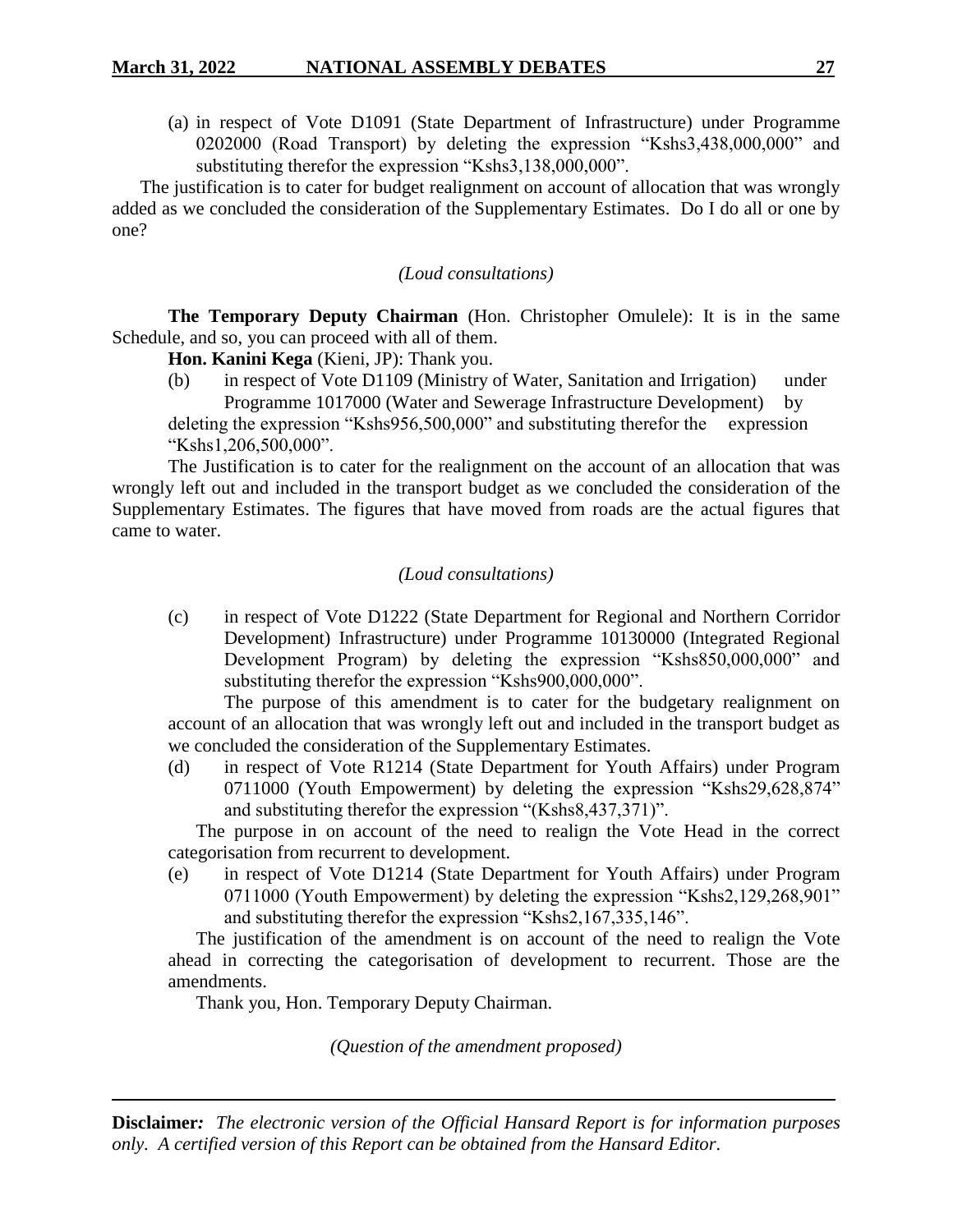*(Question, that the words to be left out be left out, put and agreed to)*

*(Question, that the words to be inserted in place thereof be inserted, put and agreed to)*

*(Programmes* 0202000*,* 1017000, 10130000 and 0711000 *as amended agreed to)*

*(The First Schedule as amended agreed to)*

*(The Second Schedule agreed to)*

*(Title agreed to)*

*(Clause 1 agreed to)*

**The Temporary Deputy Chairman** (Hon. Christopher Omulele): Mover to move reporting.

**Hon. Kanini Kega** (Kieni, JP): Hon. Temporary Deputy Chairman, I beg to move that the Committee do report to the House its consideration of the Supplementary Appropriation Bill (National Assembly Bill No.14 of 2022) and its approval thereof with amendments.

*(Question proposed)*

*(Question put and agreed to)*

*(The House resumed)*

*[The Temporary Deputy Speaker (Hon. (Ms. Jessica Mbalu)) in the Chair]*

**The Temporary Deputy Speaker** (Hon. (Ms.) Jessica Mbalu): Hon. Members, can we have the Chairperson to report to the House.

### **REPORT, CONSIDERATION OF REPORT AND THIRD READING**

THE SUPPLEMENTARY APPROPRIATION BILL

**Hon. Christopher OMulele** (Luanda, ODM): Hon. Temporary Deputy Speaker, I beg to report that a Committee of the whole House has considered the Supplementary Appropriation Bill (National Assembly Bill No.14 of 2022) and approved the same with amendments.

**The Temporary Deputy Speaker** (Hon. (Ms.) Jessica Mbalu): Very well. Mover of the Bill to move agreement with the Report.

**Hon. Kanini Kega** (Kieni, JP): Hon. Temporary Deputy Speaker, I beg to move that the House do agree with the Committee in the said Report.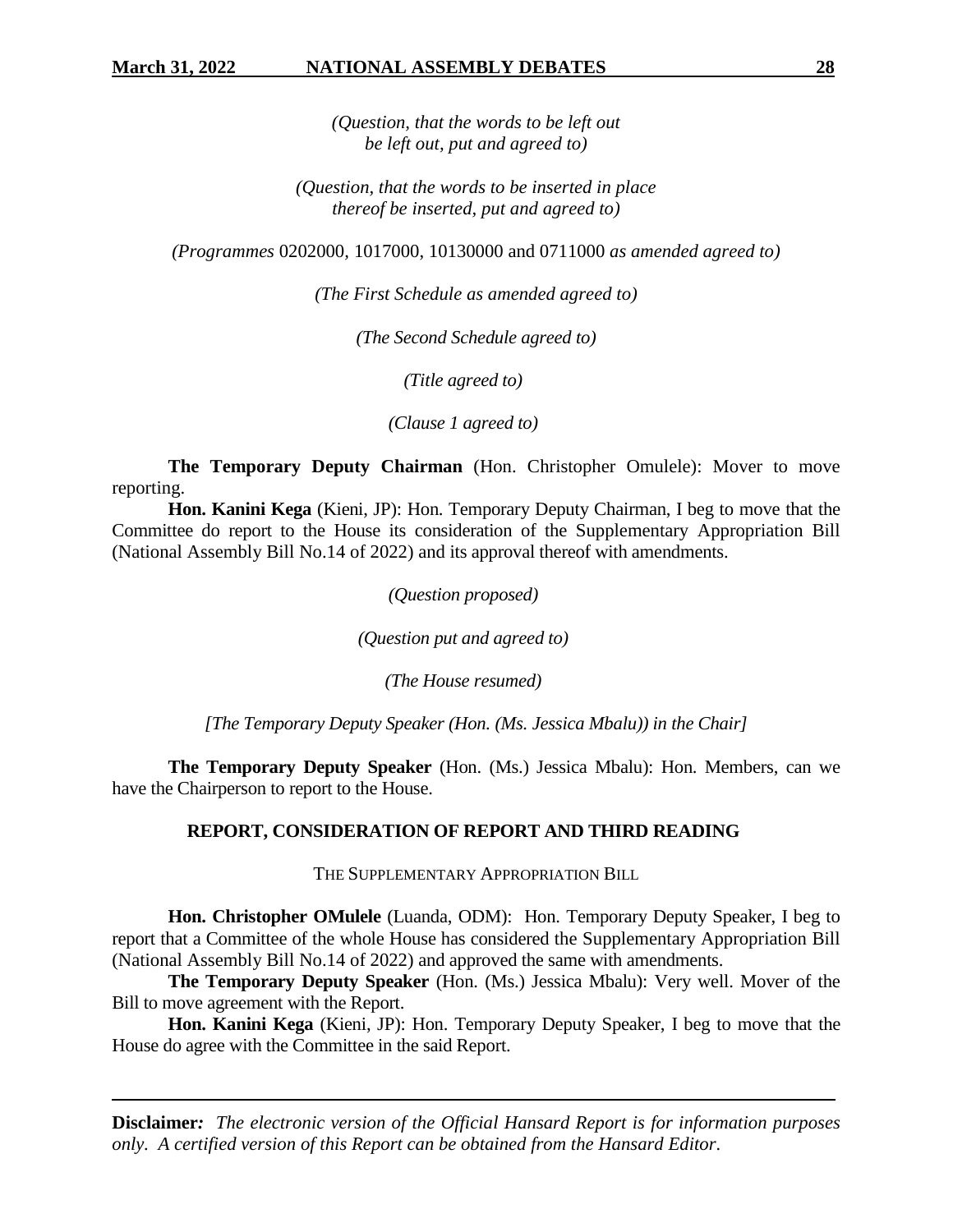I request Hon. Kimunya to second the Motion for agreement with the Report of the Committee of the whole House.

**The Temporary Deputy Speaker** (Hon. (Ms.) Jessica Mbalu): Hon. Kimunya for seconding.

**Hon. Amos Kimunya** (Kipipiri, JP): I second.

*(Question proposed)*

*(Question put and agreed to)*

**The Temporary Deputy Speaker** (Hon. (Ms.) Jessica Mbalu): Mover of the Bill to move the Third Reading.

**Hon. Kanini Kega** (Kieni, JP): Hon. Temporary Deputy Speaker, I beg to move that the Supplementary Appropriation Bill (National Assembly Bill No.14 of 2022) be now read the Third Time.

I request Hon. Kimunya to second.

**The Temporary Deputy Speaker** (Hon. (Ms.) Jessica Mbalu): Hon. Kimunya.

**Hon. Amos Kimunya** (Kipipiri, JP): Hon. Temporary Deputy Speaker, I thank the Members for the effort and time they have put in the processing of this, and sacrifices made despite the other onerous responsibilities calling out for them out there, so that we can give Kenyans a break in terms of financing of activities.

I second.

*(Question proposed)*

*(Loud consultations)*

**The Temporary Deputy Speaker** (Hon. (Ms.) Jessica Mbalu): Let me have a comment.

*(Loud consultations)*

**The Temporary Deputy Speaker** (Hon. (Ms.) Jessica Mbalu): Let me hear Hon. Ichung'wah.

**Hon. Kimani Ichung'wah** (Kikuyu, JP): Thank you, Hon. Temporary Deputy Speaker. I beg your indulgence and I will not take much time. I want to congratulate the Chairman and Members of the Budget and Appropriations Committee. I also want to point out that, indeed, the Communication the Speaker made is well informed. Whenever the National Treasury goes against the law, we have a precedent in the BAC refusing to approve anything that is ultra vires to Article 223 of the Constitution. You will remember this House declined to approve the payment of Kshs1.5 billion for the Ruaraka land. That is a record before this House. I want to encourage the Committee to in future reject anything that is ultra vires to the Constitution. This House has a mandate of rejecting such proposals. The matter will then go to the Public Accounts Committee. It is my hope that PAC and other investigative agencies will get to the root of the Ruaraka land case. This House disapproved the payment of the Kshs1.5 billion. Therefore, action should be taken against the Ruaraka land thief and his collaborators.

With those remarks, I support.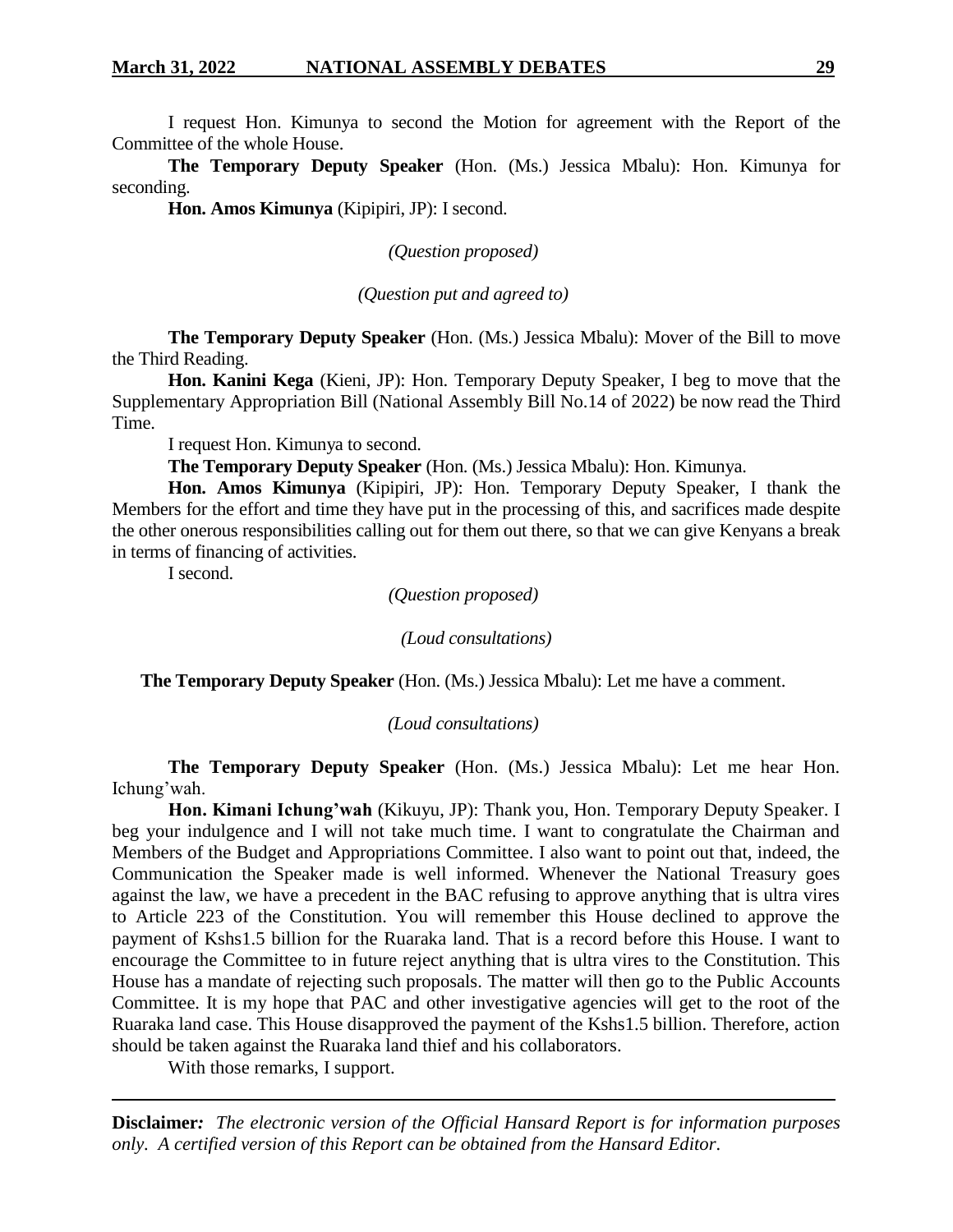**Hon. Members:** Put the Question.

**The Temporary Deputy Speaker** (Hon. (Ms.) Jessica Mbalu): The mood of the House is that I put the Question. I have confirmed that the House is properly constituted.

*(Question put and agreed to)*

*(The Bill was accordingly read the Third Time and passed)*

### **BILL**

#### *Second Reading*

#### THE ELECTIONS (AMENDMENT) BILL

*(Hon. Amos Kimunya on 30.3.2022)*

*(Resumption of debate interrupted on 30.3.2022)*

**The Temporary Deputy Speaker** (Hon. (Ms.) Jessica Mbalu): This is resumption of debate interrupted on 30<sup>th</sup> March 2022 during the Afternoon Sitting. Top on the request list is the Member for Navakholo. I have confirmed that the Leader of the Majority Party was moving the Bill.

**Hon. Amos Kimunya** (Kipipiri, JP): Hon. Temporary Deputy Speaker, I had started moving the Bill. I had identified its four key objectives and I do not need to repeat them. I was discussing the third objective, which is the extent to which this Bill seeks to align the Act with the court judgments that have been made following challenges with previous elections. I did indicate that as a result of the judgment in the Katiba Institute decision, Section 39(1)(c), (d), (e), (f) and (g) were declared invalid for being unconstitutional. I did indicate yesterday that the risk we still have is that these provisions still look as if they are part of the Act. Anyone downloading the Elections Act (No.24 of 2011) will still find these provisions. Until Parliament pronounces itself on what provisions to be deleted from the law book, they will still remain there. They are redundant provisions, but they are still part of the Act. This Bill seeks to expunge them from the law books because the courts have declared them unconstitutional.

In terms of Section  $39(1)(c)(a)$ , the court was unhappy with the way it is worded. Consultations between the Attorney-General's office and the IEBC as the primary stakeholders have come up with a new formulation to entirely replace the provisions with a more systematic formulation that starts from the polling station. The court did underscore the primacy of Forms 34A and 34B. Results declared at the polling station are final. The Bill seeks to capture the flow of results. Once results are announced at the polling centre, the presiding officer will electronically transmit the image of the results directly to the national tallying centre and will also manually transmit the same to the constituency tallying centre. The constituency returning officer is then required to collate the constituency results and declare the winner and physically deliver the collated results to the national tallying centre. The job of the Commission is to verify, tally and declare results of the presidential election.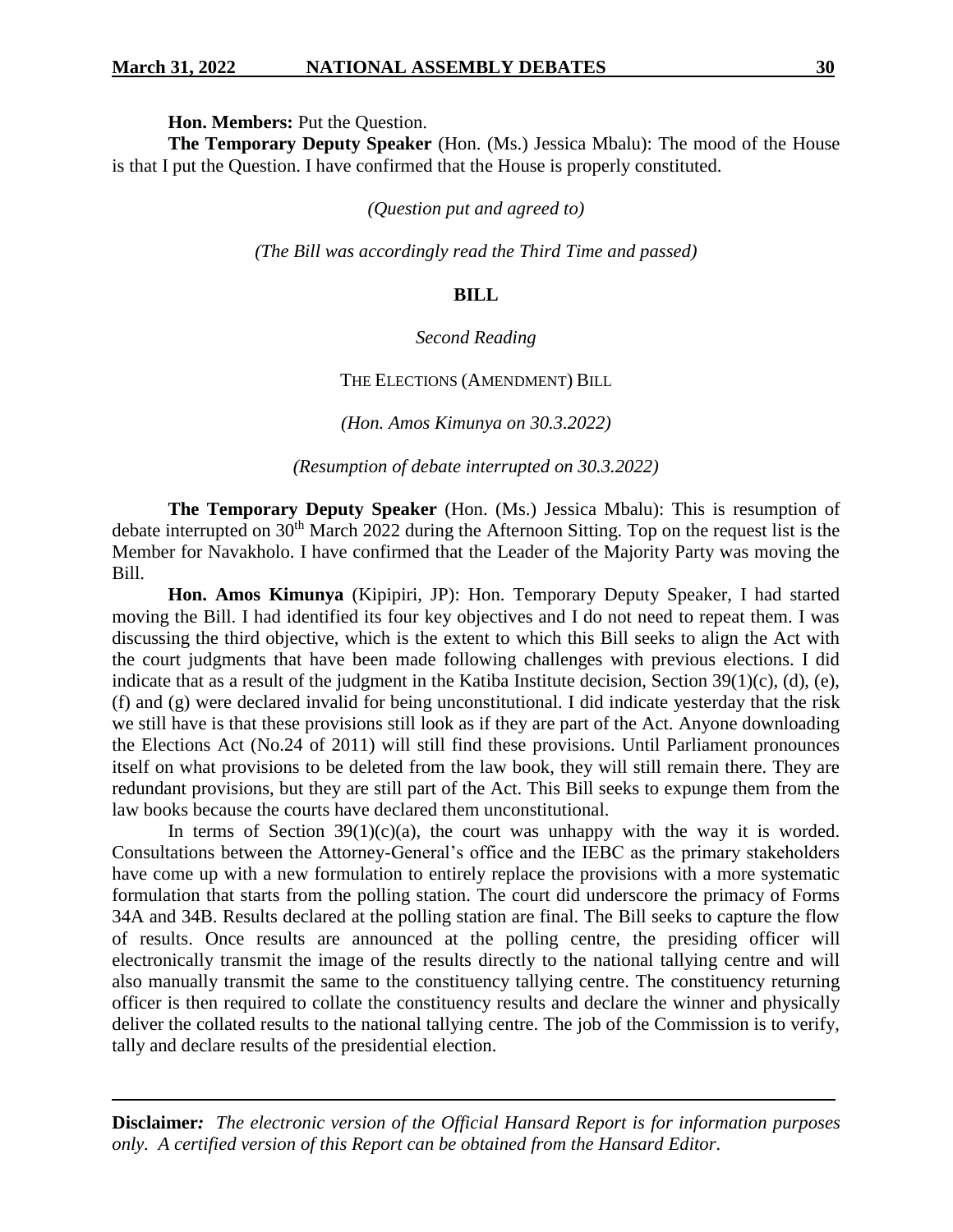You will note that in the same section, there is a provision which requires the IEBC to publish the polling station results forms on a public portal maintained by the Commission. This is part of the challenges that we witnessed. That has been removed so that we let the Commission do what it has to do and announce results in accordance with the Constitution. The issue of provisional results has raised emotions unnecessarily. People get into the portal and pick what they want to see. Some media houses hype what they want to see. It is the hyping of results that causes unnecessary tensions among the people. When results move in the direction they do not want, the standard conclusion of the Kenyan people is that the election is being rigged. We want the process to be the same as at the constituency level. All results should come in and be tallied. There is no reason why candidates should not do their own tallying individually from their agents. But we should not have the hype. I believe that is why the court prohibited live transmission by the media because it was causing unnecessary tension. We saw what happened in 2007 and 2017. We should also note that, according to the IEBC, there are about 11,000 polling centres that do not have 3G coverage to facilitate electronic transmission of results. Waiting for results while creating hype causes problems.

This was also in the 2017 election petition where the court decreed that the final election results was what was contained in the election declaration forms, which are the primary document and I have explained that. Further, the court took issue with some of the amendments then which had been introduced in 2016. These are the ones that were declared unconstitutional that had eliminated the term "prescribed form". So, we are reinstating that form in the prescribed form not just any form. So, the main issue that the court had warranted the declaration of invalidity of Section 39 was failure to indicate the results to be submitted in the prescribed form, which is the famous Form 34A series at the polling station, Form 34B at the constituency tallying centre, and I believe Form 34C at the county. So, that 34 series is important and it must be in the prescribed form not just results being transmitted. That is what the court ordered. Basically, if you allow me to quote part of that decision in the court, the Judge observed that:

"The problem in so far as I can see is with regard to transmission of results from polling stations to the constituency, to the national tallying centres as required by the New Section  $39(1)(c)(a)$ ."

That section states thus:

"For purposes of a presidential election, the Commission shall electronically transmit and physically deliver the tabulated results of an election for the president from a polling station to the constituency tallying centre and to the national tallying centre."

So, what the Judge observed then is first is that there is no requirement for the results to be transmitted in any prescribed form, which was an essential requirement in the deleted subsection. This was also an essential safeguard that guaranteed verifiability, transparency and accountability of the election results transmitted from polling centres, to the constituency and national tallying centre. This is made even more troubling by the fact that results will also be physically delivered to the constituency and national tallying centre, but in no particular prescribed form. This not only opens the results to possible adulteration and manipulation, but also mischief. The amendment obviously reverses the gains the country had made in electoral reforms including results transmitted in a particular form.

Hon. Temporary Deputy Speaker, at the very core, this Bill tries to streamline and accord regards to the decision of other courts in both 2017 court challenge as well as the Katiba Institute Decision of 2018. Furthermore, I am reliably advised that the Committee may be making some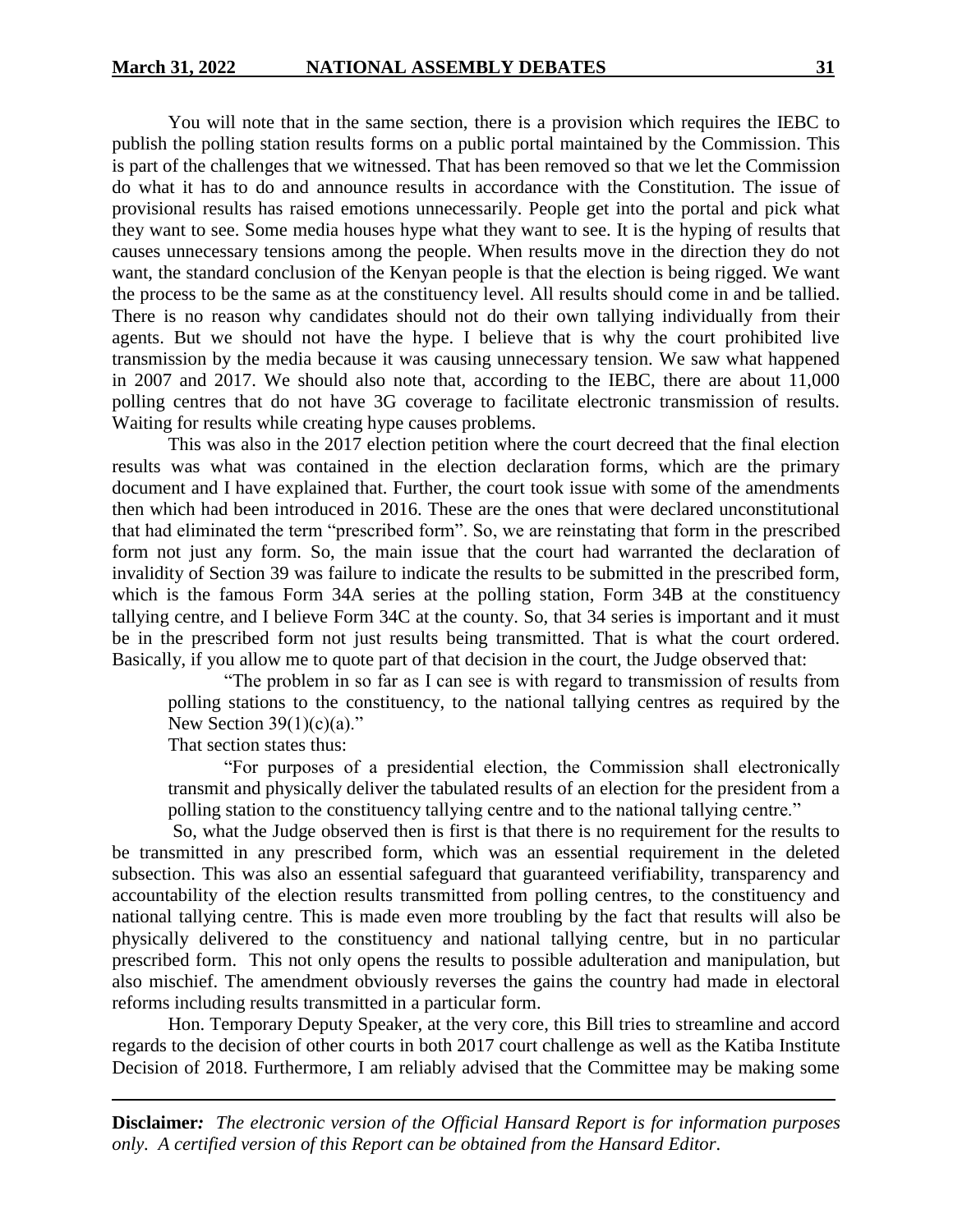amendments to this to make it even more elaborate to avoid any doubt and I am sure by the time we come to the Committee of the whole House, we would have the benefit of what the Bill proposes, and what the Committee is fine-tuning it into, so that we can avoid having to go against the decision or have an election nullified on a matter of process or just an amendment coming from this House.

The other bit I did mention is that the Bill has mandated the Commission to ensure the establishment of a complimentary mechanism for transmission of results. I am reliably informed that the regulations are currently being worked on and should be in the House for consideration within time, certainly before the House breaks. This is the crux of the matter. I know there is also an issue that Members have raised on some amendment to Section 27(16) of the Act, which is basically looking at closing some window.

I just want to highlight that currently, independent candidates as per the Constitution are required to be out of parties 90 days before the elections. For people sponsored by parties, their registers are given 120 days before, and then you have nominations for this particular year, and the schedule is that they should have been cleared by  $22<sup>nd</sup>$ . So, between  $22<sup>nd</sup>$  April when the results of the political parties' candidates are finalised and 9<sup>th</sup> May, there is an open window of 14 days when people could as well move from political parties to be independent.

It seemed unfair that first of all, people were almost being stopped from moving from one political party to another after the nominations, but you can become an independent candidate. Also, it seemed unfair for people who really put a lot of effort into the election and the people they beat in a nomination come back to challenge them as independent candidates. It does not look fair and I think that is why the IEBC, as part of tidying up, requested that we need to synchronise those two dates, so that what is good for the goose is also good for the ganders.

If you chose to be independent, do it *abinitio. I*f you chose to be a party sponsored candidate, do so at the beginning. Those two processes should take place simultaneously within May rather than what we are doing within April and others have an advantage of having to do it in May when they have the advantage on the ground and what is happening. It does not look like fair play. So, there is an amendment in Article 16 which hopes to tidy out realistically and I think that is what we need to think. We had delays in the publications and in processing of the Bill. By the time we pass these through the Senate, I'm sure the nominations would have taken place.

So, this clause may not work for the 2022 Elections. I want the House to have it in mind that we are doing it for posterity. If we believe that that is the future of elections and that is how it should be, then we should not limit ourselves who are here and say that it will affect us. It will not because we are already on, first tomorrow, and by the time some parties have already done nominations, others are doing from next week. Completion will be by 22<sup>nd</sup> and certainly, this would not affect because parties have already done and the IEBC is not going to revise its schedule for nominations because of this. So, this is for the 2027 elections in all probabilities.

I do not really need to go through other parts because that was a fundamental thing that I just wanted to highlight to the House, so that as we make decisions, we make them with full disclosure. It is open for debate and Members are at liberty to express themselves on what they feel about that. It is futuristic rather than for now.

The rest is like I had indicated yesterday. It is a very simple Bill. Very straight forward and I look forward to the support of Members. We are already late in processing of this Bill because it will be good that by the time people are going for elections, they know the operating law guiding the elections. Like I said, a number of the clauses here are more of nomenclature. It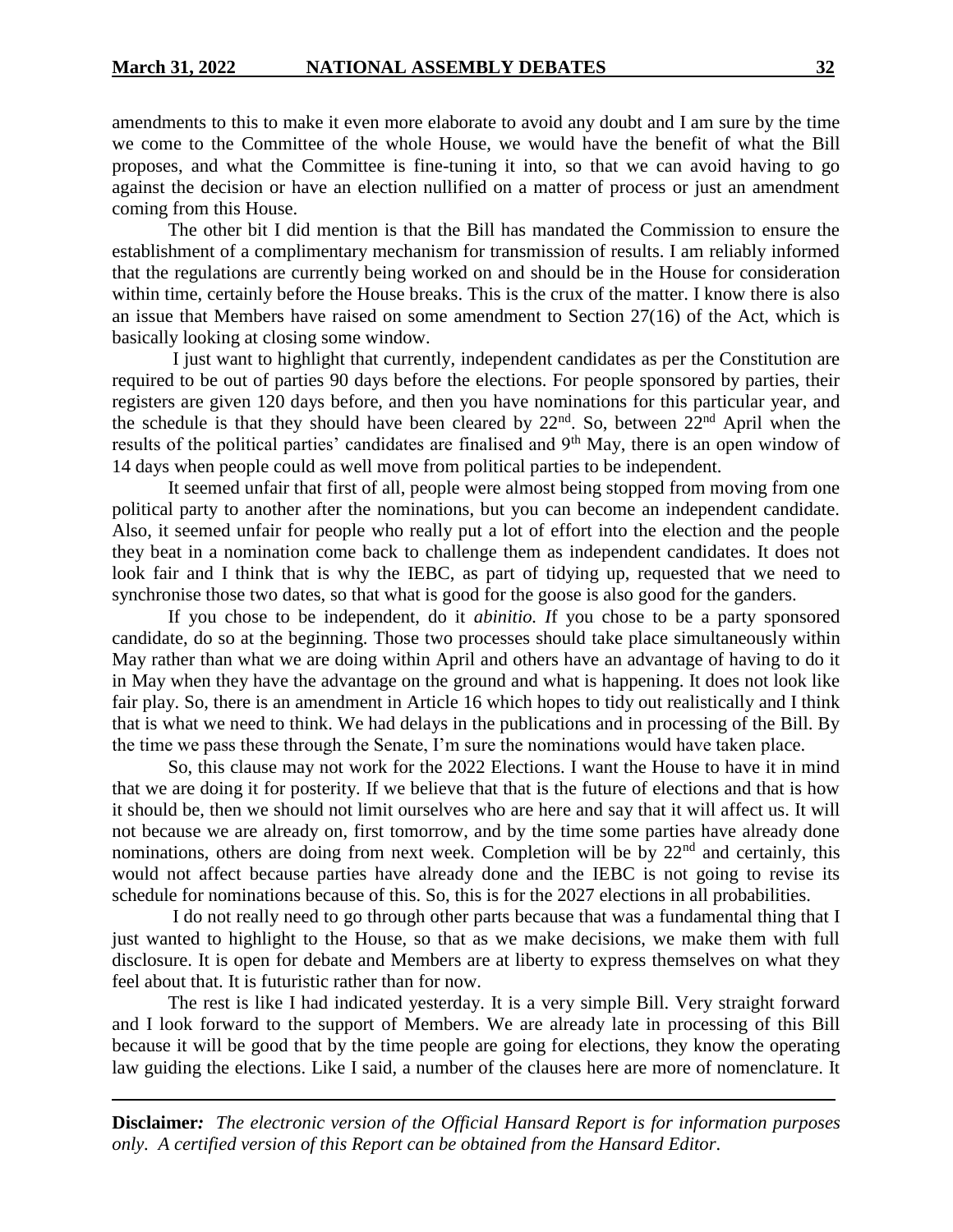is about sorting out between what is a nomination, which is within the realm of the Political Parties Registrar, and what is the registry of candidates, which is within the IEBC. Terms which are being confused because they are contained and we keep talking about nominations, but we clarify all those.

The other is defining political parties. It is within here in accord with what is defined in the Political Parties Act just for avoidance of doubt. I am very happy that when we were doing the Political Parties Act, we had opposition because people thought we were creating a coalition for one side of the House. In the event, we now have two coalitions running, namely, the Azimio Coalition on one hand and the Kenya Kwanza Alliance on the other side. So, the law we did has helped both sides of the divide to move forward. For them to actualise the benefits of moving forward, we need one final step, which is to allow or facilitate how either of the two alliances, plus several others that will form, to submit their nomination rules, which is provided in law, and is being provided in this new law.

I am very passionate about this thing. I am very happy that the Departmental Committee on Justice and Legal Affairs has been looking at this Bill even when it was a legislative proposal. They had a lot of time with the IEBC and discussed it. Even by the time it came for publication, I am sure that they had already agreed on most of the issues.

On that note, Hon. Temporary Deputy Speaker, I beg to move the Bill and request Hon. T. J. Kajwang', the Vice-Chair of the Departmental Committee on Justice and Legal Affairs, to second.

### **COMMUNICATION FROM THE CHAIR**

#### VISITING DELEGATION OF STUDENTS FROM KIANDA AND RIARA SCHOOLS

**The Temporary Deputy Speaker** (Hon. (Ms.) Jessica Mbalu): Very well. Before Hon. T. J. Kajwang' seconds the Bill, Hon. Members, please join me in welcoming two students from Kikuyu Constituency, who are seated in the Speaker's Gallery: Ms. Angela Wamuyu from Kianda School, and Ms. Emy Mumbi from Riara School. You are welcome to the National Assembly.

### *(Applause)*

Can we have Hon. T. J. Kajwang'?

**Hon. T. J. Kajwang'** (Ruaraka, ODM): Hon. Temporary Deputy Speaker, I thank you for giving me an opportunity to second this Bill. May I know whether I have 30 minutes to contribute so that I can plan accordingly?

This Bill is a culmination of several Bills that---

**The Temporary Deputy Speaker** (Hon. (Ms.) Jessica Mbalu): Hon. T. J, you have 30 minutes because you are contributing on behalf of the Chair of the Departmental Committee on Justice and Legal Affairs.

**Hon. T. J. Kajwang'** (Ruaraka, ODM): Yes. Hon. Temporary Deputy Speaker. This Bill is a culmination of several legislations that we have made to safeguard the electoral process. You know that we worked on Political Parties Act and several Bills which touch on campaign financing. This is the last one that anchors the electoral process in Kenya.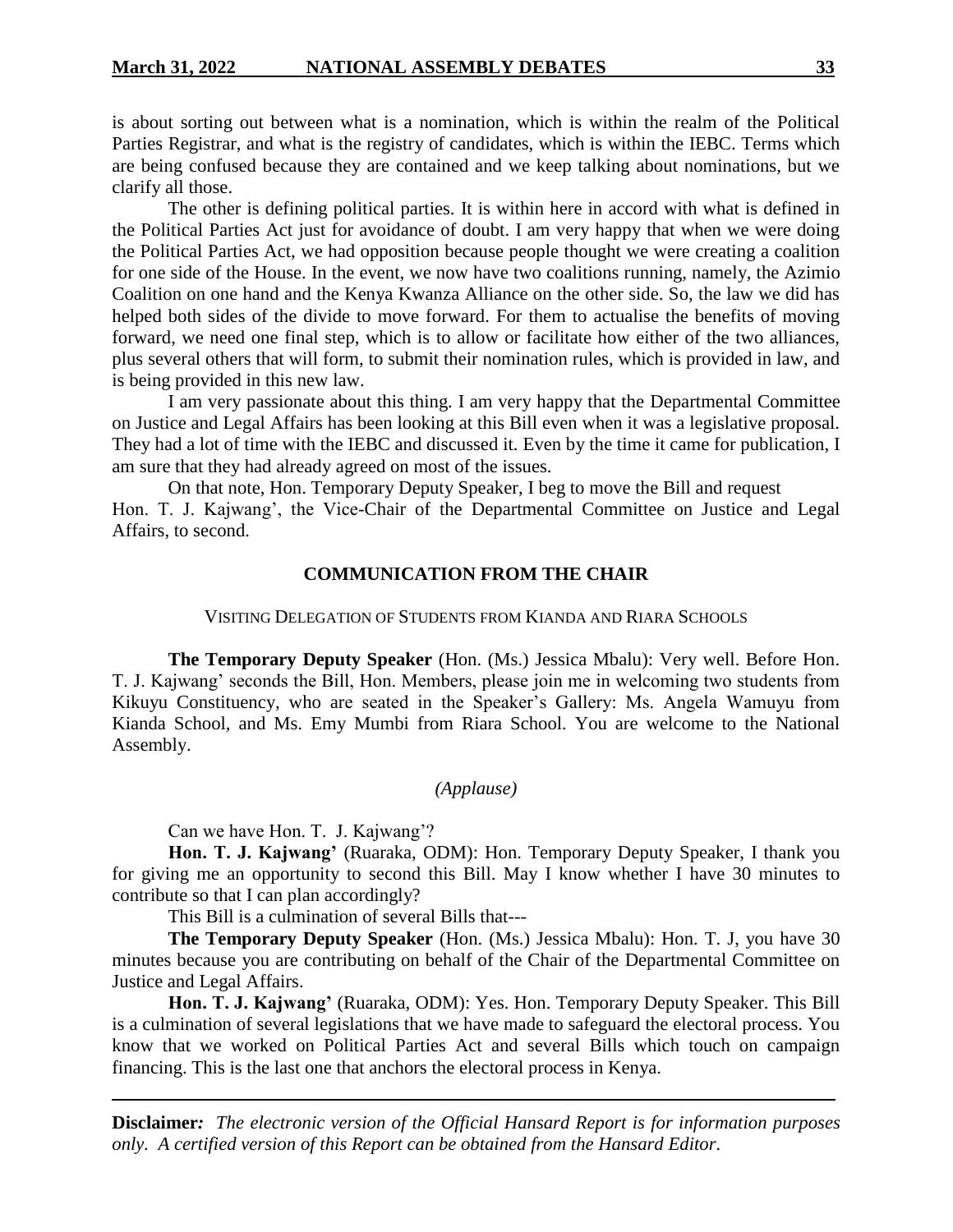It is an important Bill for Members. Everybody has said that election legislation should not come in the middle of an election cycle. It is not wise. However, as we can see, it is here. The problem of making a legislation is that Government Bills emanate from the Cabinet through the Attorney-General. This is where there is a disconnect. We need to see how to process these things in a manner that gives the House the teeth that it has for making legislation. The Cabinet takes as long as it wants. They bring us these Bills at the tail end of an exercise. So, we do the best that we can with what we have. However, we still have a situation such as this. While players are on the field and a referee has already held the whistle, he holds the game and changes or seeks to change the rules. It is not fair. We have said so. We told the Independent Electoral and Boundaries Commission (IEBC) and the Executive that this House will express itself very strongly in future on such processes that change rules of the game. For example, because of this Bill, Members are reacting naturally, because it has come at a point which people have taken interests. There is the anxiety and perplexity of the unknown. When you find changes in the middle of the ship, it is problem.

Having said so, I want to assure the country and Members that we, as a Committee, have looked at this Bill in and out. The text that the Committee has come up with is, so far, the cleanest and safest that there has been in the history of electoral practices in Kenya. The Bill is very raw. However, it gives the skeleton or structure of the amendments that are necessary to keep it strong. I urge Members that before they look at the Bill and make opinions, please look at the Report of the Committee, which is available even on the portal. The members of the public can access the portal and read the Committee's views. They have legislative proposals that will amend what you will find in the Bill. When you consider them closely, put them together with the parent Act and then look at what the Bill suggests; you will be persuaded, no doubt, that this is the clearest text that we have to progress the process of our electoral system.

There are only four objectives in this Bill which have been adverted to very well by Hon. Kimunya. He has done a lot of full disclosure. He said everything that needed to be said the way it is in the Bill. Let me just summarise them in four subsets. One, the Bill deals with transmission of results, which is in Section 39 of the parent Act. It was declared unconstitutional by the courts. Many of the provisions under that Section were declared unconstitutional by the courts. If we proceed with this parent Act the way it is, there will be no legal framework that will control the transmission of results. What is declared void is not there anymore. In other words, there is no legislative framework. There is a Constitution, but there must be a legislation that operationalises it. If you go into an election which cannot be transmitted, it will be shambolic. It will lead to serious chaos. It will be a big problem that will affect the national security of this country. So, this Bill is very important.

A Member said yesterday that we can just go into elections with the parent Act. I dare say that if we go into an election without these amendments--- I am sure that the Members of the Senate are listening. It is important to them. We cannot withhold these amendments. We need to process them, so that we can have a credible, verifiable and mature election that can measure up to the Constitution.

Two, it is on data processing. Kenya has Turkana County, Wajir County, Ruaraka Constituency and all sorts of places. Young people tell you that there is something called 5G, 4G, Thuraya and all these technologies that have come. You have seen the issues in petitions, one after the other, including the presidential elections that we have. There are some parts of this country which you are unable to get these technologies. An election officer travels 300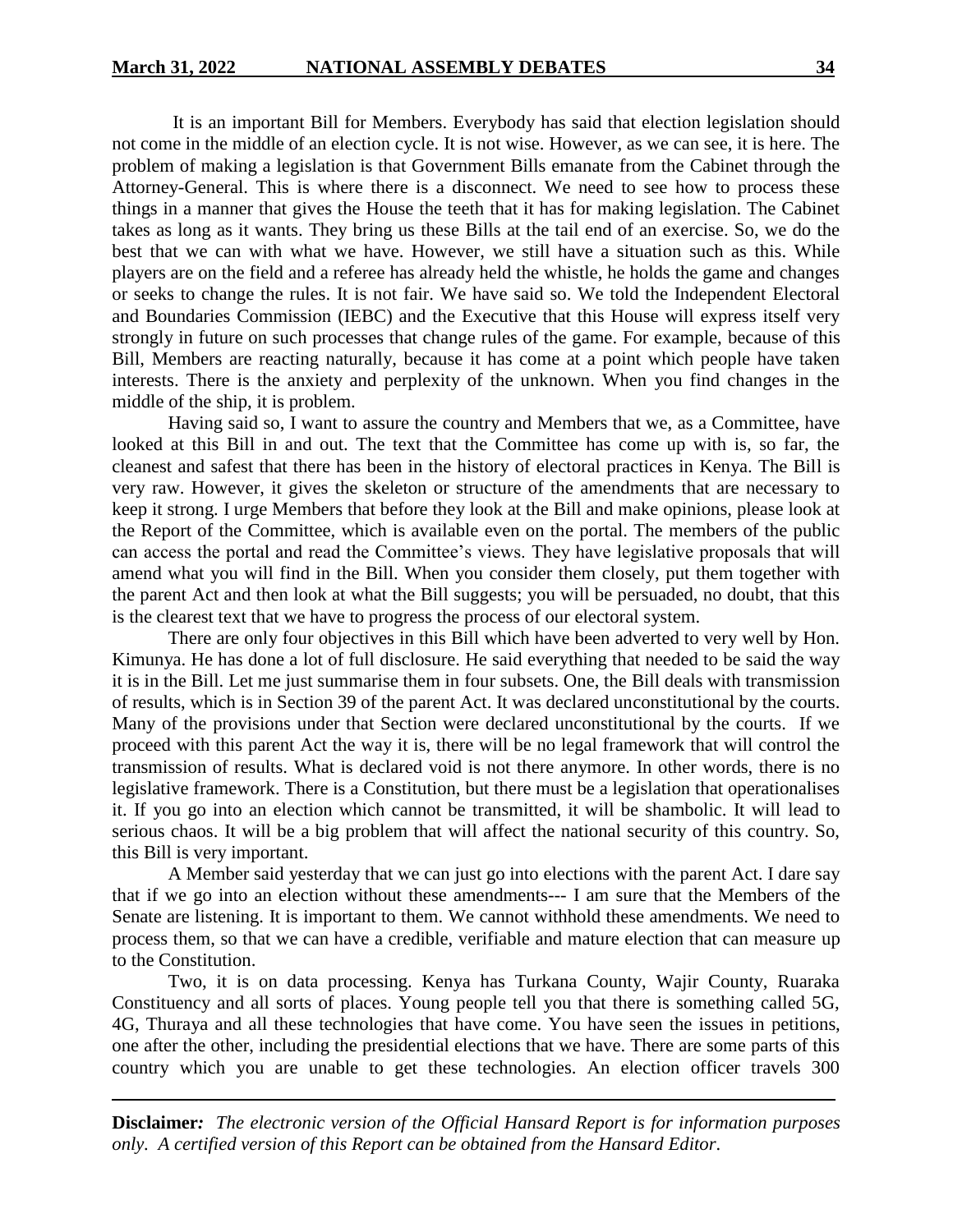kilometres to look for that network. He goes under a tree or into a spot in which he can transmit the results. That has to be regulated. We called it a complementary mechanism in the other amendment. If you do not have it, you leave the IEBC to do whatever they wish to do with the results. You will find a returning officer who is unable to transmit the results. He takes five days in his House with the results. He then walks to Lokitaung and tries to find how to travel to Nairobi because there is no regulation.

The second thing that this Bill deals with is the complementary mechanism of transfer of that information. Since it is something which is case by case, and since it is something which is detailed, the IEBC must give us Regulations which tell us exactly how this Thuraya will be used, exactly how the 4G or 5G network will be used; and if somebody switches off the light at night, what must be done. We have said in this Bill that we must see these Regulations in this House 30 days from assent of this Bill, meaning that by May, they will have to give us the Regulations and we will scrutinise them to know that they fit the Bill.

The third thing is that we have to crystallise the court cases that have come about. Remember the Supreme Court, the Raila 1 and the Raila 2 petitions. Remember the second presidential vote, remember several cases that have happened, starting from the *Katiba* that the Leader of the Majority Party talked about, to the others that emanate from the Supreme Court decision. This is how democracy works. We make the law, but somebody else interprets it and somebody enforces the law. When we did our best as at that time, the courts have scrutinised some of those specific provisions and have found them unconstitutional, void or some cannot be operated. If you do not work on them, then you have a vacuum. You cannot allow the law to operate in a vacuum. Law must be there. Members need to know Hammurabi, the law giver. We cannot shy away. We must give the law. If the court says that this is unconstitutional, we must address that situation and say what the law must be. We have summarised all those kind of cases and identified which of those have been affected, and in what manner they can be rectified. Those are not idle issues; they are important.

I want to underpin the importance of this legislation and how it will affect the elections to come. Specifically, we interacted with this Bill when it was a legislative proposal, that is before even the Leader of the Majority Party conceive it to be a Bill. I was telling him the other day that we have engaged on this for more than eight months, but he did not believe me because he was shown these proposals much later. But because of that, we have some background. We also interacted with the stakeholder. This Bill has gone through very serious public participation from the finest legal minds you can find in this country. I assuage Members who may feel that there is something which they do not know in this Bill. What human beings can do has been done in this Bill, and it is safe.

In the first page, we noted that as raw as the Bill was, we needed to make it in such a manner that it can be consumed, and so we have small things like having a valid Kenyan passport. You may wonder why we are saying valid Kenyan passport. A passport is a passport. It must be valid. An expired passport is not a passport. But for abundance of caution, because that is what Kenyans understand, especially the diaspora. One may have been in America for ten years or for donkey years and, of course, they do not have a passport; or have an expired passport. But because it is one's democratic right, they are in Los Angeles and say they must vote, and produce a passport. But that is not a passport; it is an expired document. So, for abundance of caution, we have added the word "valid" so that the owner knows that it is his duty to renew that passport. By the time they are identified and are voting, that passport must be valid.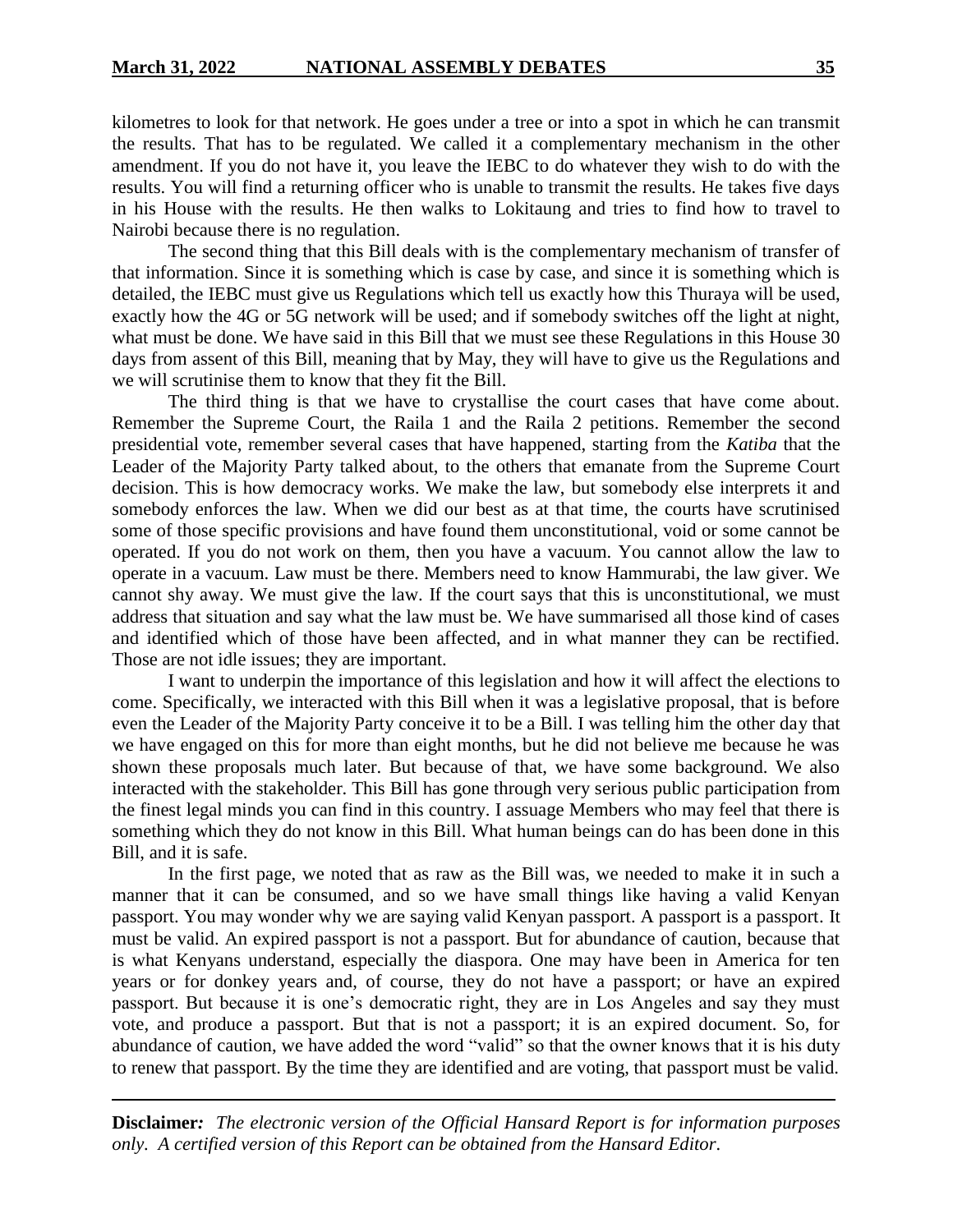Of course, in Clause 3 there are issues of nomenclature that we have had to deal with to clean up the text. Clause 3 deals with the situation of Mariga in Kibra. Somebody knew there was a by-election and he could not register in that constituency, so he went to Ruaraka and got registered and because he is a registered voter, he goes to Kibra and says he must vote. That is Clause 5. We are saying that we have to find a solution. We read the law correctly in Section 5 of the parent Act. In fact, Mariga should not have happened. Section 5 of the parent Act, immediately there is a by-election, registration ceases in the whole country. That surprised me. Just because there is one by-election, there should be no registration during that by-election. So, Mariga should not have been allowed to register even wherever he went to enable him to go to Kibra. But at that time, it may have been an oversight on the part of the IEBC to have allowed Mariga to register. But again, that begs the question why a by-election in Kipipiri, for example, would be a hindrance to people in Kibra to continue registering, because that by-election only affects one electoral area. So, we have crafted a legislation which, therefore, ties it only to Kipipiri. If you are going to vie in Kipipiri in that affected area, then you must have registered there so as to participate; so that the Mariga issue will be solved.

In Clause 4, we are trying to create empirical distinction or normative distinction between what is inspection and what is rectification. Inspection is a process that goes on throughout, and that is how it should be. As for rectification, just a couple of days to the election, a voter should have a right to inspect the register and say his name has been misspelled, or the area in which he is supposed to vote is not captured correctly. There is a different between inspection and rectification.

Over the page, we are deleting Clause 5. I want us to talk about this, Leader of the Majority Party, with a lot of fairness.

#### *(Laughter)*

I am the one who understands the question of mass voter movement, because this is an urban problem. In Ruaraka, somebody may decide – and K.J. will tell you that because this is an urban area next to the other; and because K.J. has been blessed as he usually is with some little money in his pocket – that all members from Ruaraka want to troop to his constituency just to benefit from the little that he has. As soon as that process is done, they run again to the other side to the NG-CDF, looking for an opportunity for KJ to sign something or the other. This is a worrying trend in Kenya. You find that as the Leader of the Majority Party said, decisions which are made in that constituency are not made by people who live or who have interest there.

Fair enough, Leader of the Majority Party, we agree. But my concern is that the Constitution is supreme than all the other issues that I see. I want to understand the policy decisions that the IEBC is bringing. I can see the mischief correctly, but how do they want to approach it? In the Bill we have, they are saying that you should be ordinarily a resident; you should be carrying on business, you should be employed or you should possess land or residential building. Surely, if you come to Ruaraka, you are literally abusing the people of Ruaraka. How do you expect somebody in those beautiful cartons that we have as houses to start saying "I have to be employed"? Who in Ruaraka is employed? Who is responsible for the unemployment in Ruaraka? Then you say the person should have possessed land. Which land should I possess in Ruaraka? Who should be responsible? He says that the people should have tenants. Yes, you can add that. You see, the Hon. Leader of the Majority Party lives in Karen. If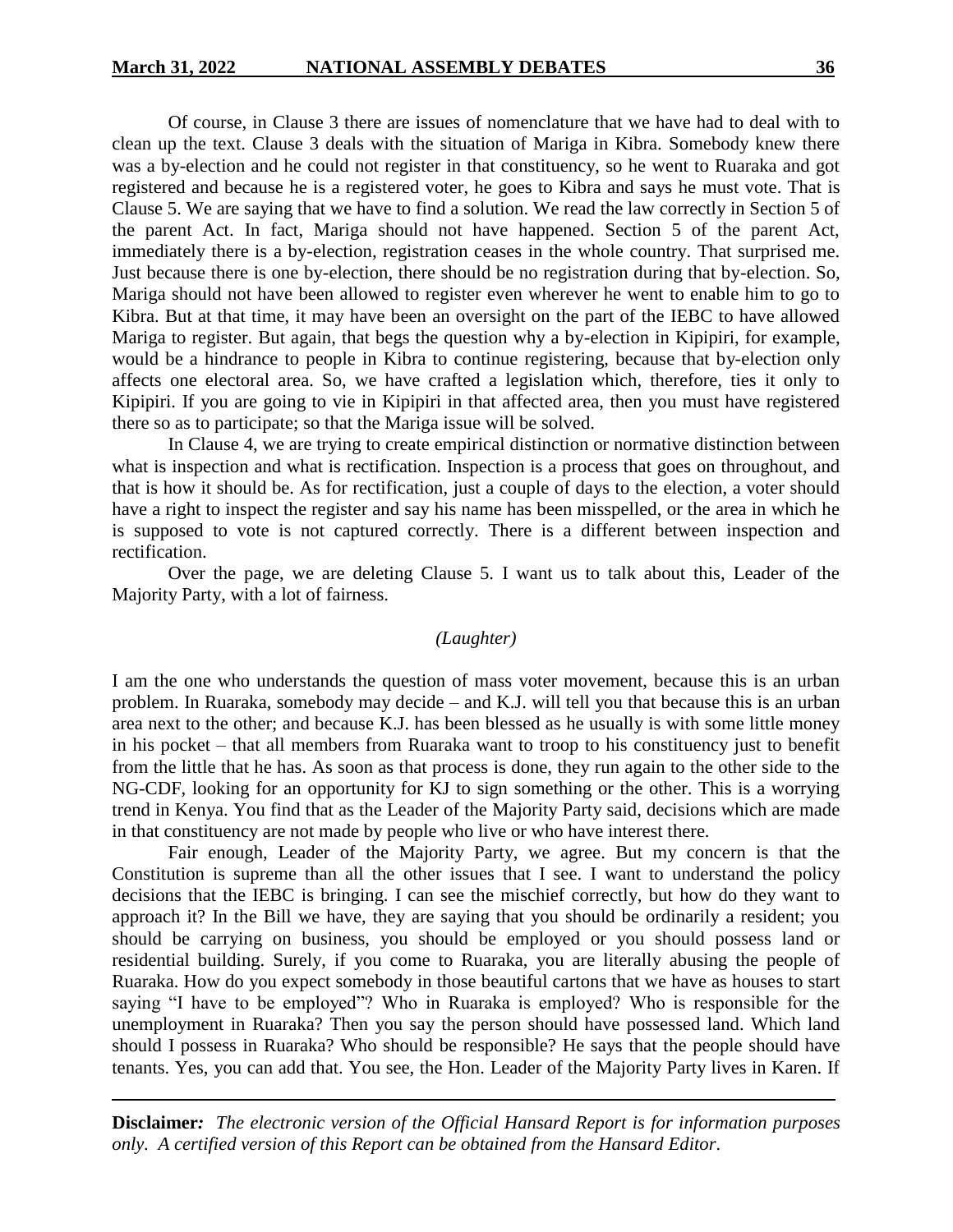he does not live in Karen, maybe he lives in Upper Muthaiga, where there is a beautiful lease drawn by fabulous lawyers which can show that he is a tenant. Now, how am I supposed to show that I am a tenant in those carton houses? This is an affront to Kenyans. Until Article 43 and those social rights are enforced, the country must work towards uplifting the majority of Kenyans to such a level that you can then ask some of these questions. Why would you want to make the voter have the burden of proving himself to enjoy his rights? The Independent IEBC is asking people for letters from the Chief. Which Chief will show that I am a resident? This process has been abused. You have to pay Chiefs money – Kshs100 – to give you a letter.

So, we said that whereas we see the mischief, the manner in which you have told us, under Article 38(3), is not reasonable for the enjoyment of those political rights. In any case even then, these are rights which can be limited. All right. But, you know that, under Article 24(2), you have to show how that limitation is going to work, the extent of the limit, and exactly what you are limiting. We write the law but policy makers, the IEBC, are the primary people. Let them produce that which works around this subject. When that is done, then we will accept. For example, they may think of more innovative approaches like creating some discretion on a returning officer to ask one or two questions that will show what a person is. Another one is to create an offence of people who are paying people to move from one constituency to the other. Member for Suba North, this is very clear: when the time comes, we will propose legislation amendments. This is really unconstitutional. That is the view that we took, both in Clauses 13 and 14. It tries to say that the voter must be a voter in that electoral unit. This is for a vacancy if, for example, somebody leaves the Assembly either by death or by resignation. Then the law would have said that somebody must have been a voter in that electoral unit. We think that is adding a restriction that the Constitution did not envisage.

Section 25 of the Act deals with what qualifies for qualification and disqualification. This is over and above what the law says. Clauses 15 and 16 have been spent. If you look at the Political Parties Act, you will see that we took them over in the consequential amendments. So, they have been spent. That is why we are preferring to delete them.

Something that is close to the heart of the Member for Suba North, and this is the sweetener, is on independent candidacy. I really wish all Members would see this. Member for Dagoretti South, in the view of the Committee, we are not going to restrict anybody's movement to be an independent once you have finished with the parties. Hon. Kimunya has admitted that this is something that will affect the 2027 elections. Let us be fair. Let us work as Government. Let the Executive and the Legislature work towards attaining some political stability in political parties. Everybody knows that political parties have not been developed to the sense that they have organs which can really do those things that the Constitution requires them to do, whichever constellation you are thinking about.

Let us work on non-legislative interventions. Not everything should be legislated. We should legislate on how to give more money for voter education and civic education by insisting that parties create structures. Those are the non-legislative interventions so that we can reach to a level where we will say that political parties are stable. If you choose to be independent, you should decide from day one and you are independent. Germany has independent Members of the Bundestag who are very few; like 12, but they are there. In fact, right now, they are in the ruling coalition because of their sturdiness in democracy. So, we are not just going to leave it for 2027.

The sweetness is that we have, as a Committee, decided to delete it. We will persuade the Leader of the Majority Party to let this sweetener be here so that, at least, we are assuaged that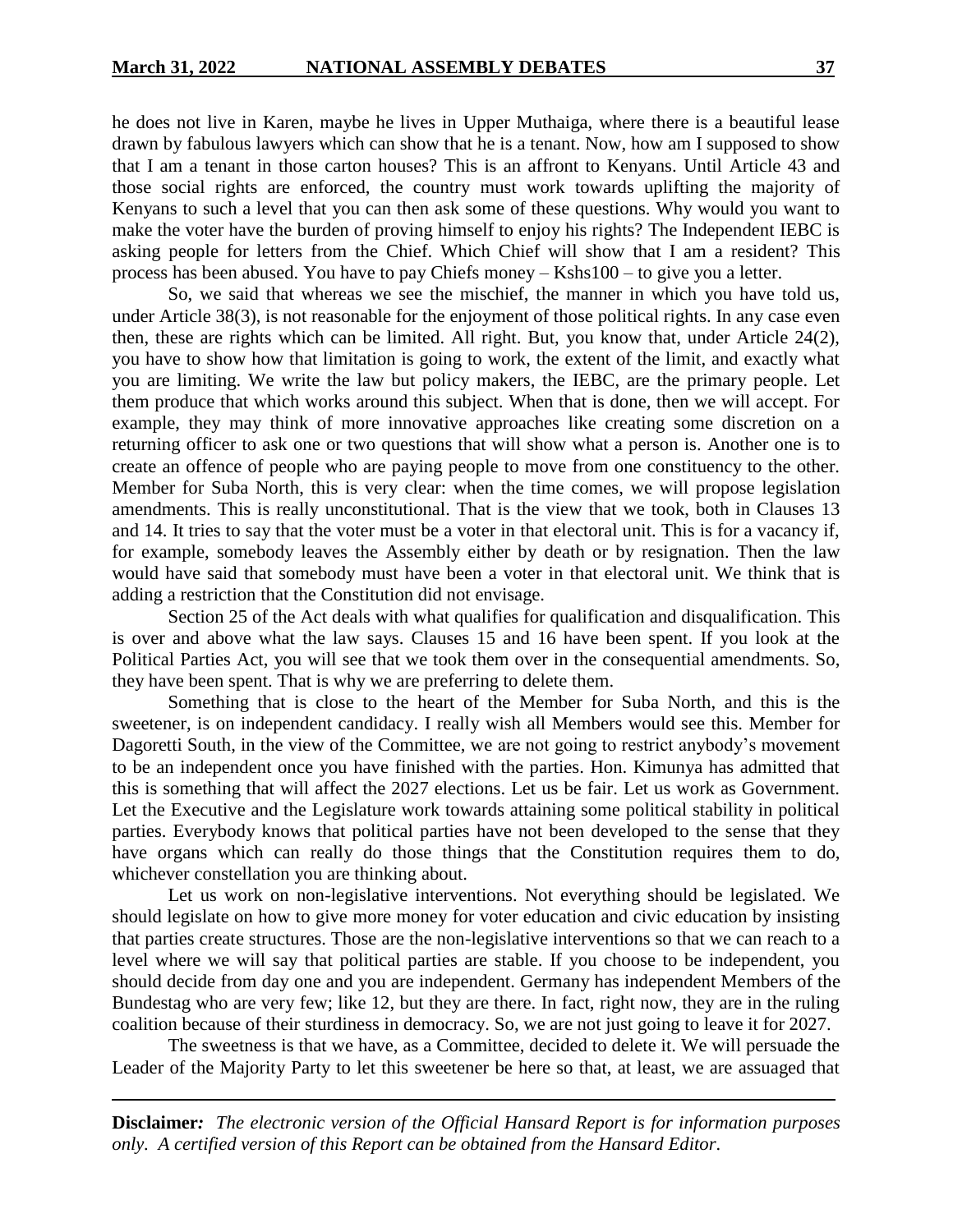things can still work. Especially to the Member for Suba North, I am sure she is not going to stand as an independent. But, she must be vigilant to create some space for herself. There is no politician who wants to close himself. Which cat would want to have a house without a window? We will just be less than wise if we were to do anything like that. So, Member for Suba North, I know you have a direct ticket in your hand or somewhere in your purse. But, if something happens – because something can happen – you still have a period of some 13 days by which you can still be an independent candidate.

Now, there is a new clause that is not so serious. What is serious is Clause 20, which is dealing with Section 39 of the parent Act. This is what I may want to spend a few more minutes on. The Leader of the Majority Party has explained very well. When you look at a case, there is what is *orbiter dicta,* and there is what is called *raison d'etre.* People have been saying this section is unconstitutional and it is void. But, we went into those cases and read them page after page – as you have ably read them there – to know what was in the mind of judge and what the judge found offensive. We went into all these sections and we found that the problem with electronic transmission was not that it was not clear. The problem the judge found was that there was a piece of legislation which is saying that results will be transmitted. However, it does not say what will be transmitted. Then it says a returning officer will go there physically. So, the judge said: "How could you have thousands of people trooping in the national tallying centre with nothing, and they claim to be transmitting things?". ---

I think you will have to give me time---We have been here since--- I am summarising. I will be there. He says there is an essential ingredient which is called "Prescribed form;" that was the word which that legislation missed. So, the moment we fixed "prescribed form," it was sorted.

We need to talk about complementary mechanism. The Leader of Majority Party, we need to see regulations being approved by the House. In fact, we have done it in text so that it does not have to go to delegated legislation. We are going to scrutinise it here in Plenary. If we are thorough with it, we will allow it. I know that Section 83 was a problem. So that we avoid the problem we had with Section 83, we have decided to let it go and let the Constitution and the law speak for itself.

The last one is settlement of disputes. I have just received a text from the IEBC that is persuading me to rework the contents of Clause 22 so that IEBC has a jurisdiction of dispute settlement, and that dispute settlement should be in 72 hours from the final date of registration of candidates. The timing is still 72 hours, but they are saying it must be after registration of all candidates. If you do not do that and let them publish, it will be final. The question then will be, now what---

**The Temporary Deputy Speaker** (Hon. (Ms.) Jessica Mbalu): Let me add him two minutes so that he can summarise.

Hon. T.J. Kajwang' (Ruaraka, ODM): Hon. Temporary Deputy Speaker, the question will be, what are you going to dispute over when a gazette notice has gone and it is final? So, they are urging us to say that we will have 72 hours from the time of registration of all the aspirants instead of the 48 hours provided.

This legislation is safe. In any case, this is Second Reading. Let us debate it with robustness that we can. Let us all come to the Committee of the Whole House stage. I want to urge Members to proffer as many of their proposed amendments as they can. With the leadership of the Leader of the Majority Party, we can sit down and harmonise all those view points and